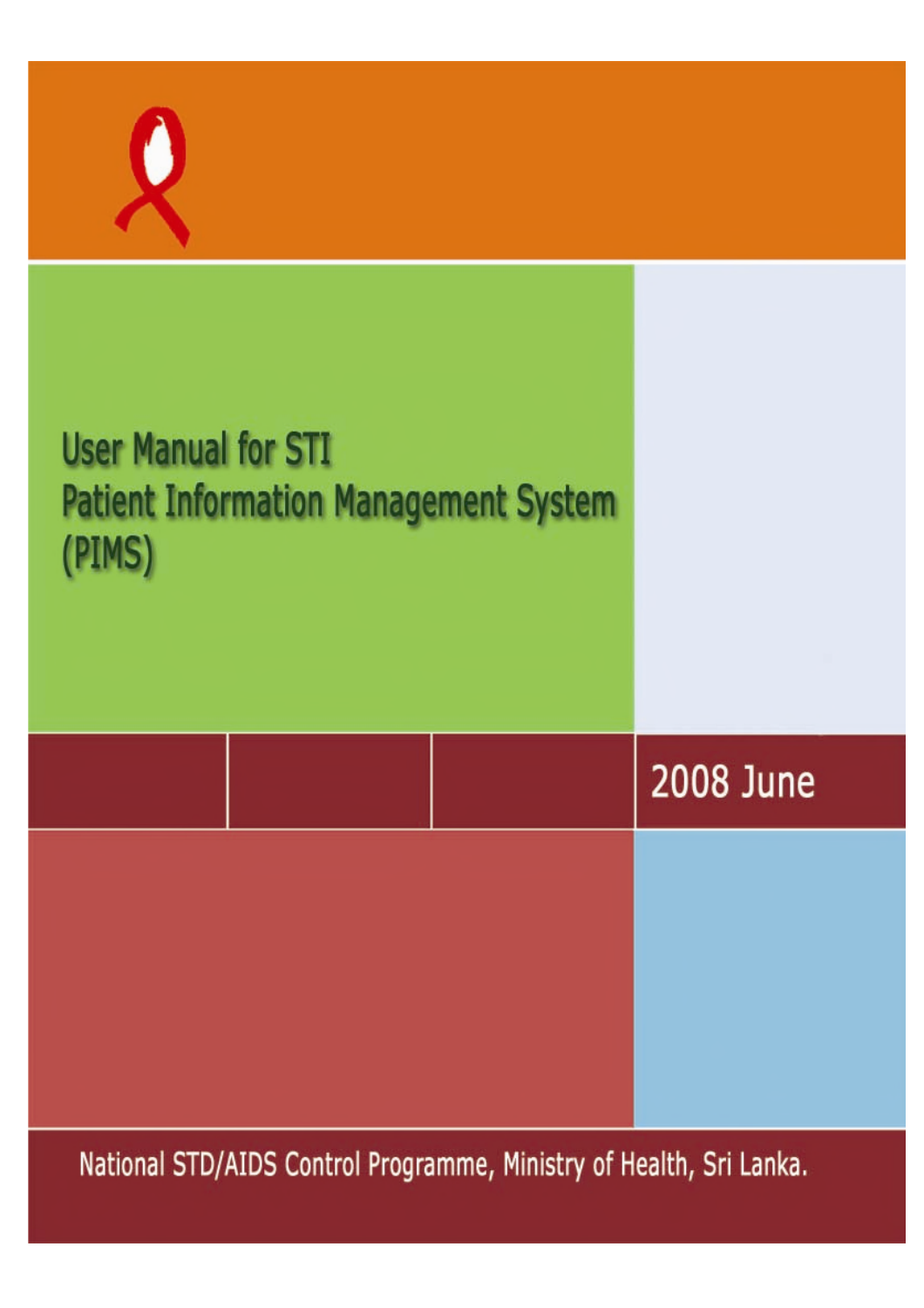# **User Manual for STI Patient Information Management System (PIMS)**

2008



**National STD/AIDS Control Programme Ministry of Health Sri Lanka**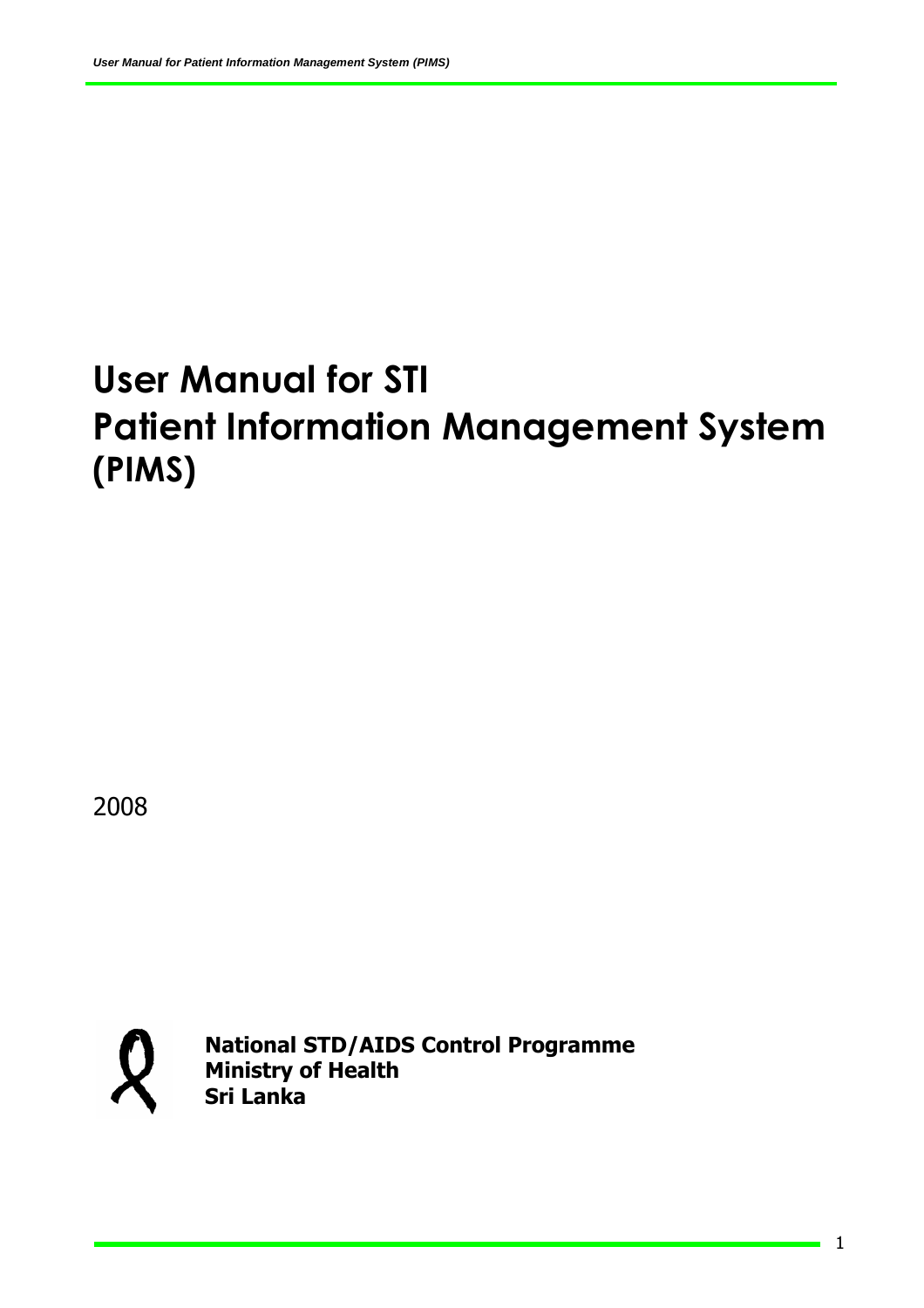#### **ISBN 978-955-9093-76-3**

#### **Published by**

National STD/AIDS Control Programme 29, De Saram Place, Colombo 10, Sri Lanka

June 2008

Edited by : Dr K. A. M. Ariyaratne

Contributors : Dr S. Samarakoon Dr G. N. Jayakuru Dr Gavin Hart Dr Russell Waddell Dr A. Karawita Dr J. Ranathunge Dr Dr M. S. A. Rizwan All consultants and medical staff of NSACP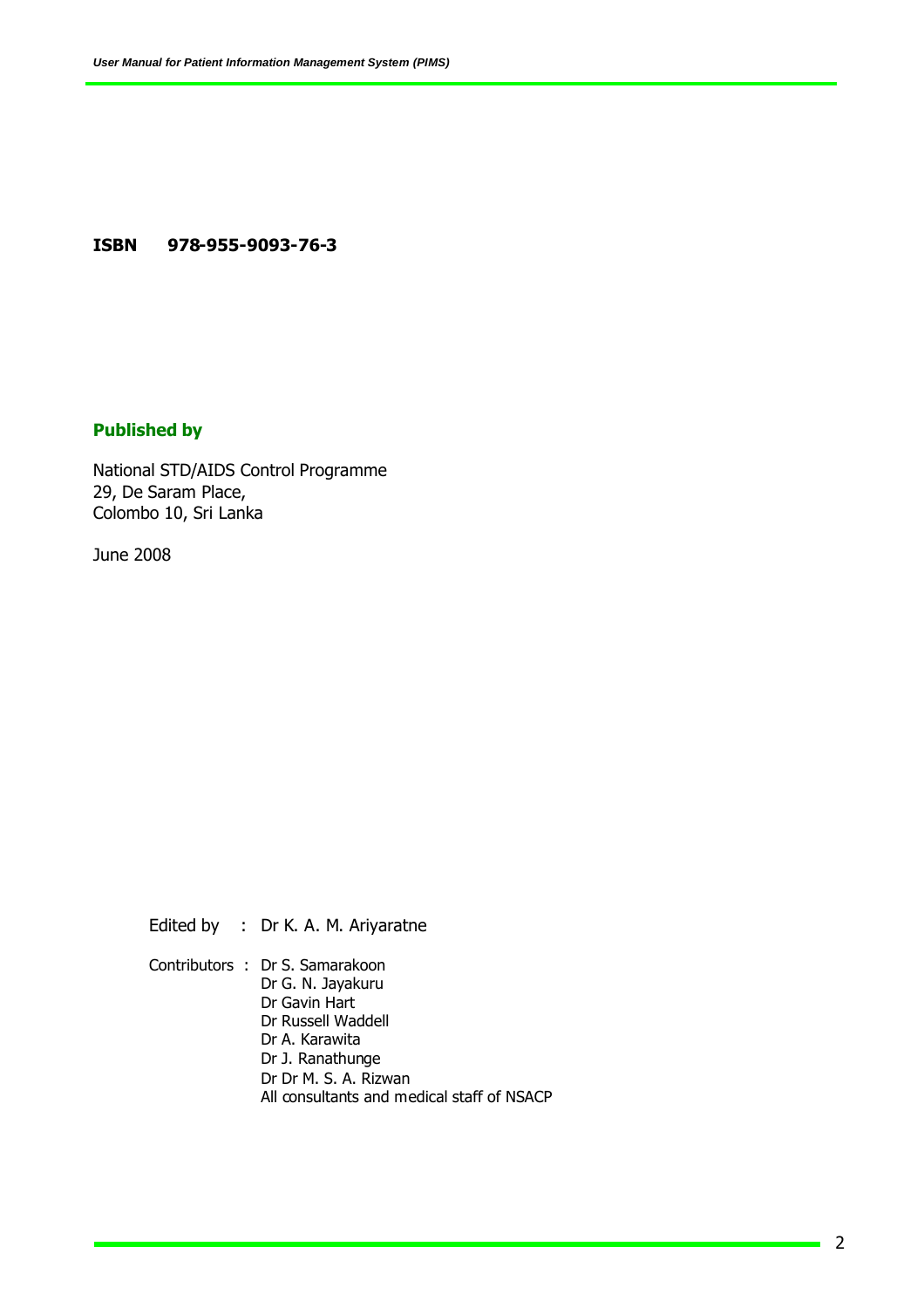# **FOREWORD**

he goal of the National STD/AIDS Control Programme is to maintain the current low prevalence of HIV infection in the country. Two core strategic objectives identified in the National Strategic Plan (2007-2011) are increased coverage and effectiveness of prevention interventions and increased coverage and effectiveness of care, support and treatment interventions. Increased quality and coverage of STI services is one important strategy which would enable to reduce the incidence of HIV infection as epidemiological studies have proven that the presence of sexually transmitted infections (STI) facilitate the spread of HIV infection. STI services are provided by the Central STD clinic and a network of peripheral clinics. The Central STD clinic of the national programme has also to coordinate, guide, monitor and facilitate the activities of provincial STD services. T

With the establishment of the strategic Information Management System it became necessary to develop a patient management information system (PIMS). After careful planning PIMS was designed to gather data from patients and the services offered in a systematic manner using standard pre tested formats and guidelines which provide definitions and instructions for data collection and interpretation so that data triangulated from sources such as laboratory and pharmacy would provide the total landscape of patient management. The system would also capture data of people living with HIV who will be utilizing clinic services. Their epidemiological, clinical, immunological data and information on provision of antiretroviral therapy will be collected. The results could be then compared across reporting sites, geographical locations or time. Quarterly and annual reports should be disseminated for utilization of stakeholders. Using these evidence based information strategies could be continued or modified to improve the quality of care.

I take this opportunity to acknowledge the contribution made by Consultant Venereologists and other senior medical staff of NSACP in making this endeavour a success. Funding for the project was provided by the National HIV/AIDS Prevention Project funded by World Bank. Last but not least my appreciation should go to the software development team of Price Waterhouse Coopers Ltd. Finally I am confident that this system would provide valuable inputs to achieve the goal of the NSACP.

**Dr N. Edirisinghe Director** National STD/AIDS Control Programme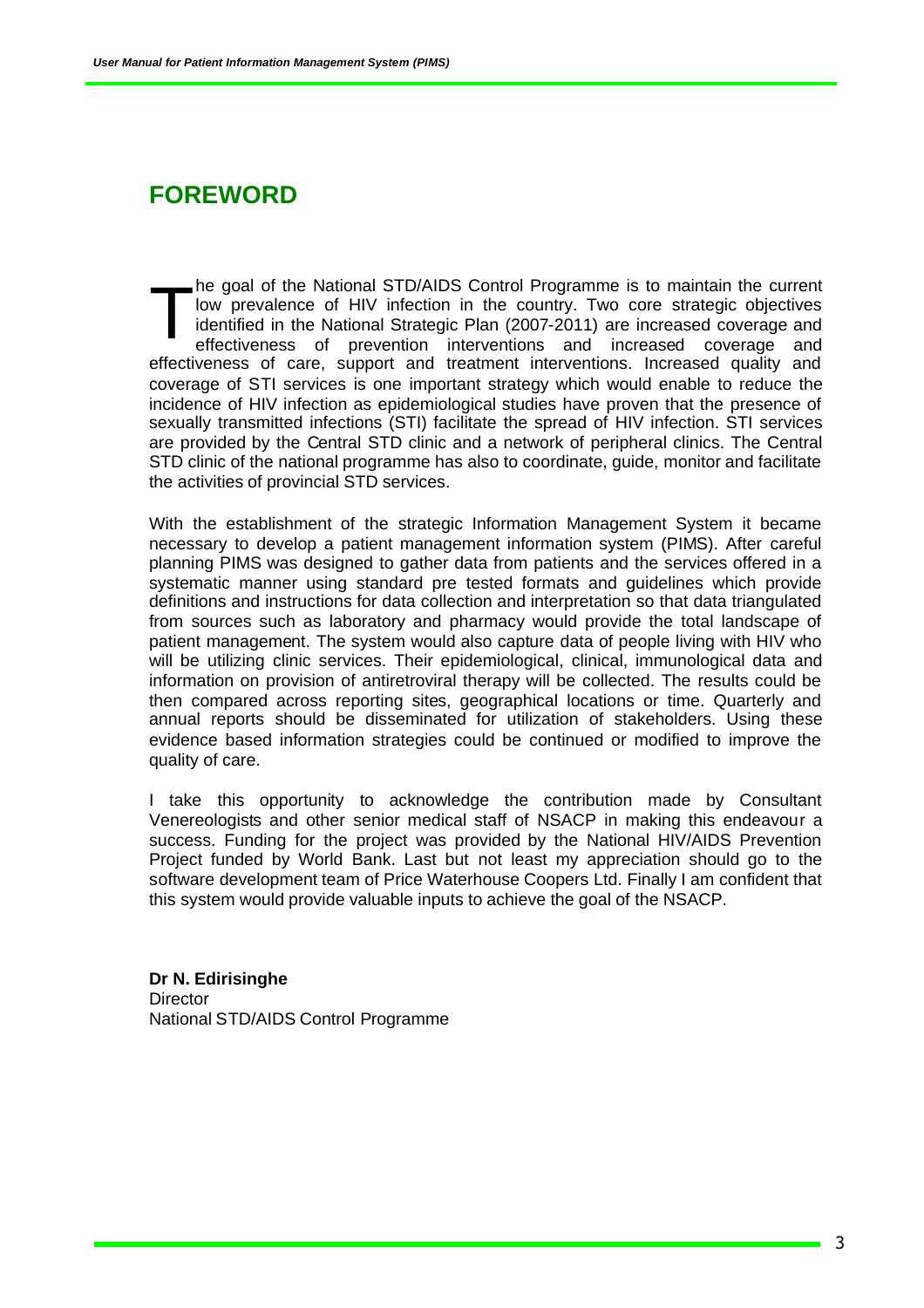# **ABBREVIATIONS AND ACRONYMS**

| <b>AGA</b>    | <b>Atypical Glandular Cells</b>                      |
|---------------|------------------------------------------------------|
| <b>ASCUS</b>  | Atypical Squamous cells of Undetermined Significance |
| <b>BEC</b>    | Benign Endometrial Cells                             |
| <b>CSF</b>    | Cerebrospinal Fluid                                  |
| <b>CSW</b>    | <b>Commercial Sex Worker</b>                         |
| <b>DMPA</b>   | Depot Medroxyprogesterone Acetate                    |
| <b>ELISA</b>  | Enzyme Linked Immunosorbent Assay                    |
| <b>EMS</b>    | Early Morning Sample                                 |
| FI.           | For Interview                                        |
| <b>FPU</b>    | <b>First Pass Urine</b>                              |
| GC            | Gonococci                                            |
| <b>GP</b>     | <b>General Practitioner</b>                          |
| <b>HBs Ag</b> | Hepatitis B surface antigen                          |
| <b>HIV</b>    | Human Immunodeficiency Virus                         |
| <b>HSIL</b>   | High-grade Squamous Intraepithelial Lesion           |
| <b>HSV</b>    | <b>Herpes Simplex Virus</b>                          |
| <b>HSV Ag</b> | Herpes Simplex Virus Antigen                         |
| <b>ICGND</b>  | Intra-cellular Gram Negative Diplococci              |
| <b>IUCD</b>   | Intra Uterine Contraceptive Devices                  |
| <b>JMO</b>    | Judicial Medical Officer                             |
| <b>LMP</b>    | Last Menstrual Period                                |
| LN            | Lymphnodes                                           |
| <b>LPU</b>    | Last Pass Urine                                      |
| <b>LRT</b>    | Ligation and Resection of Tubes                      |
| <b>LSI</b>    | Last Sexual Intercourse                              |
| <b>LSIL</b>   | Low- grade Squamous Intraepithelial Lesion           |
| <b>NA</b>     | Not Applicable                                       |
| <b>NAD</b>    | No Abnormality Detected                              |
| <b>NGC</b>    | Non-Gonococcal Cervicitis                            |
| <b>NGU</b>    | Non-Gonococcal Urethritis                            |
| <b>NILM</b>   | Negative for Intraepithelial Lesion or Malignancy    |
| <b>NK</b>     | Not known                                            |
| <b>NSACP</b>  | National STD/AIDS Control Programme                  |
| <b>OPD</b>    | Out Patient Department                               |
| <b>PHI</b>    | Public Health Inspector                              |
| <b>PHNS</b>   | Public Health Nursing Sister                         |
| <b>PID</b>    | Pelvic Inflammatory Disease                          |
| <b>PMNL</b>   | Polymorphonuclear Leucocytes                         |
| <b>PSI</b>    | Previous Sexual Intercourse                          |
| <b>SGM</b>    | Squamous or Glandular Malignancy                     |
| <b>SMO1</b>   | Senior Medical Officer 1                             |
| <b>SMO 2</b>  | Senior Medical Officer 2                             |
| <b>STD</b>    | <b>Sexually Transmitted Diseases</b>                 |
| <b>STI</b>    | <b>Sexually Transmitted Infections</b>               |
| <b>TOC</b>    | <b>Test Of Cure</b>                                  |
| <b>TPHA</b>   | Treponema Pallidum Haem Agglutination                |
| <b>TPPA</b>   | Treponema Pallidum Partical Agglutination            |
| TV            | Trichomoniasis                                       |
| UE            | Unemployed                                           |
| <b>VDRL</b>   | Venereal Disease Research Laboratory                 |
| W/D/S         | Widowed/Divorced/Separated                           |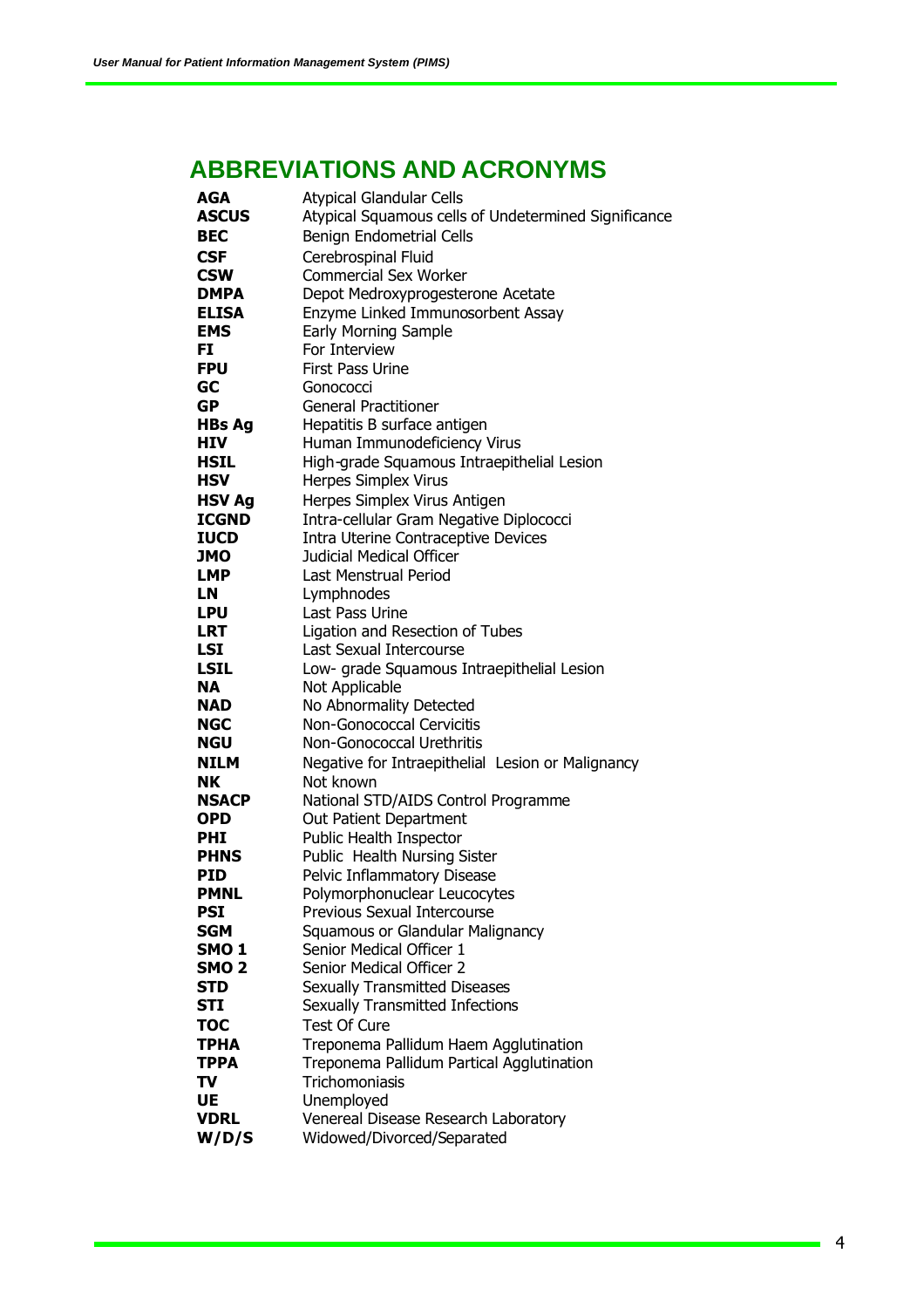# **CONTENTS**

|                                            | iii.           |
|--------------------------------------------|----------------|
|                                            | iv             |
|                                            | v              |
|                                            | $\mathbf{1}$   |
| USE OF PATIENT FORM BY THE RECEPTION STAFF | 2              |
| USE OF PATIENT FORM BY CONSULTING DOCTOR   | 5              |
|                                            | 5              |
|                                            | $\overline{7}$ |
|                                            | 12             |
|                                            | 18             |
|                                            | 19             |
|                                            | $\mathbf I$    |
|                                            | V              |
|                                            | x              |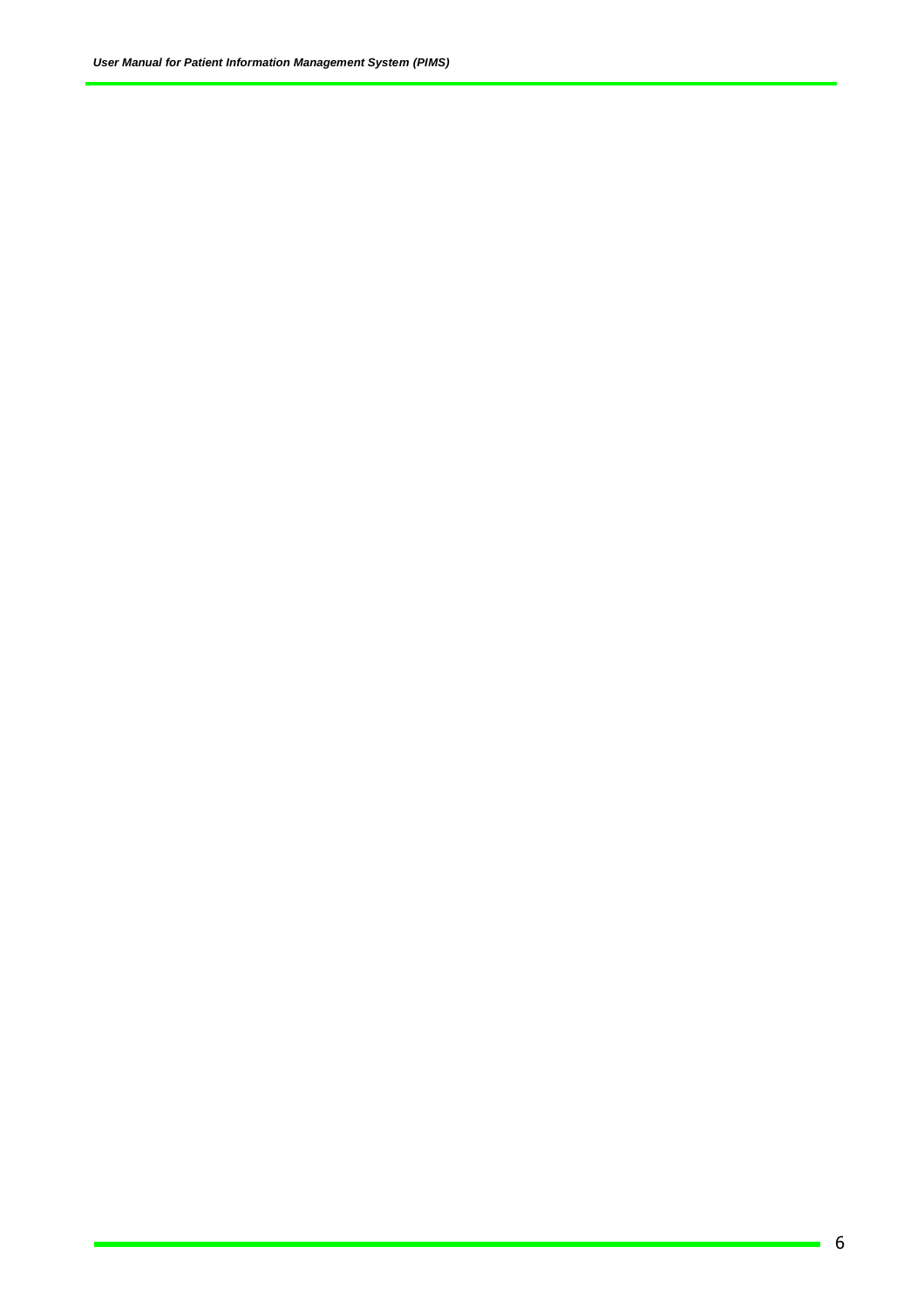# **INTRODUCTION**

ational STD/AIDS Control Programme (NSACP) has developed a computerized Patient Management Information System (PIMS) for STI services. This will enhance the efficiency of clinic procedures, enable to note of changing disease pattern and track trends in STIs and provide a valuable database for monitoring, evaluation and research purposes. N

Formats for male and female patient management have been newly developed in order to facilitate computer data entry. These forms enable clinic staff to interpret the data in a standardized manner so that data are comparable.

The purpose of this brief manual is to introduce the new computerized patient management system and to provide guidelines on the completion of patient management forms. It is important to study this manual thoroughly until the user becomes familiar with the guidelines.

The instructions given in this manual are primarily to enhance the quality of information gained from a STD patient. It should be noted that, this is an important and integral part of the proper **patient management. For clinical management purposes, appropriate clinical guidelines should be referred.**

#### **How to use this manual**

This manual has been prepared to guide users of Patient Information Management System (PIMS). Instructions and definitions of variables in this manual are given according to the sequence of variables appear in the patient forms. Therefore, users are advised to refer the manual along with the male and female forms.

It is important to understand the following terms, as they appear repeatedly in the manual.

|                 | Age of the Patient:                                                                                                                                                                                             |  |
|-----------------|-----------------------------------------------------------------------------------------------------------------------------------------------------------------------------------------------------------------|--|
|                 | 1. Date of visit (dd/mm/vv)<br>History:                                                                                                                                                                         |  |
| Variable number | 2. Highest level of<br>$1.1-5$ grade<br>2. 6-10 grade<br>3. G.C.E O/L<br>4. G.C.E A/L<br>5. Dip/Degree<br>6. No schooling/NA<br>education                                                                       |  |
|                 | $3.$ CSW<br>1. UE<br>2. Student<br>3. Occupation<br>4. Retired<br>$(12$ months)                                                                                                                                 |  |
| Value number    | 3. Ref. Ward<br>2. Ref. OPD<br>4. Reason for<br>1. Voluntary<br>5. Ref. Courts<br>4. Ref. GP<br>6. Ref. Bloodbank<br>attendance<br>7. Contact<br>8. Clinic follow up<br>9. Medico-legal<br>10. Other<br>Ref. no |  |
|                 | -----------------------<br>5. Symptoms<br>2. Genital disch.<br>1. None<br>2. Dysuria<br>5. Genital ulcer<br>6.Rash<br>4. Warts<br>7. Scrotal swelling                                                           |  |
| Coding box      | 5<br>1. NA<br>3.747<br>6. Duration of<br>2.13<br>6. Unknown<br>$4.8 - 14$<br>5. Over 14<br>6<br>symptom/s(days)                                                                                                 |  |
|                 | 7. Medication<br>1. None<br>2. Antibiotics<br>3. Others/NK<br>$(14 \text{ days})$                                                                                                                               |  |
|                 | 1. None/NA<br>2. Sri Lankan<br><b>13. Sex contacts</b><br>3. Foreign<br>4. $(2&3)$<br>$(12$ months)                                                                                                             |  |
|                 | 2. Marital/Regular Partner<br>1. None/NA<br>14. Type of partner<br>4. Commercial Partner/Client 14<br>3. Non-regular P<br>(12 months)<br>15. Sex of Partner/s<br>1. Male only<br>2. Male & Female               |  |
| Note/Text area  | 3. Female only<br>4. None/NA<br>15<br>(12 months)<br>$2.$ Two<br>3. Three<br>16. Number of<br>1. One                                                                                                            |  |
|                 | 4. Four<br>partners(3 months)<br>None/NA<br>ъ.<br>rive or more<br>16                                                                                                                                            |  |
|                 | 17. Condoms use<br>1. NA<br>2. No.<br>3. Yes<br>at last sex<br>17                                                                                                                                               |  |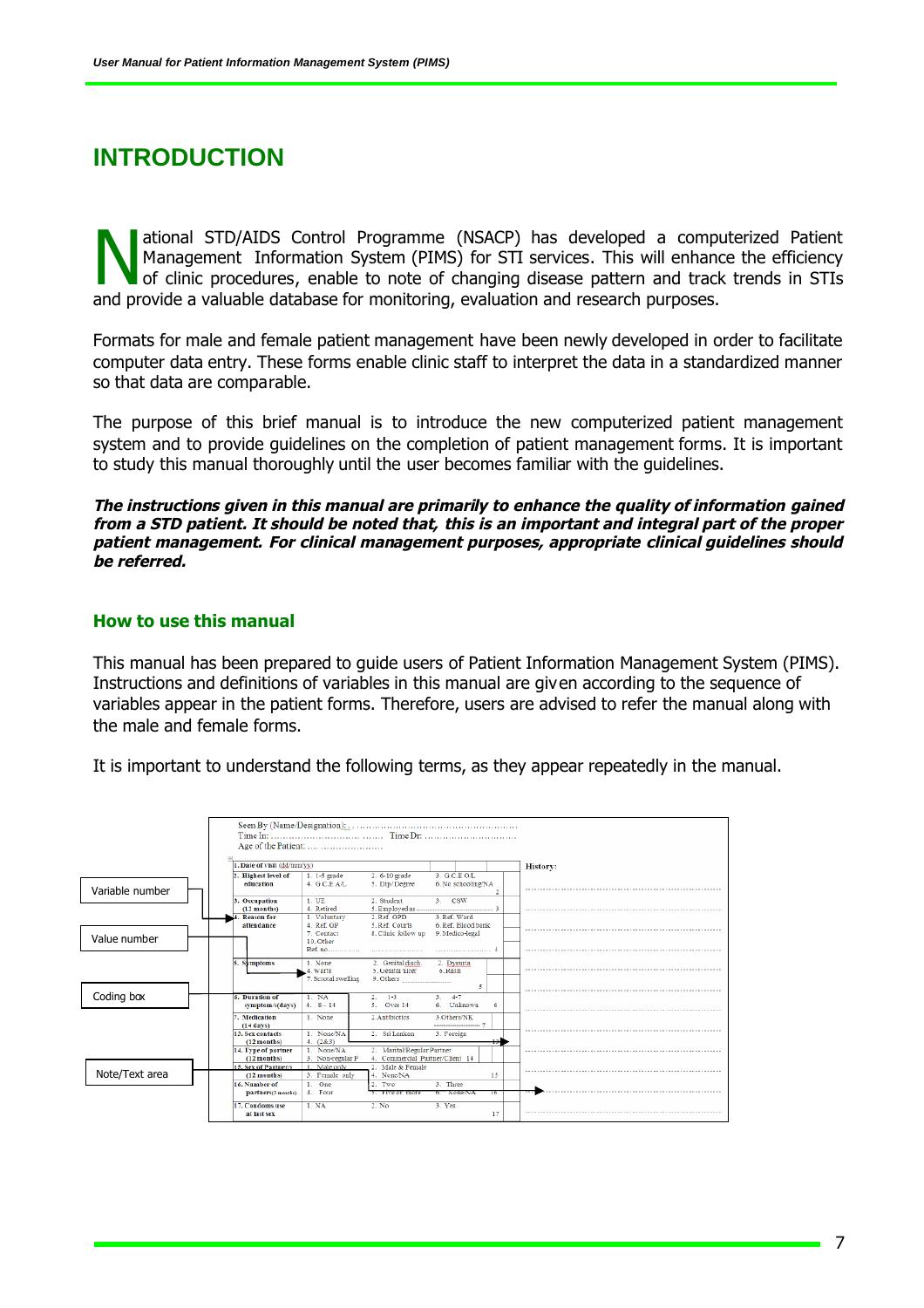#### **INSTRUCTIONS FOR MAINTAINING STI PATIENT INFORMATION MANAGEMENT SYSTEM**

This computerized Patient Information Management System has 5 main steps.

- 1. Registration by the staff at reception (PHNS and PHI sections).
- 2. Completion of patient form during consultation.
- 3. Coding of the variables and filling gaps (Refer the duties of SMO 1 in page 16).
- 4. Completion of the episode of care and finalizing the diagnoses. (Refer the duties of SMO 2 in page 20).
- 5. Computer data management (Data entry, data cleaning, analysis and report generation).

#### **1. USE OF PATIENT FORM BY THE RECEPTION STAFF**

The reception staff (PHI/PHNS) should decide whether the patient is new or has attended the clinic before (1st visit or subsequent visits).

#### **i. New patients (Patients who have attended the clinic for the first time)**

A new patient form is opened with a 'patient registration number' (formally Master number) and the reception staff (PHI/PHNS) will complete the appropriate details on  $1<sup>st</sup>$  page (except the drug sensitivity box and comments table) and up to the fourth variable in the  $2^{nd}$  page of the patient form. A card containing the patient registration number is given to the patient.

The above data should be entered into the computer placed at the reception, ideally at the same time or at least on the same day. The Patient registration number that is assigned to a patient remains unchanged for all future visits. The patient will be identified by this number.

#### **Format of the Patient registration number (Master number)**

 $M /$  XXXX / XX - for males,  $F /$  XXXX / XX - for females

First four digits start **from 1 at the beginning of each yea**<sup>r</sup> separately for males and females.

Last 2 digits indicate year of registration e.g. 2008 given as 08

e.g. M/0001/08 will be assigned to the first new male patient who was registered on 1st of January 2008

#### **ii Patients on subsequent visits (Patients who are already registered in the clinic)**

If the patient has been to the clinic before, check whether the patient has a clinic registration number. If so, retrieve the patient's file. If not, patient is interviewed by PHI/PHNS for necessary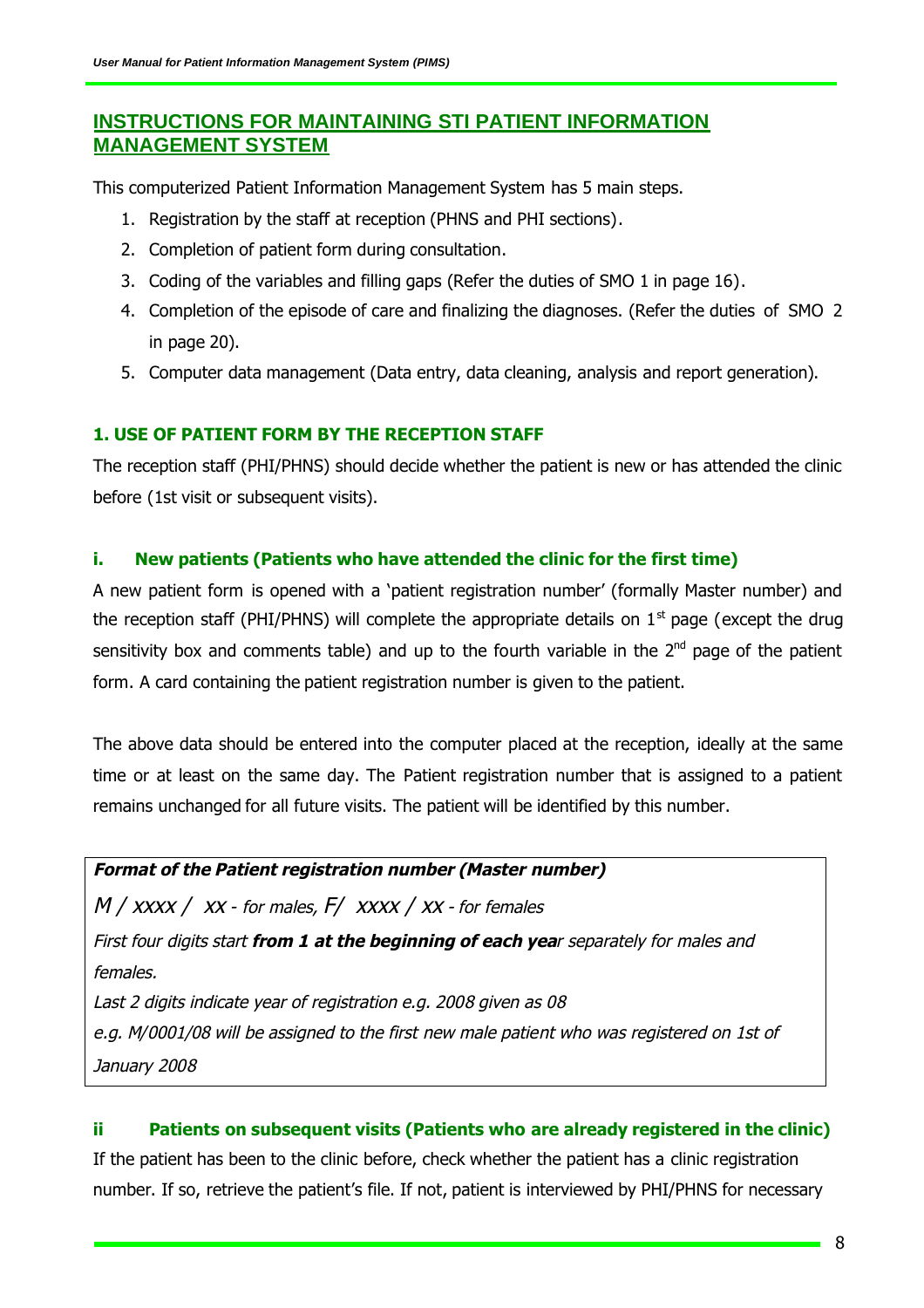data and an attempt will be made to trace the previous clinic number using the search facility of the computer system. Where necessary, the patient's contact details should be updated (e.g. address, telephone number).

Then it is necessary to decide whether the patient's present clinic attendance is a continuation of the last "episode of care" or whether in fact it is to be considered as a new "episode of care" (see below). If it is the same episode of care, the receptionist will fill the "date" and "time in" sections in the appropriate follow up visit box given on page 4 or page 5 of the patient form. Then the patient form is ready for clinic consultation.

If the patient has come for a new 'episode of care', an episode of care form is annexed to the existing patient form (page 2-5 of the form). Reception staff should fill relevant details and send for clinic consultation.

**Important:** After the patient is seen by the consulting doctor, all patient forms should be returned to the reception to enter the follow up date given by the doctor into the computer system (PIMS).

This will enable the reception staff (using the computer system),

- 1. To select patients who should arrive on a particular date
- 2. To select defaulted patients on a particular date (or for a period)

#### **Episode of care**

Episode of care is <sup>a</sup> new concept that is being introduced with the computerized Patient

Information Management system.

An episode of care refers to a collection of clinic attendances that arise from;

#### **1. Management of patient's initial reason for clinic attendance,**

and also

#### **2. Management requirements resulting from investigations conducted at the initial visit.**

It should not be confused with the term 'STI episode' which refers to <sup>a</sup> 'STI diagnosis. In <sup>a</sup> given "episode of care" <sup>a</sup> patient can have up to six clinic visits and multiple "STI diagnoses".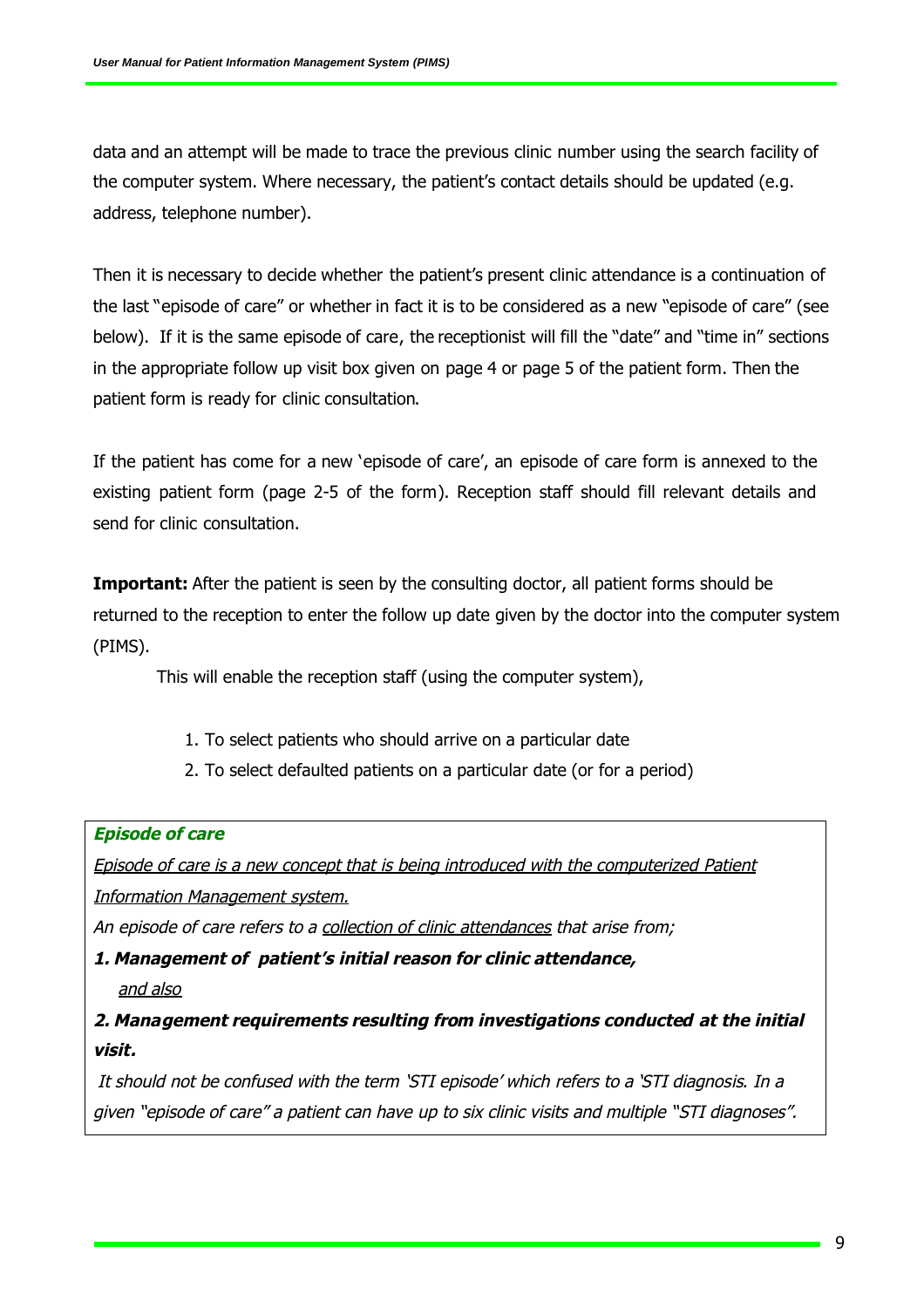#### **Indications to add an episode of care form**

**New patients:** All newly registered patients need the new episode care form (page 2-5) attached to the registration form (page 1) for clinic consultation process.

**Patients on subsequent visits:** For these patients, it is necessary to decide whether to add an episode of care form again or to continue the existing form.

#### **Indications for adding an episode of care form to the existing patient record.**

- 1. **Completed forms:** The previous episode of care has been completed as indicated by marking the follow up value of the previous visit as (a) None/optional or (b) referred. (Note: coding by SMO2 or data entry may or may not have done).
- 2. **Returned ≥ 3 months later**: The patient has returned more than 3 months later from the previous date of visit. (Due to defaulting or the appointment has been given after 3 months by the doctor).
- 3. **'New conditions-New episode':** The patient develops another symptom, sign or positive investigation while in a particular episode of care with or without a fresh exposure. e.g. a patient coming on a follow up visits for treatment of genital warts may develop urethral discharge, follow up serology becomes positive etc.
- 4. **Check up for Sex workers:** It is recommended to add a new episode care form for sex workers who come for checkups as this will provide adequate space in the form for full examination and investigations.

**Note:** If a repeat test is required as a part of the same episode of care e.g. EMS for NGU, Test of cure for GC, TV, and monthly VDRL as a part of follow up, same episode of care form could be continued. However, if a test becomes newly positive, the existing episode of care should be completed and a new episode of care has to be commenced (A new form should be attached and all relevant variables/values should be circled).

#### **Indications for completion of an episode of care**

- 1. **Follow up care completed:** Further follow up is not necessary/optional or referred to another health facility.
- 2. **All spaces for follow up visits used:** Patient has attended for more than 5 follow up visits e.g. ongoing treatment for warts
- 3. **Next appointment ≥ 3 months later**: The appointment is given for follow up visits (e.g. serological tests for Syphilis or HIV, Pap smear) for which the time gap is 3 months or more from the last follow up date.
- 4. **Defaulted ≥ 3 months:** The patient has defaulted more than 3 months from the date of last appointment.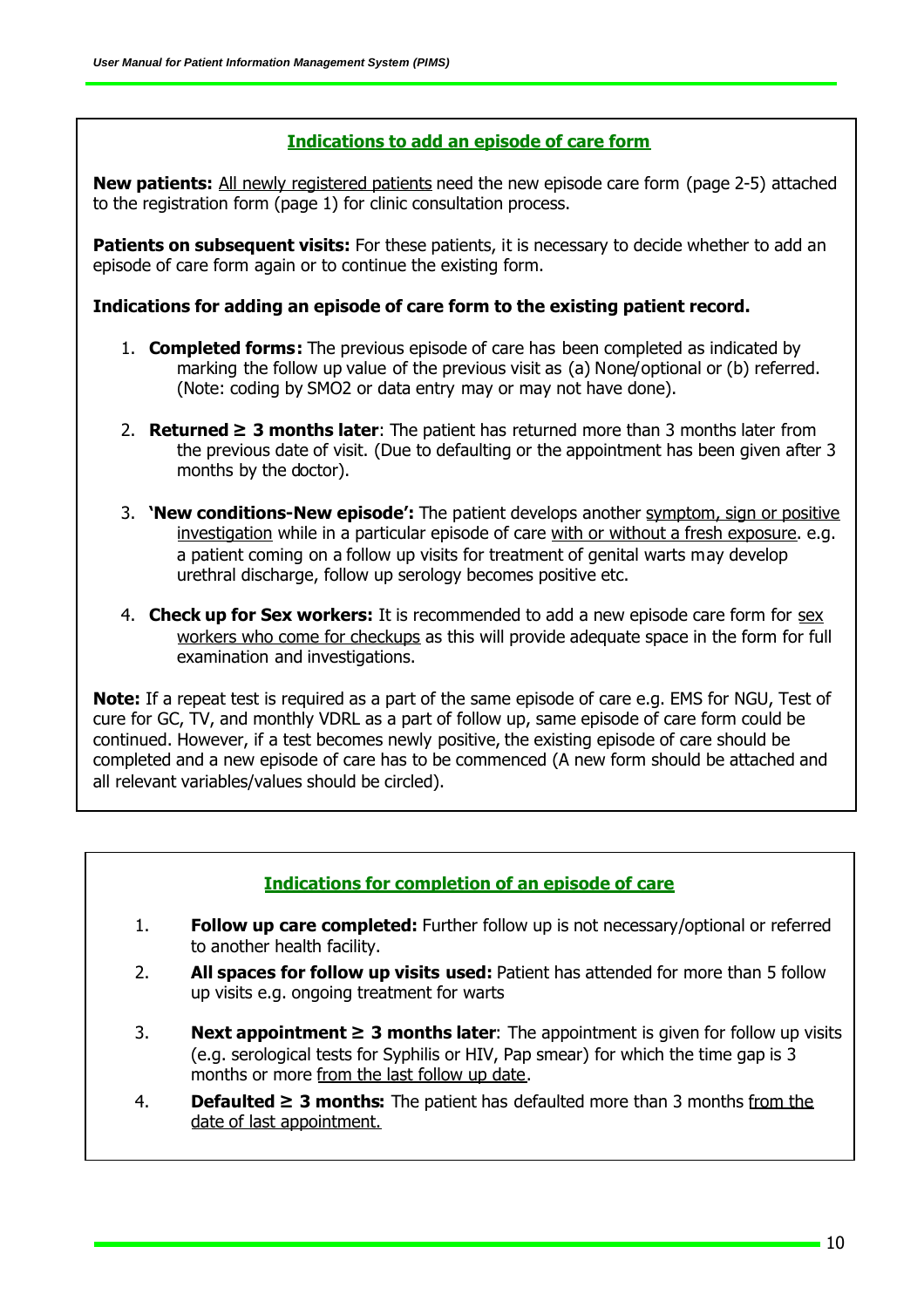**Note:** If a repeat test is required as a part of the same episode of care e.g. EMS for NGU, Test of cure for GC, TV, monthly VDRL, same episode of care form could be continued. However, if a test becomes newly positive, the existing episode of care should be completed and a new episode of care has to be commenced (A new form should be attached and all relevant variables/values should be circled)

#### **2. USE OF STD PATIENT FORM BY THE CONSULTING DOCTOR**

Although the patient form is designed in a very structured manner for computer data entry, the consulting doctor should take an adequate history in an appropriate history taking style and cover the listed items in the patient form.

A brief guide is given below to complete patient form during the clinic consultation.

#### **STD PATIENT FORM - REGISTRATION (PAGE 1)**

| Patient Registration Number:      | National STD/AIDS Control Programme, Central STD Clinic, Colombo 10<br>Date of registration:<br>(dd/mm/250)                                                                                                                    |
|-----------------------------------|--------------------------------------------------------------------------------------------------------------------------------------------------------------------------------------------------------------------------------|
| <b>Drug Sensitivity / Allergy</b> |                                                                                                                                                                                                                                |
|                                   | First name (Initial & Location and Association and Association and Association and Association and Association and Association and Association and Association and Association and Association and Association and Association |
|                                   | Current address <sub>communication</sub> and consumer an announcement communication<br>Phone: Communication and Communication and                                                                                              |
|                                   |                                                                                                                                                                                                                                |
|                                   |                                                                                                                                                                                                                                |
|                                   | ${\tt Phone}_{\sf toanmonononononononononononononon}$                                                                                                                                                                          |
|                                   |                                                                                                                                                                                                                                |
|                                   |                                                                                                                                                                                                                                |
| Sev                               | 1. Male<br>2. Female                                                                                                                                                                                                           |
| Date of birth (dd mm yy)          |                                                                                                                                                                                                                                |
| <b>Marital</b> status             | 1. Single Never married<br>2. Married/Living to gether<br>सी राज<br>₹<br>Sri Lankan<br>Others                                                                                                                                  |
| <b>Nationality</b>                |                                                                                                                                                                                                                                |
|                                   |                                                                                                                                                                                                                                |
| Preferred mode of contact         | 1. Do not contact<br>2. Tatter<br>3. Email<br>4. T. phone<br>5 Visit                                                                                                                                                           |
|                                   |                                                                                                                                                                                                                                |
|                                   | (If contact details are changed during subsequent visits, update new details below)                                                                                                                                            |
|                                   |                                                                                                                                                                                                                                |
|                                   |                                                                                                                                                                                                                                |
|                                   | Phone: Consequences and Consequences and Consequences                                                                                                                                                                          |
|                                   |                                                                                                                                                                                                                                |
|                                   | Phone: Communication and Communication                                                                                                                                                                                         |
|                                   |                                                                                                                                                                                                                                |
|                                   | Phone:                                                                                                                                                                                                                         |
|                                   | E-mail address:<br>(Use the space below if there are comments that are important and relevant to future clinic visits)                                                                                                         |
| Date                              | Comment                                                                                                                                                                                                                        |
|                                   |                                                                                                                                                                                                                                |
|                                   |                                                                                                                                                                                                                                |
|                                   |                                                                                                                                                                                                                                |
|                                   |                                                                                                                                                                                                                                |
|                                   |                                                                                                                                                                                                                                |
|                                   |                                                                                                                                                                                                                                |
|                                   |                                                                                                                                                                                                                                |
|                                   |                                                                                                                                                                                                                                |
|                                   |                                                                                                                                                                                                                                |
|                                   |                                                                                                                                                                                                                                |
|                                   |                                                                                                                                                                                                                                |
|                                   |                                                                                                                                                                                                                                |

The 'STD patient form-registration' is common form that is used for both male and female patients. This page contains information that is common to all future episodes of care. However, some details such as contact address may need to be updated on subsequent clinic visits (remember those changes should be updated in the computer data entry window for registration as well)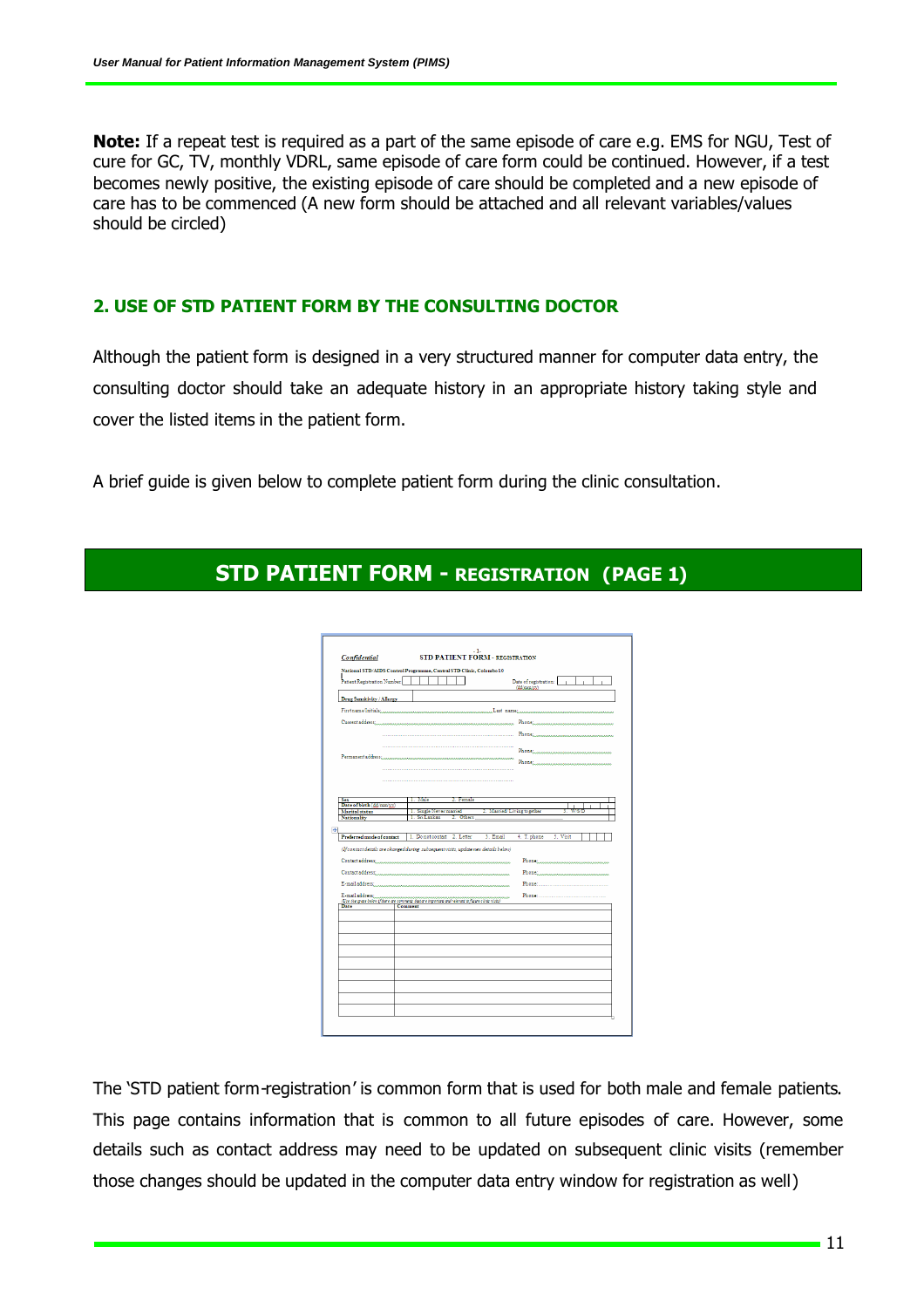Following details to be filled by the reception staff (PHI/ PHNS)

- Patient registration number and the episode number in pages 1-5.
- Date of registration
- Name (First name/Initials and Last name)
- Address and contact details
- Sex, Date of birth, marital status and nationality
- Preferred mode of contact and contact details
- Date of visit
- Highest level of education
- **Occupation**
- Reason for attendance

Following details to be filled by the doctor during consultation.

- Drug allergy
- Date and "Comment section" at the bottom of the  $1<sup>st</sup>$  page

The "comment section" is to be filled only if necessary. Any important reminder for a follow up visit can be written in this space, e.g. significant medical or surgical conditions, a reminder for a Pap smear in case of a female. Routine follow up reasons should not be written here as this space is common to all future episodes of care (Routine follow up reasons should be written in the space provided in page 3 or under each follow up visit).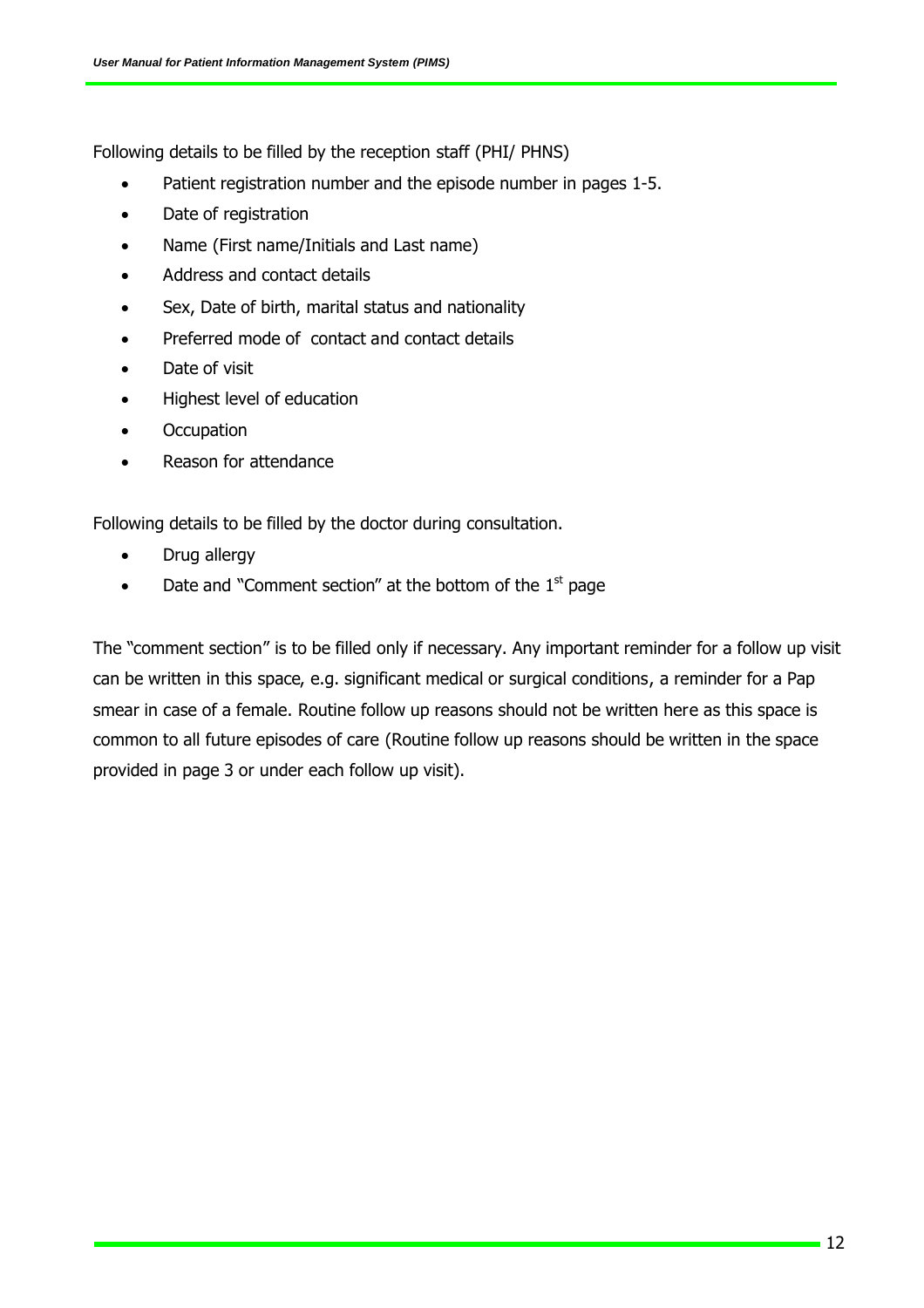# **Male/Female PATIENT FORM – EPISODE OF CARE (PAGE 2)**

The following details on page 2 are filled at the reception (except 'Doctors name' and 'Time Dr' which are to be filled by the consulting doctor).

|                                                  | Patient file number:<br>Episode Number:  |                                                      |                                                       |  |        |  |                |
|--------------------------------------------------|------------------------------------------|------------------------------------------------------|-------------------------------------------------------|--|--------|--|----------------|
| Seen By (Name/Designation)<br>Age of the Patient |                                          |                                                      |                                                       |  |        |  |                |
| 1. Date of visit (dd/mm/yy)                      |                                          |                                                      |                                                       |  |        |  | <b>History</b> |
| 2. Highest level of<br>education                 | $1.1-5$ grade<br>4. G.C.E.A.L.           | 2. 6-10 grade<br>5. Dip/ Degree                      | 3. G.C.E O/L<br>6. No schooling/NA                    |  |        |  |                |
| 3. Occupation<br>$(12 \text{ m})$                | 1. UE<br>4. Retired                      | 2. Student                                           | $3$ $CSW$                                             |  | ×<br>٠ |  |                |
| 4. Reason for<br>attendance                      | 1. Voluntary<br>4. Ref. GP<br>7. Contact | 2. Ref. OPD<br>5. Ref. Courts<br>8. Clinic follow up | 3. Ref. Ward<br>6. Ref. Blood bank<br>9. Medico-legal |  |        |  |                |
|                                                  | Ref.no.                                  |                                                      | 10. Other                                             |  |        |  |                |

Instructions to complete the above area in the page 2

| Patient registration number | This is the unique number given at registration               |  |  |  |
|-----------------------------|---------------------------------------------------------------|--|--|--|
| Episode number              | This refers to the number allocated to the episodes of care.  |  |  |  |
| Seen by                     | Name and designation of the doctor consulting the patient     |  |  |  |
| Time In                     | The time patient attended the reception( to be filled at      |  |  |  |
|                             | reception)                                                    |  |  |  |
| Time Dr                     | The time patient is consulted (to be filled by the consulting |  |  |  |
|                             | doctor)                                                       |  |  |  |
| Age of the patient          | In years as at last birth day                                 |  |  |  |

| Date of Visit                 | Six digits as dd/mm/yy                                                                                                                                                                                                                                                                                                |
|-------------------------------|-----------------------------------------------------------------------------------------------------------------------------------------------------------------------------------------------------------------------------------------------------------------------------------------------------------------------|
| Highest level of<br>education | 1-4. Number of years completed in school<br>5. Diploma/Degree<br>6. No schooling/Not applicable (NA)- No school education or children <5 yrs                                                                                                                                                                          |
| Occupation                    | 1. Unemployed (UE). Not employed currently.<br>2. Student – whether in a school or other teaching institute<br>3. CSW $-$ working as a sex worker during last one year<br>4. Retired - refers to a pensioner who is not employed currently<br>5. Employed as - If employed, indicate job position e.g. clerk, teacher |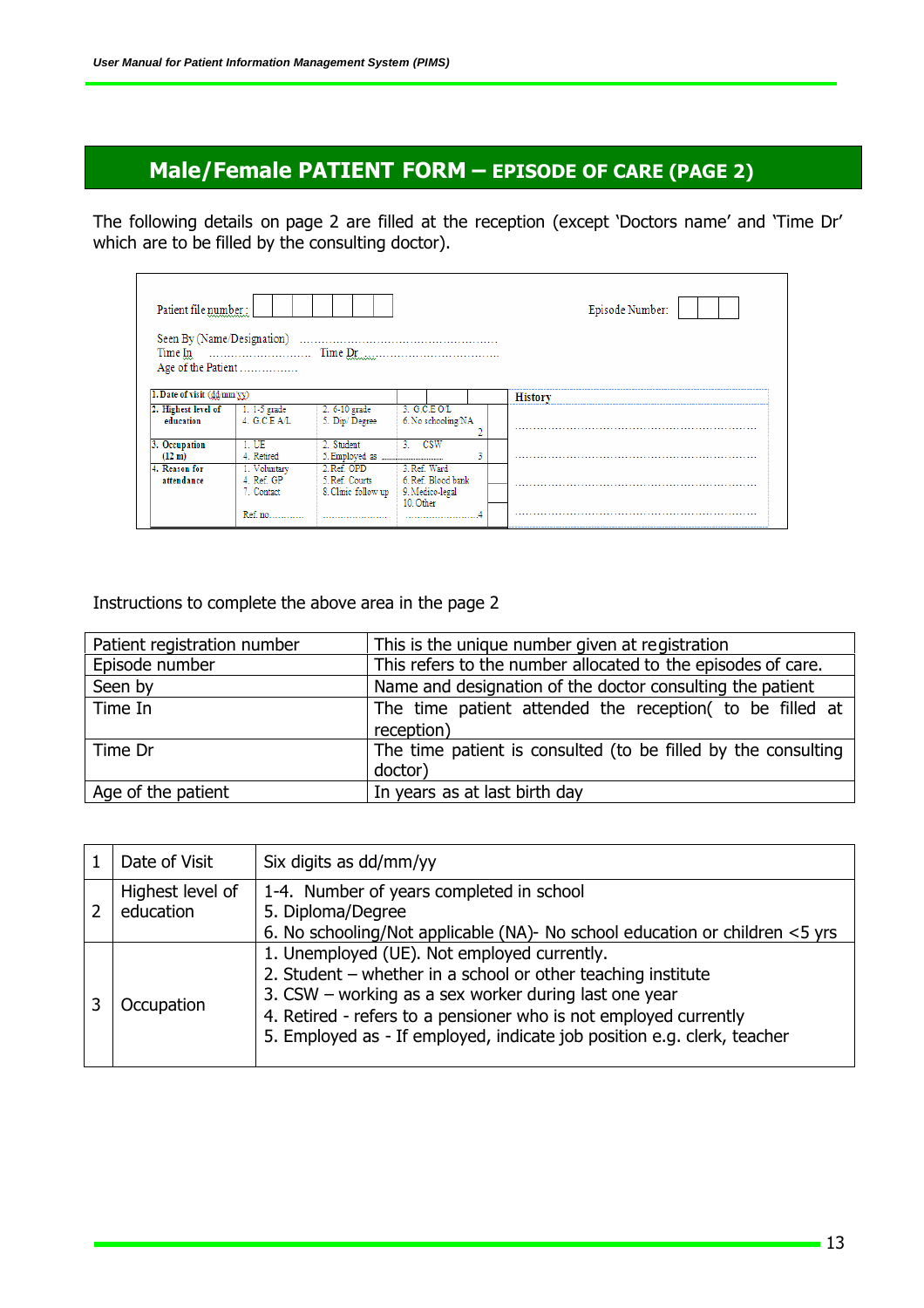| $\overline{4}$ | Reasons for<br>Attendance | 1. Voluntary - Patient has attended on his/her own. (Without a referral).<br>2. Ref. OPD – referral from OPD of any hospital<br>3. Ref. Ward – referral from a ward of any hospital (army, prison<br>hospitals included)<br>4. Ref. $GP$ – referral from a general practitioner<br>5. Ref. courts $-$ referral from the court<br>6. Ref. Blood bank $-$ e.g. VDRL positive donors<br>7. Ref. Medico-legal – JMO referrals and any other referrals for medico-<br>legal purposes e.g. alleged victims of sexual assault<br>8. Contact - If patient came as a result of contact tracing, write the<br>contact slip number in the space provided<br>9. Clinic follow up- requirement for clinic follow up such as completion<br>of the previous episode of care e.g. treatment for warts, follow up<br><b>VDRL</b> testing<br>10. Other $-$ if any other reasons for attendance not included above.<br>2, 3, 4, 5, 6 & $7$ – usually come with a referral note. If there is a referral<br>number, write it in the space provided.<br>Note: A referral note is not essential to classify as referred. |
|----------------|---------------------------|---------------------------------------------------------------------------------------------------------------------------------------------------------------------------------------------------------------------------------------------------------------------------------------------------------------------------------------------------------------------------------------------------------------------------------------------------------------------------------------------------------------------------------------------------------------------------------------------------------------------------------------------------------------------------------------------------------------------------------------------------------------------------------------------------------------------------------------------------------------------------------------------------------------------------------------------------------------------------------------------------------------------------------------------------------------------------------------------------|

#### **The following details to be filled by the doctor.**

#### **Note section for history (Right column)**

Doctors are expected to write the relevant details in the history that is not adequately covered by the coded information given on the left side of the page

The patient's history should be taken in the usual manner bearing in mind the information required in cages 5 to 23. It is not considered appropriate to fill up cages 5 to 23 in the manner of completing a questionnaire. The information required should be obtained during history taking and the appropriate value number should be **circled**.

Coding or filling the boxes in the right hand side of each variable(coding box) should not be completed by the doctor who is taking the history or SMO 1. This should be done by another doctor assigned to SMO 2 duties after completion of the episode of care. This will ensure the completeness and accuracy of data (validity of data).

|   | <b>Symptoms</b>                  | Multiple answers are possible<br>1. None - if no symptoms e.g. Patients who come for check ups<br>2. Genital discharge - Urethral discharge in males (in females vaginal<br>discharge)<br>3. 4, 5 & $7$ – self explanatory<br>6. Rash - if any skin rash in genital or other parts of the body<br>8. Pelvic pain - Relevant to females only<br>9. Other - Any symptoms without a specific code are classified as other e.g.<br>itching, vaginal odour |
|---|----------------------------------|-------------------------------------------------------------------------------------------------------------------------------------------------------------------------------------------------------------------------------------------------------------------------------------------------------------------------------------------------------------------------------------------------------------------------------------------------------|
| 6 | Duration of<br>symptoms<br>days) | 1. NA - Circle not applicable in the case of patients who have no symptoms.<br>2, 3, 4 & 5 Self explanatory<br>6. Unknown or uncertain                                                                                                                                                                                                                                                                                                                |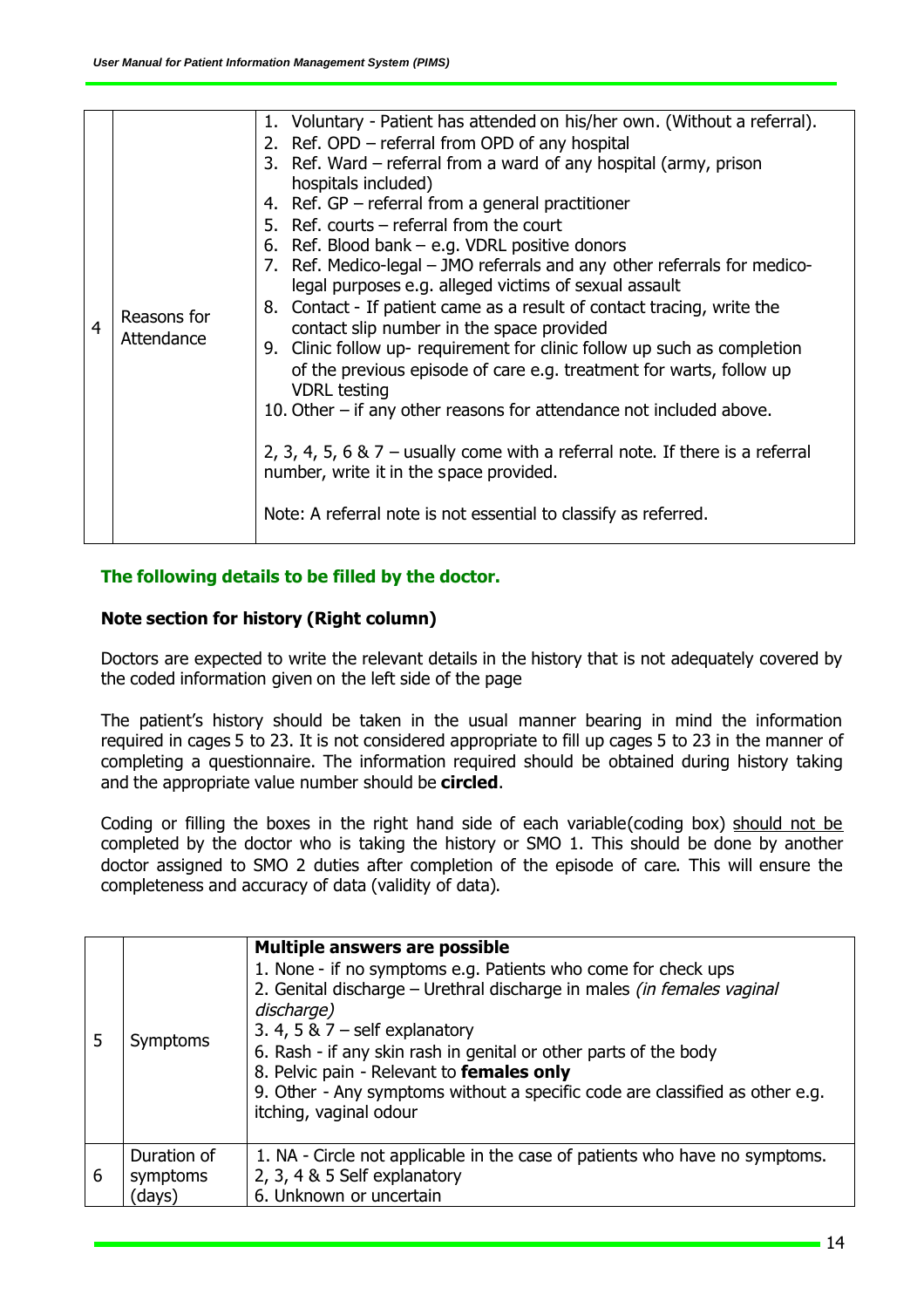| $\overline{7}$ | <b>Medications</b><br>(taken during<br>last 14 days)                                              | Multiple answers are possible<br>Indicate medication taken during last two weeks.<br>1. None - No medication during last 2 weeks<br>2. Antibiotics - include oral and topical creams. Write details in the section<br>reserved for history taking.<br>3. Others/NK – Other agents e.g. Antiviral drugs or when the medications are<br>not known                                                                                                                                                                               |
|----------------|---------------------------------------------------------------------------------------------------|-------------------------------------------------------------------------------------------------------------------------------------------------------------------------------------------------------------------------------------------------------------------------------------------------------------------------------------------------------------------------------------------------------------------------------------------------------------------------------------------------------------------------------|
| 8              | Contraception<br>(Appear only in<br>female form)                                                  | Refers to current contraception use<br>1. None/NA - No contraception currently or not applicable e.g. pre-menarche,<br>post menopausal etc<br>2. IUCD - Intra Uterine Contraceptive Device<br>3. Oral - Oral pill<br>4. Condom - Male condoms by the partner<br>5. Tubal ligation - Surgical (LRT/Vasectomy)<br>6. Injection - DMPA<br>7. Natural - Safe period, Coitus interruptus<br>8. Other - Any other                                                                                                                   |
| 9              | Menstrual<br>cycle<br>(Appear only in<br>female form)                                             | 1-2. Indicate whether the cycle has been regular or irregular.<br>3. N/A e.g. pre-menarche, post menopausal, undergone total hysterectomy<br>In the same cage enter the date of the last menstruation, and also the<br>duration in days                                                                                                                                                                                                                                                                                       |
| 10             | Pregnant<br>(Appear only in<br>female form)                                                       | Refers whether the patient is currently pregnant or not.                                                                                                                                                                                                                                                                                                                                                                                                                                                                      |
| 11             | Miscarriage<br>/still birth<br>(Appear only in<br>female form)                                    | Refers to history of miscarriage or still birth.<br>Write the Gravidity (G), pregnancies (P) and number of living children (C) in<br>the space given as G P C                                                                                                                                                                                                                                                                                                                                                                 |
| 12             | <b>Termination</b><br>of pregnancy<br>during last 12<br>months<br>(Appear only in<br>female form) | Refers whether there is a history of termination/s of pregnancy                                                                                                                                                                                                                                                                                                                                                                                                                                                               |
| 13             | Sexual<br>contacts<br>$(12$ months)                                                               | This refers whether the patient had local or foreign sexual contacts in the last<br>12 months<br>None/NA - If patient denies having sex with a partner during last 12<br>1.<br>months or for children when it is not applicable<br>2. Only local sexual contacts (regular, non regular or commercial)<br>3 Only foreign sexual contacts<br>4. Both local and foreign sexual contacts                                                                                                                                          |
| 14             | Type of<br>partner<br>$(12$ month $)$                                                             | Multiple answers are possible<br>1. None/NA - Patient denies having sex during last 12 month or when it is not<br>applicable (e.g. children)<br>2. Marital P/ Regular $P$ – marital partner or co-habiting partner (live-in)<br>3. Non regular partner- boy friend, girl friend or casual partner with whom<br>money is not involved.<br>4. Commercial partner/ Client of sex worker - Money/material involved to<br>have sex (None paying partners of sex workers should be categorized as<br>either regular or non regular) |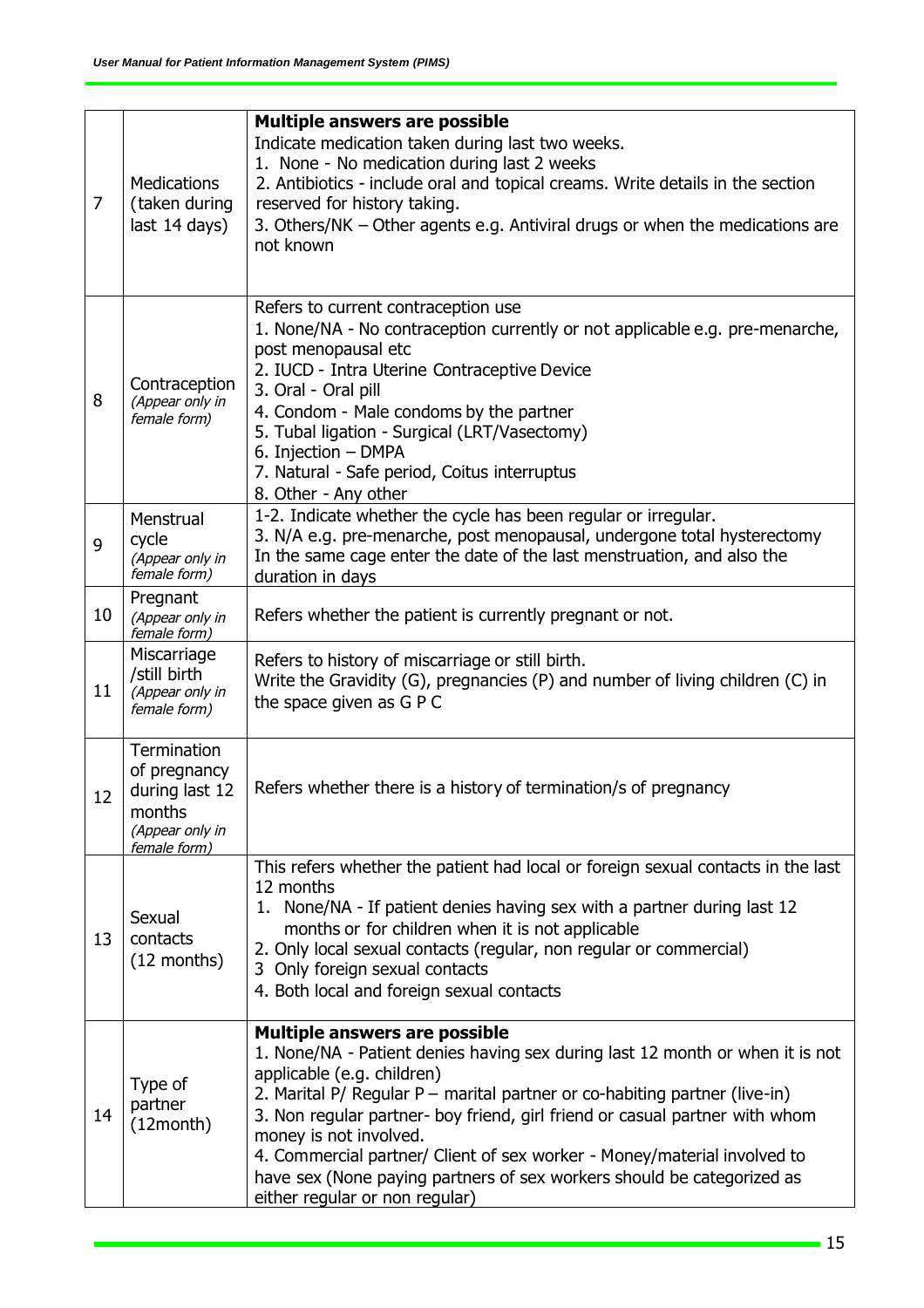| 15 | Sex of<br>partners<br>(12months)<br>Number of    | Indicate sex of the partner with whom patient had sex during last 12 months.<br>1. Male only - Had only male partners during last 12 months<br>2. Male and Female- Had both male and female partners during last 12<br>months<br>3. Female only - Had only female partners during last 12 months<br>4. None/NA - Denies having sex during last 12 months or when it is not<br>applicable (e.g. Neonates or infants)<br>1-5. Indicate the number of different partners with whom patient had<br>vaginal, anal or oral sex during last 12 month. |
|----|--------------------------------------------------|------------------------------------------------------------------------------------------------------------------------------------------------------------------------------------------------------------------------------------------------------------------------------------------------------------------------------------------------------------------------------------------------------------------------------------------------------------------------------------------------------------------------------------------------|
| 16 | partners (last<br>3 months)                      | 6. None/NA $-$ when there are no partners or when number of partners are<br>not applicable (e.g. Neonates, Infants)                                                                                                                                                                                                                                                                                                                                                                                                                            |
| 17 | Condom use<br>at last sex                        | Refers to male condoms. For females indicate the condom use by male<br>partner<br>1. NA – When it is not relevant (e.g. never had sex before)<br>2. No $-$ condom not used in the last sex<br>3. Yes $-$ condom used in the last sex                                                                                                                                                                                                                                                                                                           |
| 18 | Condom use<br>last 3 months                      | Refers to male condoms. For females indicate the condom use by male<br>partner<br>1. $N/A$ – not relevant (e.g. no sex during last 3 months)<br>2. Never $-$ Not used condoms during sex in the last 3 months<br>3. Sometimes- Used condoms inconsistently<br>4. Always- consistent condom use during last 3 months (disregard<br>condom breakages)                                                                                                                                                                                            |
| 19 | Substance<br>abuse (during<br>last 12<br>months) | 1. None/NA (Not used or not relevant e.g. infants)<br>2. Narcotic drugs taken by inhalation or orally e.g. heroin, cannabis, LSD etc<br>3. Alcohol<br>4. IDU - IDU refers to Injecting Drug Use of hard drugs such as Heroin                                                                                                                                                                                                                                                                                                                   |
| 20 | Previous STD                                     | Multiple answers are possible<br>1. Denies ever having a STI<br>2-6. Relevant STI diagnoses<br>7. Others/Not sure - Non-listed STIs or if the patient cannot be specific or<br>giving an uncertain history of STIs.                                                                                                                                                                                                                                                                                                                            |
| 21 | Blood risk<br>(during last)<br>12 months)        | Multiple answers are possible<br>1. None -denies any exposures to blood or blood products.<br>2. Presence of exposure to blood or blood products<br>3. Gives a history of needle prick in healthcare settings<br>4. Other – (exposure to other potentially infectious materials)                                                                                                                                                                                                                                                               |
| 22 | Ever had an<br>HIV antibody<br>test              | Indicates details of HIV testing<br>1. Never - Never had a test<br>2. Negative - Has had a test and result was negative<br>3. Positive – refers to HIV screening test (HIV confirmatory test positive or<br>awaiting confirmatory test)<br>4. Indeterminate - Tested and result was indeterminate<br>5. Tested but results not sure - Tested and patient unaware of the result<br>6. Patient not aware of testing for HIV                                                                                                                      |
| 23 | Age at first<br>sex<br>(Coitarche)               | Write age in years in which patient had penetrative sex (vaginal or anal) for<br>the first time. (Disregard oral or non penetrative sex)<br>Write 99 in the space allocated if not applicable e.g. those who never had sex                                                                                                                                                                                                                                                                                                                     |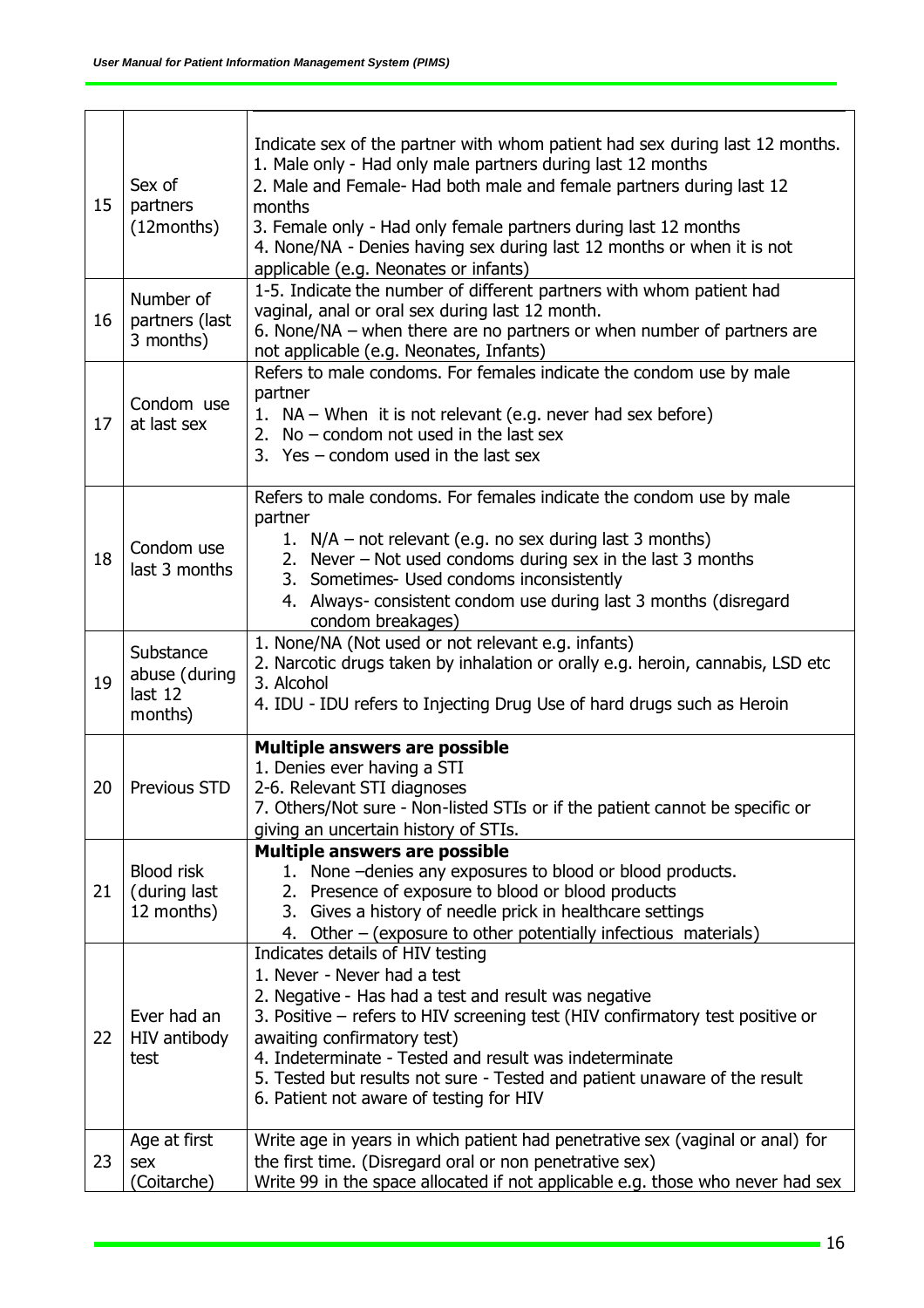Details requested on table given below are to summarize patient's sexual behaviour. However, this section is not meant for computer data entry and complete only if relevant.

#### **SUMMARY OF SEXUAL HISTORY**

|            | When / Whom | Type of sex | Condom<br>N/Y | SL.<br>Overseas |
|------------|-------------|-------------|---------------|-----------------|
| <b>LSI</b> |             |             |               |                 |
| PSI        |             |             |               |                 |
| <b>PSI</b> |             |             |               |                 |

L.S.I. Should be interpreted as Last Sexual Intercourse.

P.S.I. Should be interpreted as Previous Sexual Intercourses.

Describe when it took place and with whom. Type of sex- whether it was vaginal, oral, anal or nonpenetrative also writes whether the exposure was with a local or foreign partner.

| Male | Female                     |
|------|----------------------------|
|      |                            |
|      | and the state of the state |
|      | 1111                       |
|      |                            |

Total number of partners past 3 months, past 1 year, and life time - Record the total number of partners for each period according to the sex of the partner in the appropriate cage.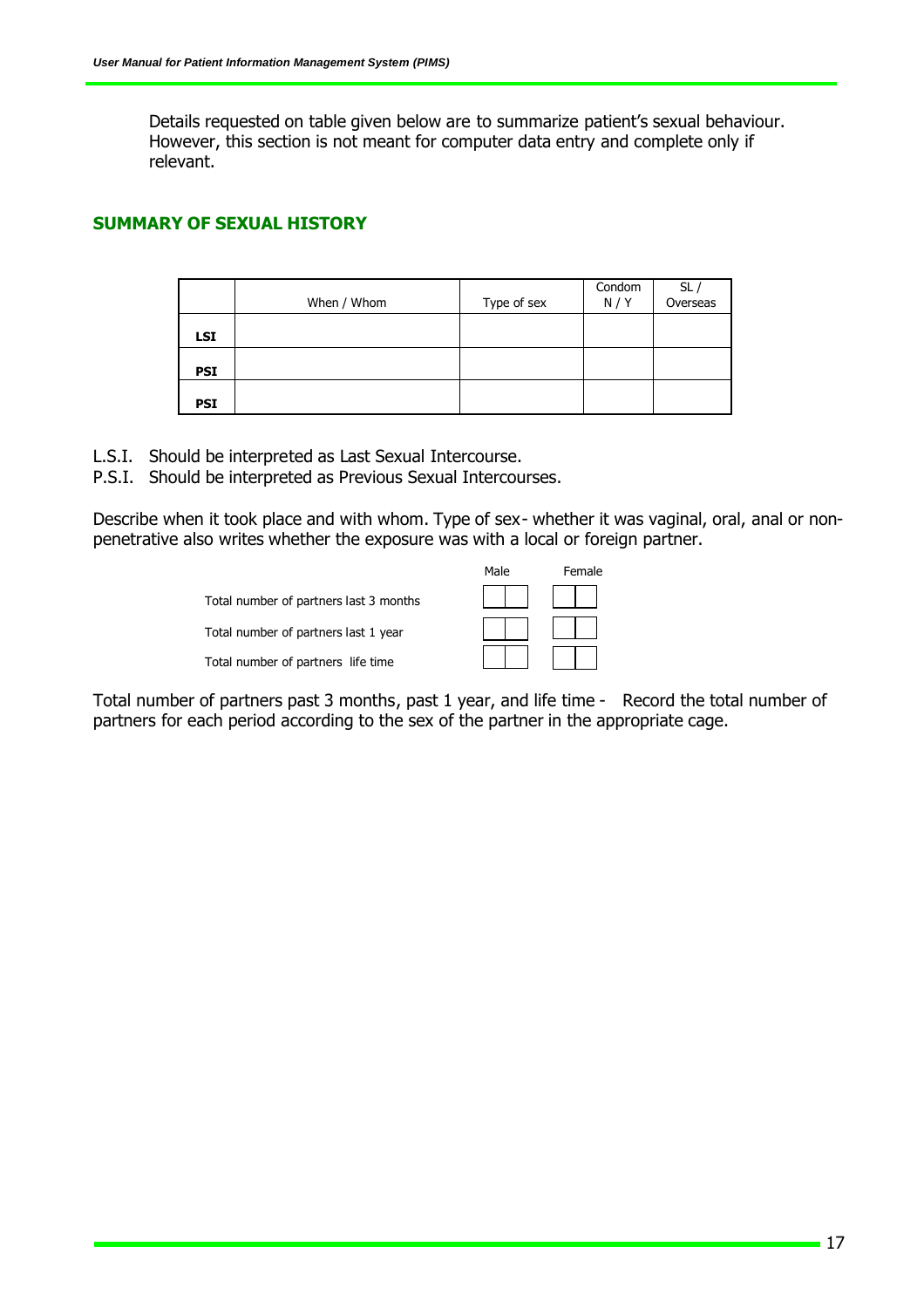# **Male/Female PATIENT FORM – EPISODE OF CARE (PAGE 3)**

Patient registration number and episode number to be carried over from previous page. It is necessary to make sure that the space for patient registration number and episode number has been completed by the reception staff.

#### **EXAMINATION**

Use the diagram of genitals provided to illustrate the lesions. (e.g. ulcers and warts) Details of general examination and signs in genital areas should be described in the notesection provided below the diagram.

| 24 | Signs   | Multiple answers are possible<br>Signs listed in Item 24 refers to examination findings in the anogenital area.<br>Any other findings from the general examination should be written as a<br>note in the section on the right side of the form.<br>1. None – Genital examination done and no signs found<br>2. Genital discharge - refers to urethral discharge in males and vaginal or<br>cervical discharge in females<br>3. Inguinal $LN$ – enlarged inguinal lymph nodes<br>4. Genital warts - Warty lesions clinically suggestive of HPV infection in<br>the anogenital area. Exclude other wart like lesions such as verrucca<br>valgaris, condylomata lata etc.<br>5. Genital ulcer - ulcerative lesions in the anogenital area.<br>6. Rash - refers to any skin rash in the anogenital area<br>7. Pelvic tenderness – this is found only in female clinic form. Found<br>during abdominal examination and/or bimanual examination/cervical<br>motion tenderness.<br>8. Scrotal swelling - this is found only in male form.<br>9. Others - refers to any other relevant sign in the anogenital area which<br>do not belong to above categories.<br>10. Not examined. (e.g. patient refused examination). If the examination is<br>deferred, complete this section on the next visit.<br><b>Note:</b> Menstruation is not a valid reason for deferring the genital<br>examination. |
|----|---------|------------------------------------------------------------------------------------------------------------------------------------------------------------------------------------------------------------------------------------------------------------------------------------------------------------------------------------------------------------------------------------------------------------------------------------------------------------------------------------------------------------------------------------------------------------------------------------------------------------------------------------------------------------------------------------------------------------------------------------------------------------------------------------------------------------------------------------------------------------------------------------------------------------------------------------------------------------------------------------------------------------------------------------------------------------------------------------------------------------------------------------------------------------------------------------------------------------------------------------------------------------------------------------------------------------------------------------------------------------------------------------------|
| 25 | Circumc | To be circled as appropriate.                                                                                                                                                                                                                                                                                                                                                                                                                                                                                                                                                                                                                                                                                                                                                                                                                                                                                                                                                                                                                                                                                                                                                                                                                                                                                                                                                            |
|    | ision   | Note: This should be an examination finding as patient's history may not<br>be reliable all the time.                                                                                                                                                                                                                                                                                                                                                                                                                                                                                                                                                                                                                                                                                                                                                                                                                                                                                                                                                                                                                                                                                                                                                                                                                                                                                    |

**L.P.U** (in the space provided for notes on upper right of page 3), refers to last passed urine in hours (found only in male form)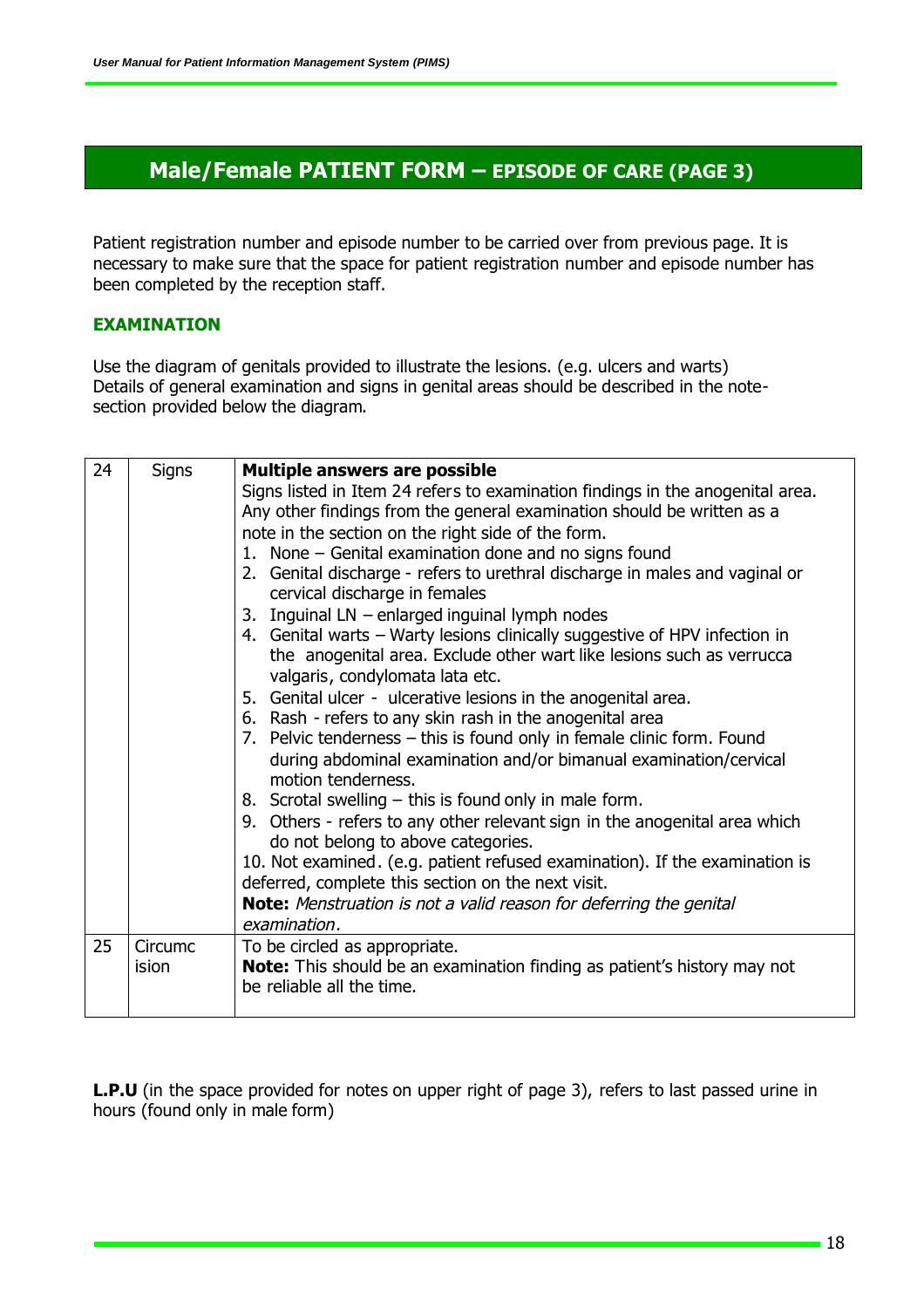#### **INVESTIGATIONS**

The investigations carried out are given from items 26-47. When they are ordered, circle the variable number. If not ordered or not relevant, circle value number 1 "not done/NA" Note: If an investigation is deferred or to be done on a subsequent visit (But relevant to the same episode of care), use the same variables given for investigations.

| 26 | FPU deposit<br>Gram's stain | Refers to Gram stain of first pass urine deposit and<br>microscopic examination under 1000 magnification (oil<br>immersion) for quantification of number of pus cells.<br>1. Not done/NA – when not done or not applicable<br>2. Pus cells $<$ 10 – when the number of pus cells are from 0-9<br>3. Pus cells $\geq$ 10 – when the number of pus cells are 10 or<br>greater than 10<br>4. Other – for any other findings e.g. presence of trichomonas.<br><b>Note:</b> If patient returns for EMS (early morning sample), and a<br>positive result is found, replace the previously negative result<br>and write the date.                                        |
|----|-----------------------------|-------------------------------------------------------------------------------------------------------------------------------------------------------------------------------------------------------------------------------------------------------------------------------------------------------------------------------------------------------------------------------------------------------------------------------------------------------------------------------------------------------------------------------------------------------------------------------------------------------------------------------------------------------------------|
| 27 | Dark ground                 | Refers to finding of organisms morphologically resembling<br>Treponema pallidum on dark ground examination.<br>If a positive result is obtained on a subsequent sampling (as a<br>part of 3 consecutive dark ground examinations), replace the<br>negative with the positive result and write the date.                                                                                                                                                                                                                                                                                                                                                           |
| 28 | Giant cells                 | Results of the Giant cell examination in a smear taken from an<br>ulcer in the anogenital area using Giemsa stain. Disregard giant<br>cell reports from non-anogenital lesions e.g. oral lesions                                                                                                                                                                                                                                                                                                                                                                                                                                                                  |
| 29 | Urethral smear              | Multiple answers are possible.<br>1. Not done $-$ when the test was not done.<br>2. ICGND - Circle the response if Intra cellular gram negative<br>diplococci are present, if extra cellular gram negative diplococci<br>are present mention it under the response of "Other"<br>3. <5/NAD pus cells per field under 1000 magnification or when<br>the smear is normal<br>4. 5 -9 pus cells per field under 1000 magnification.<br>5. $10 \ge p$ us cells per field under 1000 magnification.<br><b>Note:</b> If patient returns for EMS (early morning sample), and a<br>positive result is found, replace the previously negative result<br>and write the date. |
| 30 | Urethral GC<br>Culture      | Indicate gonorrhoea culture results. This will be entered during<br>the next follow up visit.<br>In case of a test of cure (TOC) for GC on a subsequent visit,<br>write the result in the appropriate follow up visit. If the TOC<br>becomes positive following a fresh exposure, it is an indication<br>to a start new episode of care form.                                                                                                                                                                                                                                                                                                                     |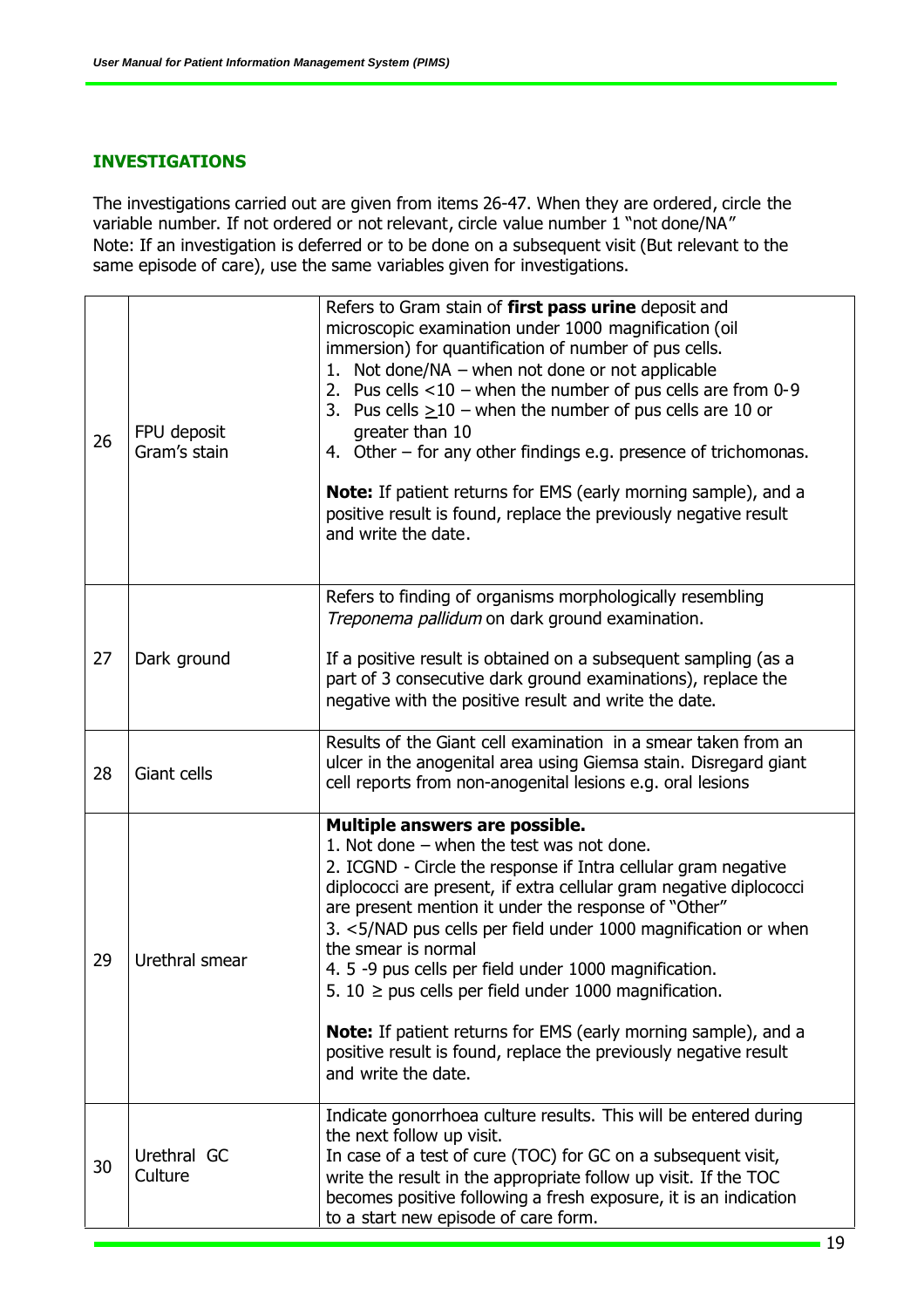| 31 | Urethral Chlamydia         | Indicate urethral chlamydia results. Chlamydia antigen detection<br>is usually done by ELISA technique. (Other reliable tests can also<br>be used)                                                                                                                                                                                                                                                                                                                                                                                                                                                                                                                                                                                                                                                                                                                                                                                                                  |
|----|----------------------------|---------------------------------------------------------------------------------------------------------------------------------------------------------------------------------------------------------------------------------------------------------------------------------------------------------------------------------------------------------------------------------------------------------------------------------------------------------------------------------------------------------------------------------------------------------------------------------------------------------------------------------------------------------------------------------------------------------------------------------------------------------------------------------------------------------------------------------------------------------------------------------------------------------------------------------------------------------------------|
| 32 | Vaginal smear              | Multiple answers possible.<br>1. Not done<br>2. Negative - smear shows normal vaginal flora (predominantly<br>lactobacilli or "lactobacilli seen" as in NSACP reporting system) in<br>Gram stained smear under 1000x magnification.<br>3. ICGND - if intra cellular gram negative diplococci are seen<br>4. Candida $-$ if candida identified<br>5. Trich $-$ if trichomonads identified<br>6. Clue cells $-$ if clue cells identified (without considering the<br>percentage of clue cells)<br>7. Lactobacilli not seen $-$ when the microscopy report indicates<br>lactobacilli not seen.<br>8. 6 & 7 – if clue cells are present and lactobacilli are not seen.<br>9. Other $-$ for any other comments.                                                                                                                                                                                                                                                          |
| 33 | Cervical smear             | 1. Not done - if cervical smear was not done or not relevant.<br>2. ICGND - If Intra Cellular Gram Negative Diplococci are identified<br>3. Pus cells $<$ 30 $-$ if number of pus cells are less than 30.<br>4. Pus cells $\geq$ 30 – refers to number of pus cells per field in Gram<br>stained cervical smear under 1000x magnification.<br>5. Other $-$ for any other comments.                                                                                                                                                                                                                                                                                                                                                                                                                                                                                                                                                                                  |
| 34 | <b>Cervical GC Culture</b> | Indicate cervical GC culture results.                                                                                                                                                                                                                                                                                                                                                                                                                                                                                                                                                                                                                                                                                                                                                                                                                                                                                                                               |
| 35 | Cervical Chlamydia         | Indicate cervical chlamydia results. Chlamydia antigen detection<br>is usually done by ELISA technique. (Other reliable tests can also<br>be used)                                                                                                                                                                                                                                                                                                                                                                                                                                                                                                                                                                                                                                                                                                                                                                                                                  |
| 36 | PAP smear                  | Pap smear recording from 2-9 done according to the guidelines of<br>the college of pathologists of Sri Lanka.<br>1. Not done -Pap smear not done during this episode of care<br>2. Unsatisfactory - The smear is unsatisfactory for interpretation<br>3. NILM - Negative for Intraepithelial Lesion or Malignancy<br>4. LSIL - Low grade Squamous Intraepithelial Lesion<br>5. HSIL - High grade Squamous Intraepithelial Lesion<br>6. ASCUS - Atypical Squamous Cells of Undetermined Significance<br>7. AGC - Atypical Glandular Cells<br>8. BEC >40yrs - Benign Endometrial Cells in a women of more<br>than 40 years<br>9. SGM - Squamous or Glandular Malignancy<br>10. Koilocytes – when koilocytic changes are identified.<br>11. TV - Trichomoniasis<br>12. Clue cells - when clue cells present<br>13. Candida $-$ when candida is present<br>14. NSI/Other - Non specific inflammation/ Any other changes<br>15. Report NA - when report is not available |
| 37 | Throat GC culture          | Indicate throat GC culture results.                                                                                                                                                                                                                                                                                                                                                                                                                                                                                                                                                                                                                                                                                                                                                                                                                                                                                                                                 |
| 38 | Rectal GC Culture          | Indicate GC culture results from rectum.                                                                                                                                                                                                                                                                                                                                                                                                                                                                                                                                                                                                                                                                                                                                                                                                                                                                                                                            |

 $-20$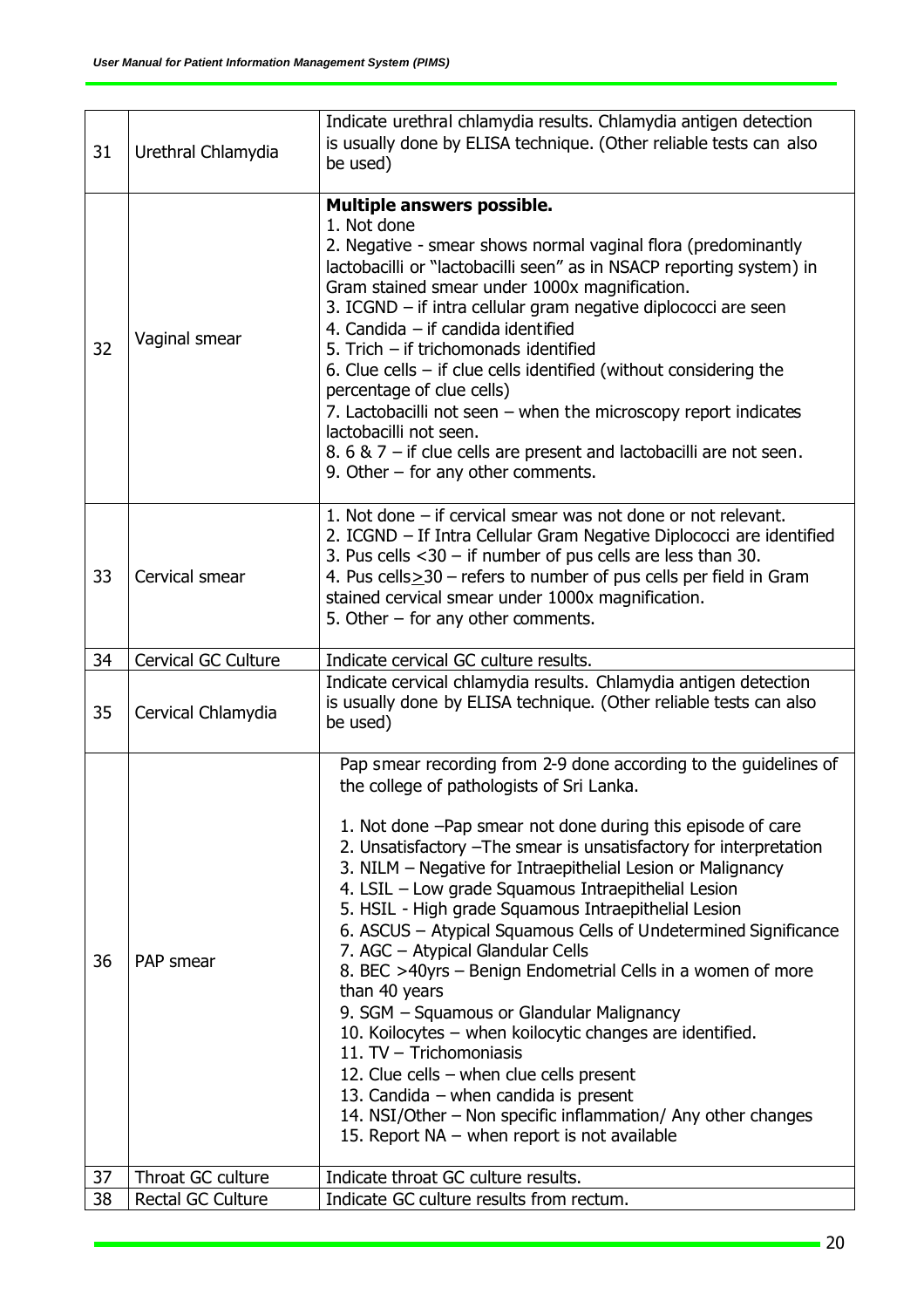| 39 | <b>HSV Ag ELISA</b> | Indicate results of herpes antigen detection by ELISA technique<br>from an anogenital lesion. Disregard results from non-anogenital<br>lesions e.g. oral lesions                                                                                                                                                                                                                                                                                                                                                                                                                                                                                                                                                                                                                                                                                                                                                                                                                                                                                                                                                                                                                                                                                                                                                                                                                                                |
|----|---------------------|-----------------------------------------------------------------------------------------------------------------------------------------------------------------------------------------------------------------------------------------------------------------------------------------------------------------------------------------------------------------------------------------------------------------------------------------------------------------------------------------------------------------------------------------------------------------------------------------------------------------------------------------------------------------------------------------------------------------------------------------------------------------------------------------------------------------------------------------------------------------------------------------------------------------------------------------------------------------------------------------------------------------------------------------------------------------------------------------------------------------------------------------------------------------------------------------------------------------------------------------------------------------------------------------------------------------------------------------------------------------------------------------------------------------|
| 40 | <b>HSV Culture</b>  | Indicate results of herpes culture results from an anogenital lesion.<br>If positive and typing done - indicate HSV type by underlining.                                                                                                                                                                                                                                                                                                                                                                                                                                                                                                                                                                                                                                                                                                                                                                                                                                                                                                                                                                                                                                                                                                                                                                                                                                                                        |
| 41 | <b>HSV Serology</b> | Indicate results of herpes serology results.                                                                                                                                                                                                                                                                                                                                                                                                                                                                                                                                                                                                                                                                                                                                                                                                                                                                                                                                                                                                                                                                                                                                                                                                                                                                                                                                                                    |
| 42 | <b>VDRL</b>         | 1. Not done for this episode.<br>2. Tested and the result is non reactive.<br><b>Note:</b> If there are risk exposures during last 3 months, repeat<br>test should be done after a period of 3 months from that risk<br>exposure rather than 3 months from the date of registration (to<br>cover the incubation period of syphilis).<br>3. Prev. reactive. VDRL result is positive but history/documents<br>indicate previously treated syphilis e.g. follow up VDRL results.<br>It is important to circle this value number correctly to avoid<br>unnecessary multiple diagnoses of syphilis.<br>4. Reactive - If reactive VDRL test for the first time or four fold rise<br>from the baseline (treated) VDRL titre. Enter the routine VDRL<br>result. If only an urgent VDRL is done indicate the result. If both<br>urgent and routine tests are done, mention the urgent VDRL result<br>in the space provided for "other tests".<br><b>Note:</b> Monthly VDRL tests for initial 3 months are indicated only for<br>those who are diagnosed and treated for early syphilis or specifically<br>indicated for an individual patient with risk factors.<br>During this follow up period, VDRL test becomes newly reactive<br>(seroconversion) or four fold rise is noted, a new episode of care<br>form has to be added.<br>CSF-VDRL test results should be mentioned under space<br>provided for "other tests" |
| 43 | TPPA / TPHA         | 1. Not done for this episode.<br>2. Tested and the result is non reactive<br>3. Prev. reactive. TPPA result is positive but history/documents<br>indicate previously treated syphilis. It is important to mark this<br>item correctly to avoid unnecessary multiple diagnoses of<br>syphilis.<br>4. Reactive - If reactive TPPA test for the fist time.<br>5. Equivocal $-$ as indicated in the laboratory report.<br>6. Report not available.<br>CSF-TPPA/TPHA should be mentioned under "Other test"                                                                                                                                                                                                                                                                                                                                                                                                                                                                                                                                                                                                                                                                                                                                                                                                                                                                                                          |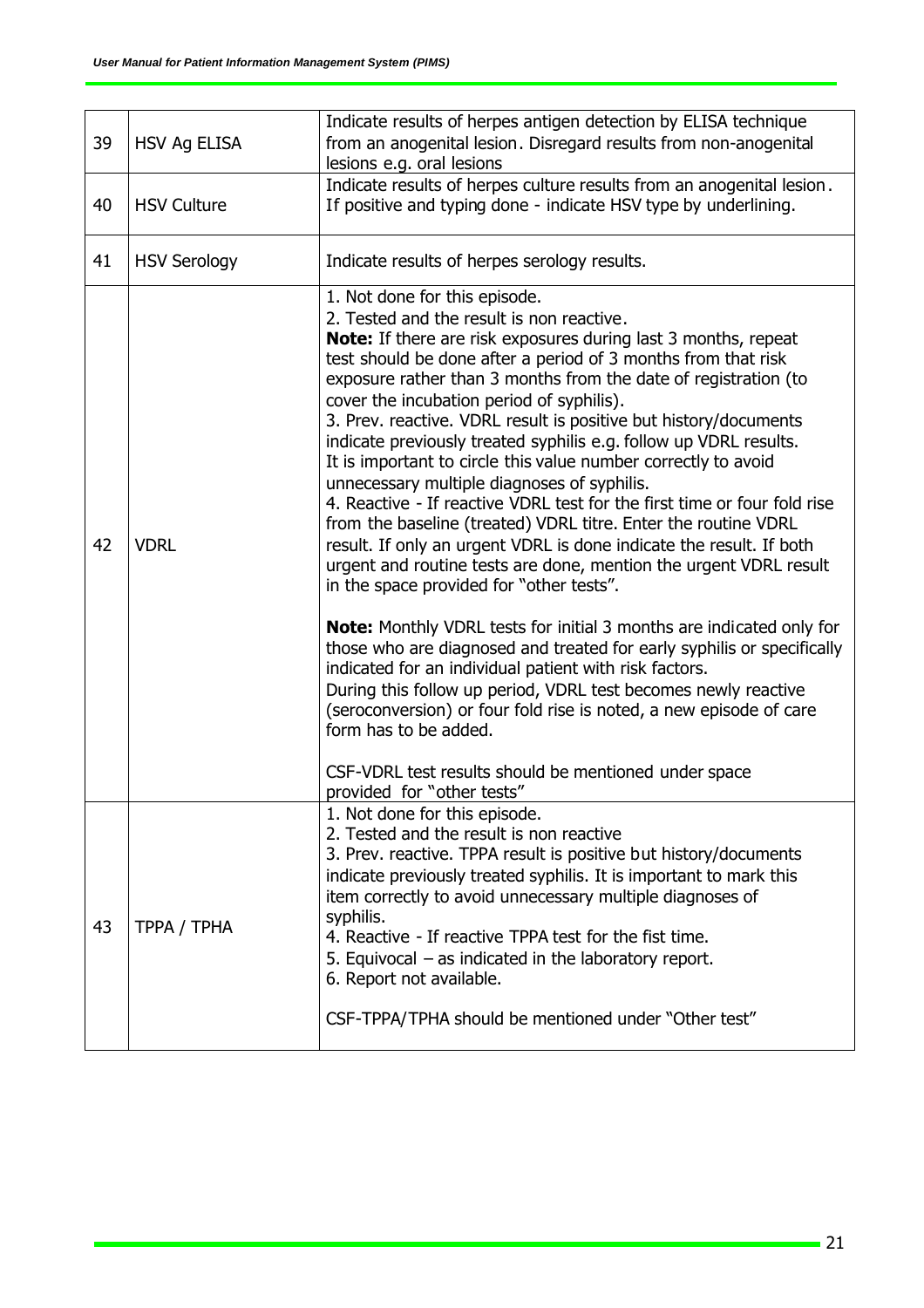| 44 | <b>HIV Screening test</b>               | HIV screening test include HIV antibody detection by ELISA or<br>particle agglutination (e.g. Serodia)<br>1. Not done $-$ if the test not done<br>2. Negative $-$ if HIV test is negative<br><b>Note:</b> If there are risk exposures during last 3 months, repeat<br>test should be done after a period of 3 months from that risk<br>exposure rather than 3 months from the date of registration.<br>3. Prev. positive - If HIV result is previously known to be positive.<br>4. Positive - If newly detected as HIV positive in the present<br>episode of care.<br>5. Inconclusive $-$ when the test result is inconclusive |
|----|-----------------------------------------|--------------------------------------------------------------------------------------------------------------------------------------------------------------------------------------------------------------------------------------------------------------------------------------------------------------------------------------------------------------------------------------------------------------------------------------------------------------------------------------------------------------------------------------------------------------------------------------------------------------------------------|
| 45 | HIV confirmatory<br>test                | HIV confirmatory test include antibody detection by Western<br>blot or Lineblot assays.<br>1. Not done – when the test is not done or not relevant.<br>2. Negative $-$ when the test is negative.<br>3. Known positive $-$ if the patient is already diagnosed.<br>4. Positive - when the HIV is identified in the present episode.<br>5. Inconclusive - when the test is inconclusive/ indeterminate<br>6. Report $NA$ – when the report is missing or not available.                                                                                                                                                         |
| 46 | HBs Ag (Hepatitis<br>B surface antigen) | 1. Not done – when the test is not done<br>2. Negative $-$ when the test is negative.<br>3. Prev. positive - If HB s Ag result is previously known to be<br>positive by reliable history/documentary evidence<br>4. Positive $-$ Result is positive for the first time during this<br>episode.<br>5. Report not available.                                                                                                                                                                                                                                                                                                     |
| 47 | Hepatitis C<br>antibody test            | 1. Not done $-$ when the test is not done.<br>Negative $-$ when the test is negative.<br>2.<br>3. Prev. positive - If the test result is previously known to be<br>positive by reliable history/documentary evidence<br>4. Positive $-$ Result is positive for the first time during this<br>episode.<br>5. Report not available.                                                                                                                                                                                                                                                                                              |

#### **Note section on the Left side of page 3**

#### **Other tests**

Indicate if any other tests that are not listed above. e.g. urine sugar, urine full report, investigations for opthalmia neonatorum, skin scrapings for candida, CSF-VDRL, CSF-TPPA, urgent VDRL test (see notes on item 42. VDRL)

#### **Management/Treatment**

Give details of the management and drugs prescribed

#### **Note section on the right side of page 3**

If your diagnosis is Gonorrhoea, Chlamydia, Syphilis, NGU\*/NGC\*, PID\*, or Trichomoniasis send that index patient for an interview (FI) with the PHI/PHNS for contact tracing and to issue a contact slip number. PHI/PHNS is responsible for giving contact slips for contacts/partners identified during the interview.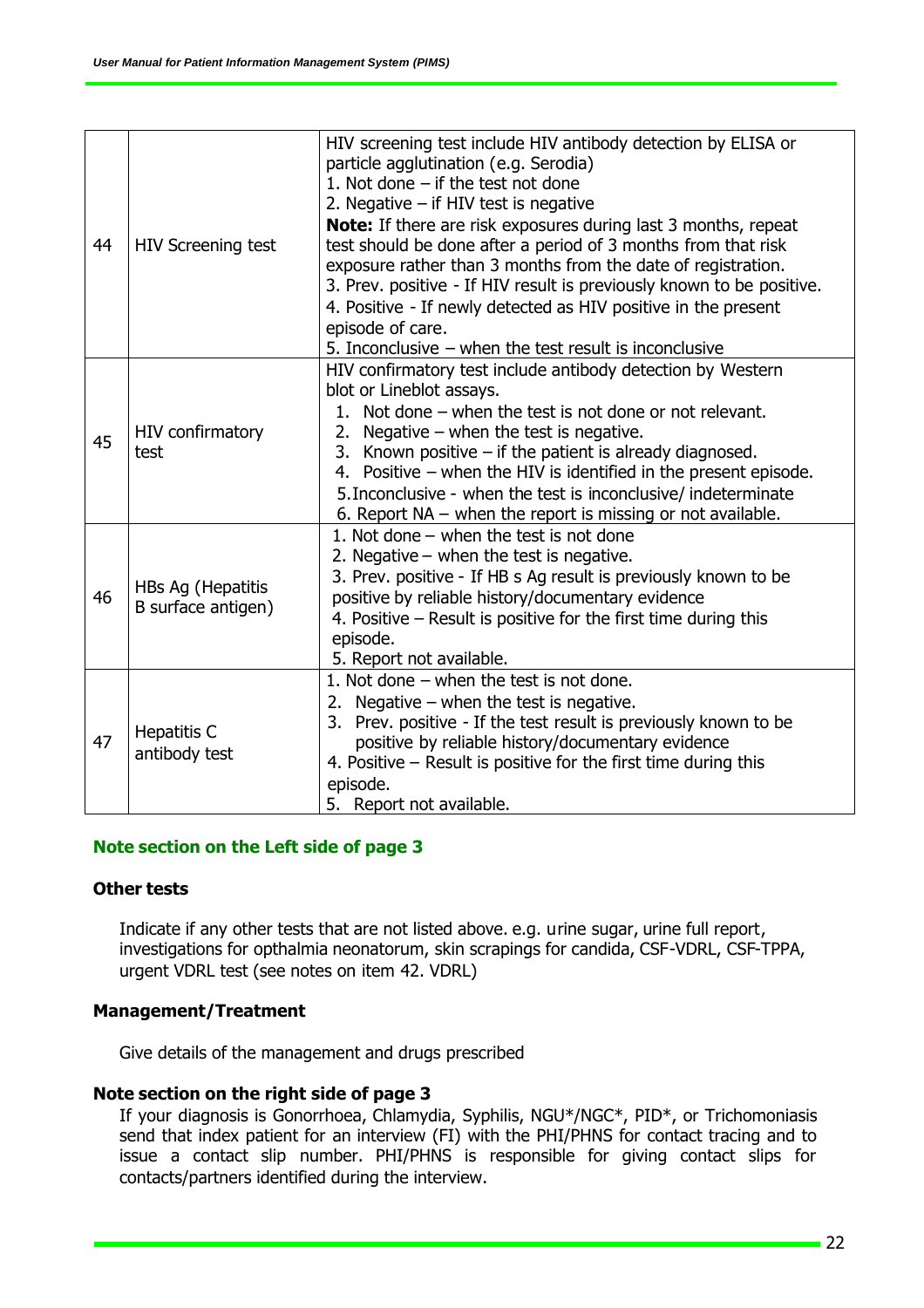**Note:** Partner notification for NGU/NGC and PID should be done only when the causative agent is suspected to be sexually transmitted.

#### **Assessment / Provisional Diagnosis**

Indicate the preliminary diagnosis at the first visit. Later, the final diagnosis can be entered here once the laboratory results are available.

#### **Follow up variable at initial consultation (Page 3).**

Circle the appropriate value number.

- 1. None/Optional- This should be used sparingly as at least one follow up visit is needed for almost all patients. However, there may be instances to select this option. e.g. A patient presents with pearly penile papillae with no sexual exposures, a person who goes abroad on the following day and unable to come for a follow up visit.
- 2. Yes Mention the date and reason for follow up as this will facilitate the doctor seeing the patient on the second visit to know what needs to be done promptly. e.g. Repeat dark ground examination, EMS etc.

#### **Notes checked by SMO 1**

This space is provided for the SMO I to sign, once the clinic notes are checked for any missing information (failure to circle value numbers). If there are missing information, contact the relevant doctor (who consulted the patient) and try to fill the missing information on the same day. If this is not possible, instruct him/her to fill the information when the patient comes for the next follow up visit. Pasting a sticky note will facilitate this process .SMO 1 should check whether the partner management is done and take appropriate actions.

Write the name of SMO 1 as it indicates that the notes have been checked by a particular SMO 1.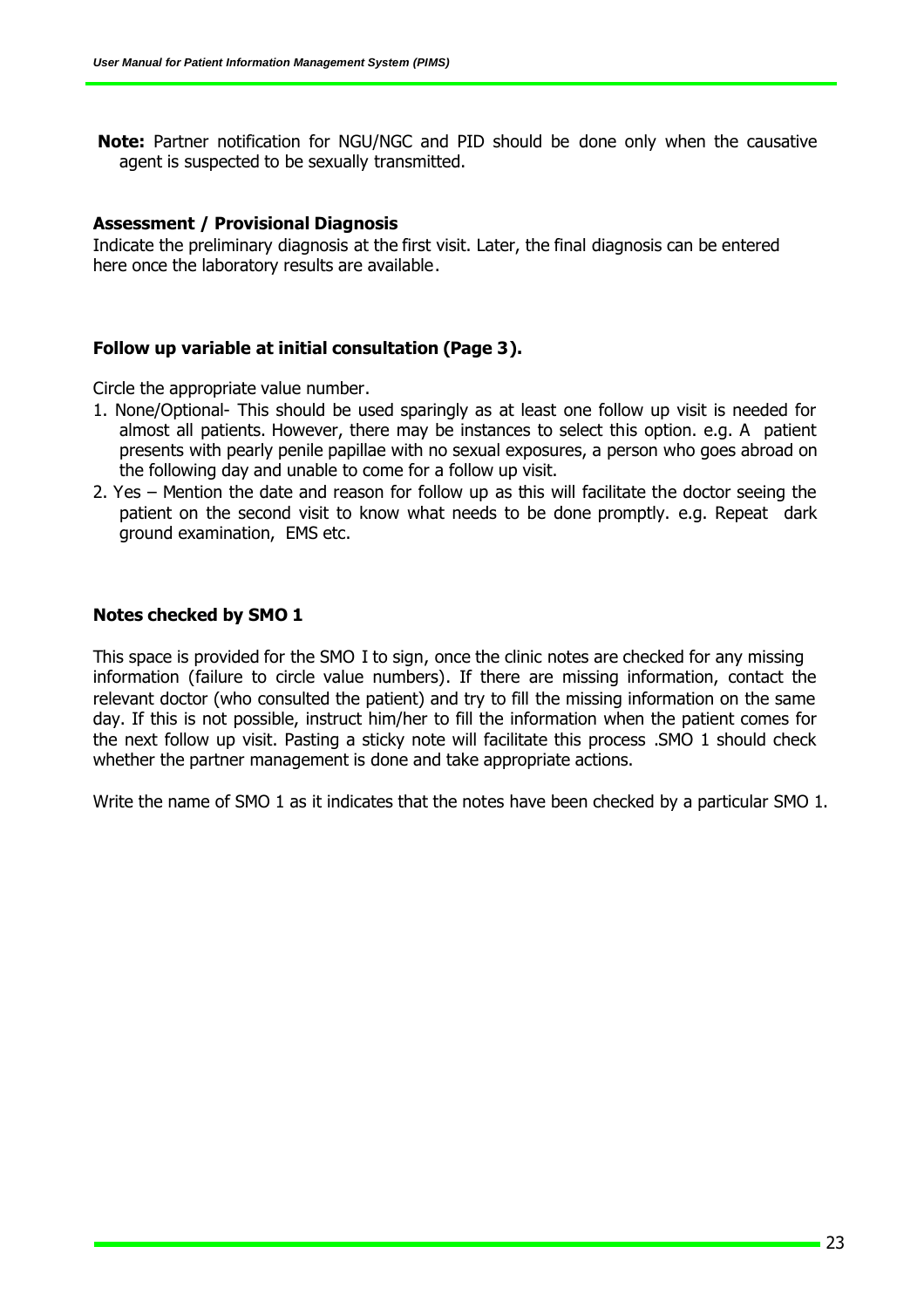# **Male/Female PATIENT FORM – EPISODE OF CARE (PAGE 4)**

The episode number to be carried over from previous page.

|                                 |                                | <b>WITH ATD Phone of this</b> | Episode number          |
|---------------------------------|--------------------------------|-------------------------------|-------------------------|
| 1 <sup>st</sup> Follow up visit | $\mathbf{DATE}(dd/mm/yy)$      | Time in $\dots$               | Time Dr                 |
| Seen by (Name and Designation)  |                                |                               |                         |
|                                 |                                |                               |                         |
|                                 |                                |                               |                         |
|                                 |                                |                               |                         |
|                                 |                                |                               |                         |
|                                 |                                |                               |                         |
|                                 |                                |                               |                         |
|                                 |                                |                               |                         |
|                                 |                                |                               |                         |
|                                 |                                |                               |                         |
|                                 |                                |                               |                         |
|                                 |                                |                               |                         |
|                                 |                                |                               |                         |
|                                 | Follow up 1. Yes (Date/Reason) | 2. None/Optional              | 3. Referred<br>4. Other |

This page provides space for 3 follow up visits. Write details in two columns to have more writing space.

#### **Follow up visit boxes**

**Date –** In this format. dd/mm/yy

**Time In:** The time patient presents at the reception. To be filled by reception (PHI/PHNS room)

Time Dr: The time patient came to doctor. To be filled by doctor.

**Seen by:** Indicate name and designation of the consulting doctor.

**Follow up**: Circle the appropriate value number.

- **1.** Yes- Write date and reason
- **2.** None/Optional

**3.** Referred. Use when a patient is referred to another healthcare facility and do not need further follow up for this episode of care. If this value number is circled, the file should be completed by SMO 2 and sent for data entry.

The same procedure should be followed, with follow up visits 2-3.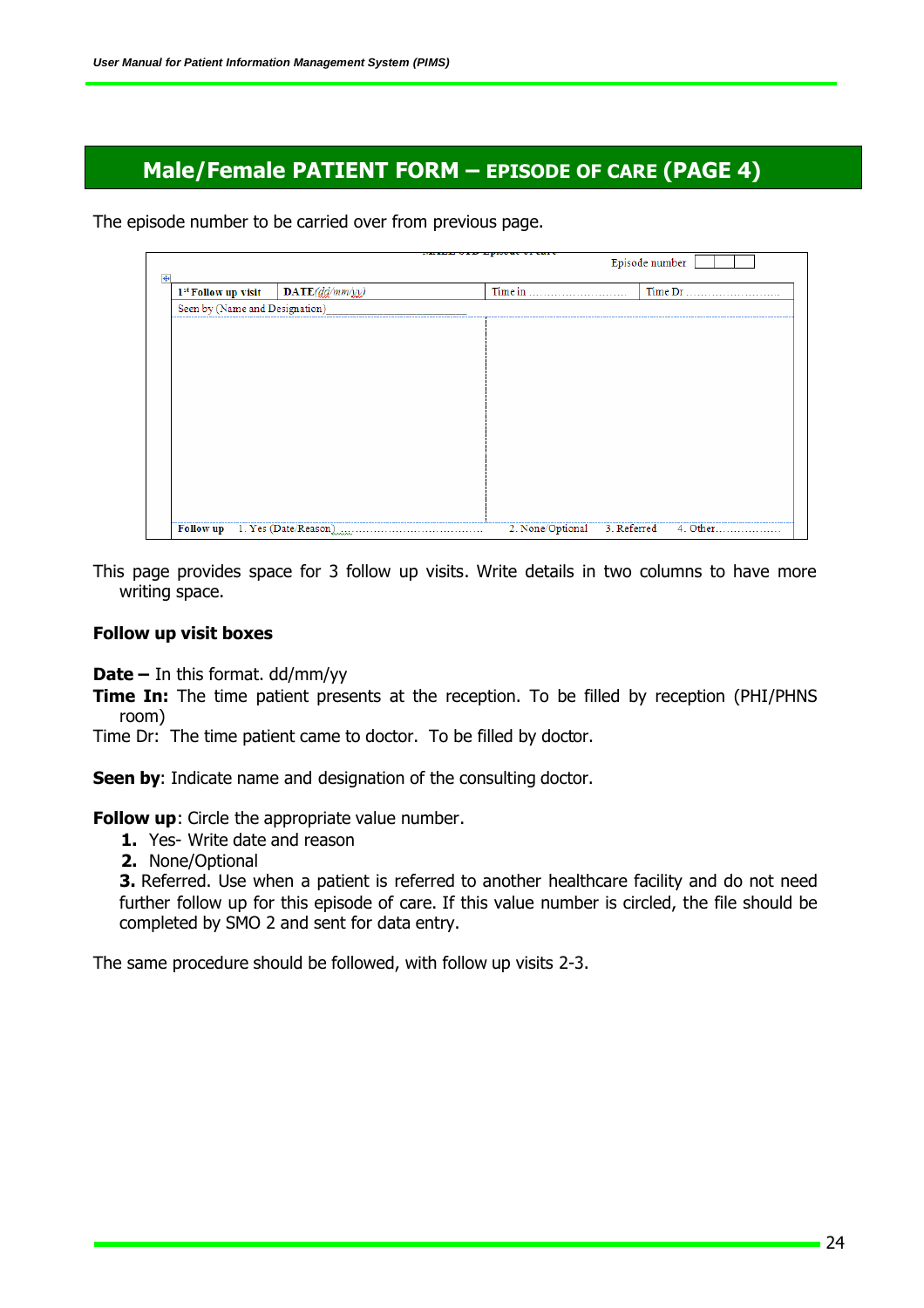# **Male/Female PATIENT FORM – EPISODE OF CARE (PAGE 5)**

The episode number to be carried over from previous page.

Upper half of the page 5 gives space for 4th and 5th Follow up visits. Apply same procedure described for  $1<sup>st</sup>$  follow up.

#### **COMPLETION OF THE EPISODE OF CARE**

Once the follow up is completed or all five follow up visit cages are used, this section should be completed by SMO 2 and the patient form is sent for data entry.

| 48. Etiological<br>diagnosis of<br>current episode<br>of care                                          | 1. No illness<br>4. Early syphilis<br>7. Herpes<br>10. Trichomoniasis<br>13. Scabies<br>17. Molluscum<br>20 Non STD illness | 2. HIV positive<br>5. Late syphilis<br>8. Chlamydia<br>11 Warts<br>14 Candida<br>18. Opth. neonatorum<br>21 Uncertain | $3-GC$<br>6. Cong syphilis<br>9 NGLNSGI<br>12. Pubic lice<br>16. Epididymitis<br>19 Other STD | 22. 'Continuation of the previous episode'<br>48                  |
|--------------------------------------------------------------------------------------------------------|-----------------------------------------------------------------------------------------------------------------------------|-----------------------------------------------------------------------------------------------------------------------|-----------------------------------------------------------------------------------------------|-------------------------------------------------------------------|
| 49. Syndrome                                                                                           | $1. N_A$<br>4. Opth. Neonatorum<br>9. Other                                                                                 | 2. GUD-non vesicular<br>7. Urethral discharge                                                                         |                                                                                               | 3 GUD - vesicular<br>8. Scrotal swelling<br>49                    |
| 50. Treatment                                                                                          | 1 None<br>4. Cryotherapy<br>7. Metranidazole<br>10.Cephalosporins<br>13. Aciclovir                                          | 2. Penicillin<br>5. Podophyllin<br>8 Scabicides<br>11. Ouinolones<br>14. Cotrimoxazole                                | 3. Doxycycline<br>9. Macrolides.<br>12. Antifungals                                           | 6. TCA - Trichloroacetic acid<br>50                               |
| 51. Status of the<br>episode                                                                           | 1. Completed 2. Referred<br>4. Episode to be continued                                                                      | 3. Defaulted<br>5 Other                                                                                               | -51                                                                                           | <b>PARTNER STATUS</b><br>A. Regular partner (Marital /Cohabiting) |
| 52. No of visits                                                                                       | $2$ Two<br>$1$ One<br>4 Four<br>5. Five<br>7 Seven                                                                          | 3 Three<br>$6.$ Six                                                                                                   | 52                                                                                            | Attended Clinic 1. Yes 2. No 3. NA                                |
| <b>Final check by</b><br>(SMO 2)                                                                       |                                                                                                                             |                                                                                                                       |                                                                                               | B. Non-regular partners / Commercial partners                     |
| Date $(dd/mm/yy)$<br>Note: If contacts are away from the area, send H 18 forms to relevant STD clinic. |                                                                                                                             |                                                                                                                       |                                                                                               |                                                                   |
|                                                                                                        |                                                                                                                             |                                                                                                                       |                                                                                               |                                                                   |

#### **Indications for completion of an episode of care**

- 1. **Follow up care completed:** Further follow up is not necessary/optional or referred to another health facility.
	- 2. **All spaces for follow up visits used:** Patient has attended for more than 5 follow up visits e.g. ongoing treatment for warts
	- 3. **Next appointment ≥ 3 months later**: The appointment is given for follow up visits (e.g. serological tests for Syphilis or HIV, Pap smear) for which the time gap is 3 months or more from the last follow up date.
	- 4. **Defaulted ≥ 3 months:** The patient has defaulted more than 3 months from the date of last appointment.

**Note:** If a repeat test is required as a part of the same episode of care e.g. EMS for NGU, Test of cure for GC, TV, monthly VDRL, same episode of care form could be continued. However, if a test becomes newly positive, it should be considered as a new episode of care (A new form should be attached and all relevant variables/values should be circled)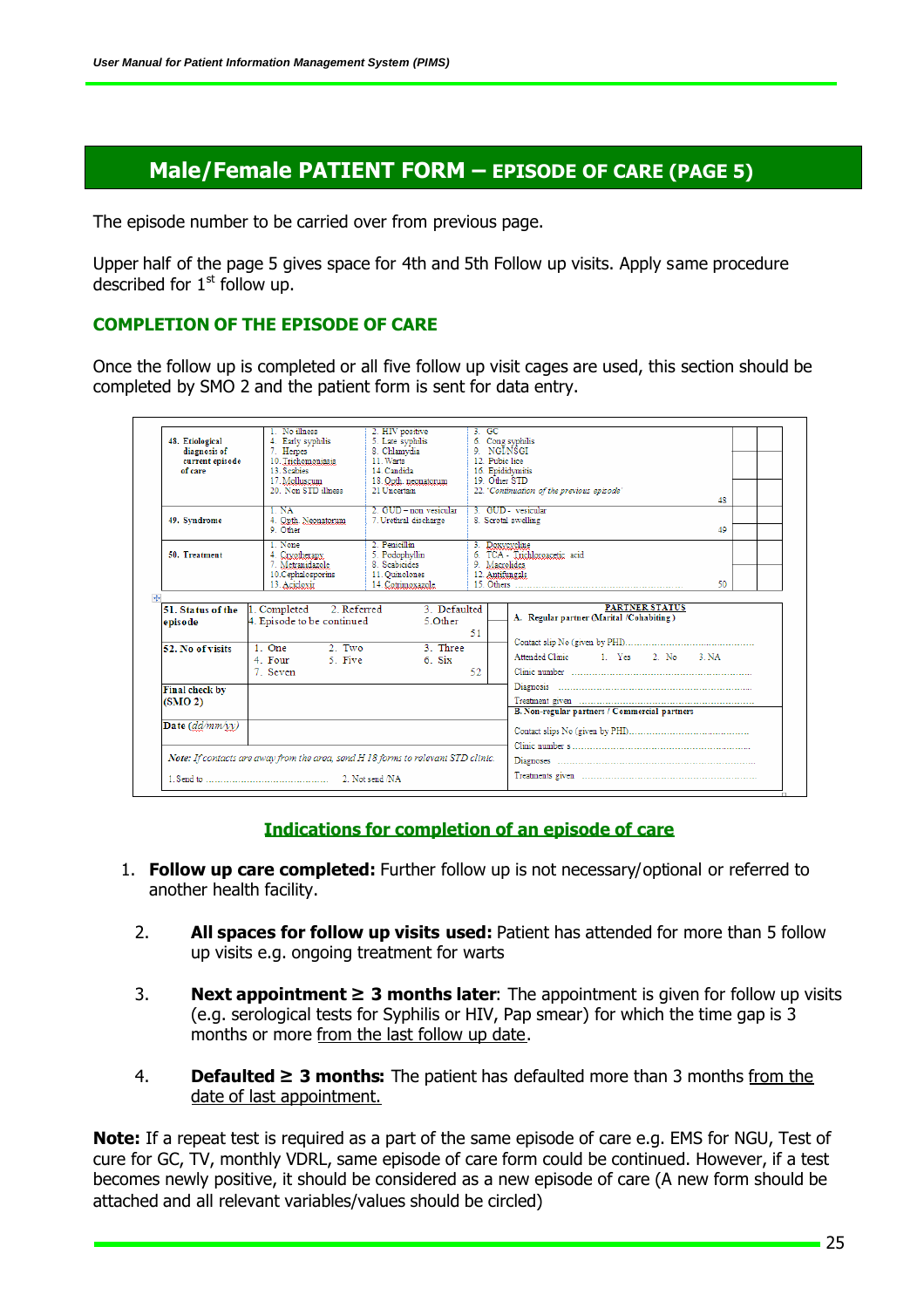|    |                                 | Multiple responses possible.                                                                                                                                                                                                                                                                                                                                                                                                                                                                                                                                                                                                                                                                                                                                                                                                                                                                                                                                                                                                                                                                                                                                                                                                                                                                                                                                                                                                                                                                                                                                                                                                                                     |
|----|---------------------------------|------------------------------------------------------------------------------------------------------------------------------------------------------------------------------------------------------------------------------------------------------------------------------------------------------------------------------------------------------------------------------------------------------------------------------------------------------------------------------------------------------------------------------------------------------------------------------------------------------------------------------------------------------------------------------------------------------------------------------------------------------------------------------------------------------------------------------------------------------------------------------------------------------------------------------------------------------------------------------------------------------------------------------------------------------------------------------------------------------------------------------------------------------------------------------------------------------------------------------------------------------------------------------------------------------------------------------------------------------------------------------------------------------------------------------------------------------------------------------------------------------------------------------------------------------------------------------------------------------------------------------------------------------------------|
| 48 | Etiological<br><b>Diagnosis</b> | Indicate etiological diagnosis as defined in the STI case definitions<br>given in the annexes.<br>1. No illness $-$ when there is no illness<br>2. HIV positive- mark only if the confirmatory test is positive for the<br>first time during this episode of care. Do not mark for patients<br>previously diagnosed.<br>3. GC - Gonorrhoea<br>4. Early syphilis – include primary, secondary or early latent syphilis.<br>5. Late syphilis – include late latent syphilis, latent syphilis of unknown<br>duration, gummatous, cardiovascular or neurosyphilis.<br>6. Congenital syphilis - include both early and late<br>7. Herpes – include only anogenital lesions<br>8. Chlamydia<br>9. NGU/NGC - Non Gonococcal Urethritis/ Non Gonococcal Cervicitis<br>10. Trichomoniasis<br>11. Warts- include only anogenital lesions<br>12. Pubic lice<br>13. Scabies<br>14. Candida<br>15. Bacterial vaginosis<br>16. Epididymitis<br>17. Molluscum<br>18. opthalmia neonatorum<br>19. Other STD - e.g. Granuloma inguinale, Lymphogranuloma<br>venereum etc., circle and write the diagnosis.<br>20. Non STD illness – when the presenting illness is not classified as<br>STD e.g. inguinal hernia, hydrocele, psoriasis, lichen planus etc.<br>21. Uncertain - when the diagnosis is uncertain<br>22. Continuation of the previous episode -When the current episode is<br>a part of a previous episode of care and no new diagnosis is made<br>during this episode eg. persistent NGU, persistent genital wart or<br>follow up VDRL for diagnosed syphilis<br>Note: Mark this accurately as it is important to avoid erroneous<br>multiplication of the same STD. |
| 49 | Syndrome                        | Multiple options are possible.<br>Indicate the syndromic diagnosis under this item. This is to be<br>completed even where an etiological diagnosis has been made. E.g. If<br>gonococcal urethritis was diagnosed after a positive gonococcal culture<br>result, still circle option 7 if symptomatic (i.e. urethral discharge was a<br>symptom)<br>1. NA- if the patient is asymptomatic<br>2-8. Indicate the appropriate syndrome/s (only relevant options<br>are available in male and female forms)<br>9. Other $-$ Any other symptoms that do not belong to the list of<br>syndromes given above (2-8). e.g. rash in the genital area, dysuria<br>without discharge etc.                                                                                                                                                                                                                                                                                                                                                                                                                                                                                                                                                                                                                                                                                                                                                                                                                                                                                                                                                                                     |
| 50 | <b>Treatment</b>                | Multiple answers possible.<br>1. None $-$ when no treatment is given.<br>2-14 Indicate all treatment given during this episode of care. Also<br>include prescriptions given for outside purchasing.<br>15. Others -if not in the list. Should be specified.                                                                                                                                                                                                                                                                                                                                                                                                                                                                                                                                                                                                                                                                                                                                                                                                                                                                                                                                                                                                                                                                                                                                                                                                                                                                                                                                                                                                      |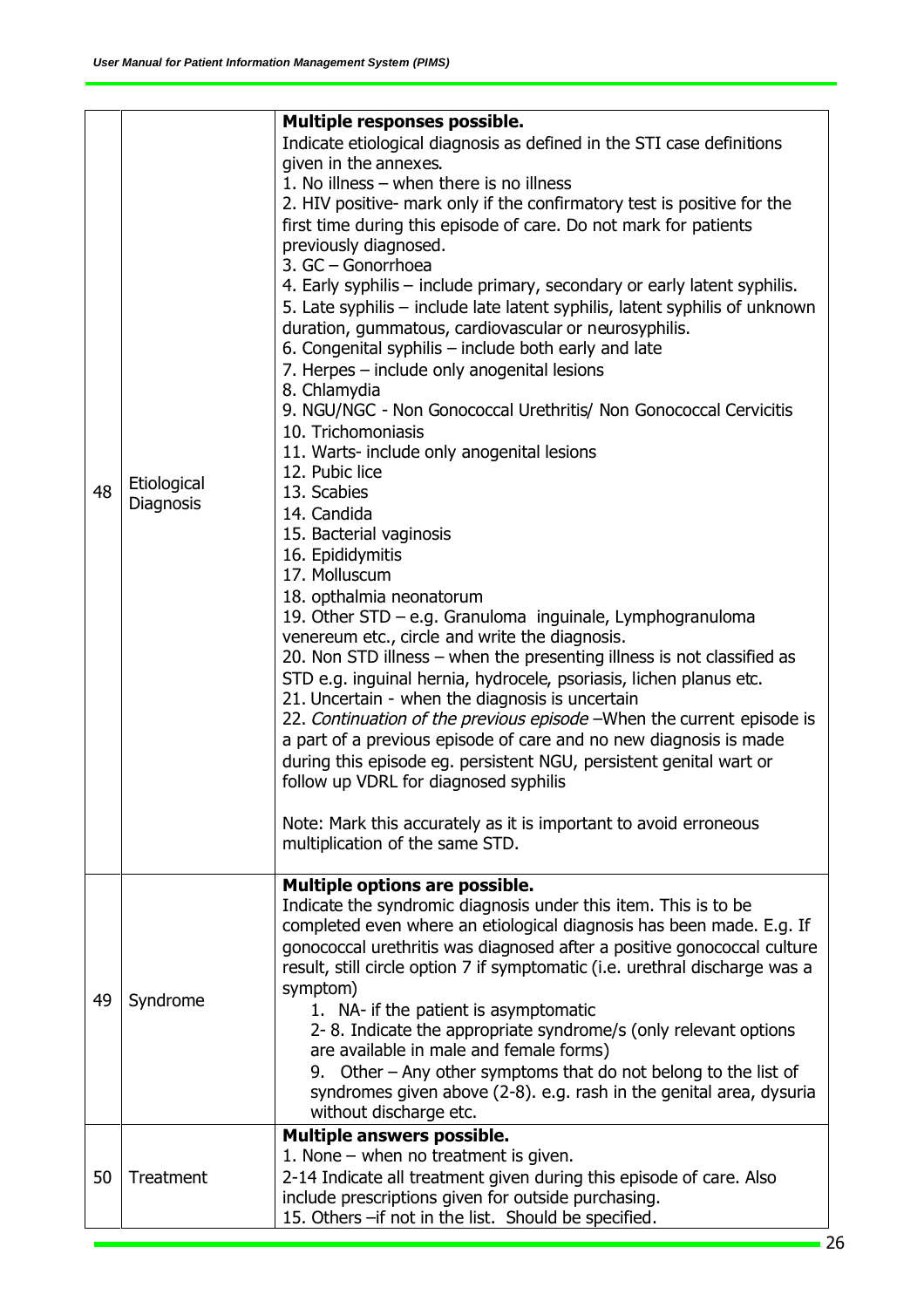|    |                  | 1. Completed – Circle this response when the episode is completed.          |
|----|------------------|-----------------------------------------------------------------------------|
|    |                  | (Follow up option marked as "none/optional")                                |
|    |                  | 2. Referred $-$ If the patient is referred to another health care facility  |
|    |                  | or to another STD clinic and doctor decide to close the current             |
|    |                  | episode of care.                                                            |
|    |                  | 3. Defaulted $-$ If the current episode completed as a result of default.   |
|    | Status of the    | (Not attended for 3 months from the date of the follow up                   |
| 51 | episode          | appointment given)                                                          |
|    |                  | 4. Episode to be continued $-$ Circle this response when the previous       |
|    |                  | episode is not complete and further follow up in the STD clinic is          |
|    |                  | necessary. e.g. persistent NGU, ongoing treatment for warts                 |
|    |                  |                                                                             |
|    |                  | 5. Other $-$ for any other reason doctor decided to close the current       |
|    |                  | episode of care. e.g. patient take permission to leave the country for      |
|    |                  | more than 3 months.                                                         |
|    |                  |                                                                             |
| 52 |                  | Mention the number of clinic visits during this episode of care. If the     |
|    | Number of visits | patient has attended all five follow up visits, the number of clinic visits |
|    |                  | will be 6.                                                                  |
|    |                  |                                                                             |

#### **Final check by SMO 2**

**This section should be completed carefully to ensure validity of data.**

| <b>Final check by</b><br>(SMO 2) |  |
|----------------------------------|--|
| <b>Date</b> $(dd/mm/yy)$         |  |

Once the episode of care is completed, SMO 2 should scrutinise the patient form from the first page and finalise for data entry.

The SMO 2 will,

- 1. Write the number of the circled values of each variable in the coding box.
- 2. Make sure all the investigation results are circled.
- 3. Decide all the diagnoses of the current episode of care, syndrome/s, treatment/s, status of the episode and number of visits. Then circle the appropriate value numbers and fill in the coding boxes of variable 48-52.

**Final check by SMO 2** -This space is provided for the SMO 2 to write the name and signature. Date  $(dd/\text{mm/yy})$  - this is the date of final check by the SMO 2.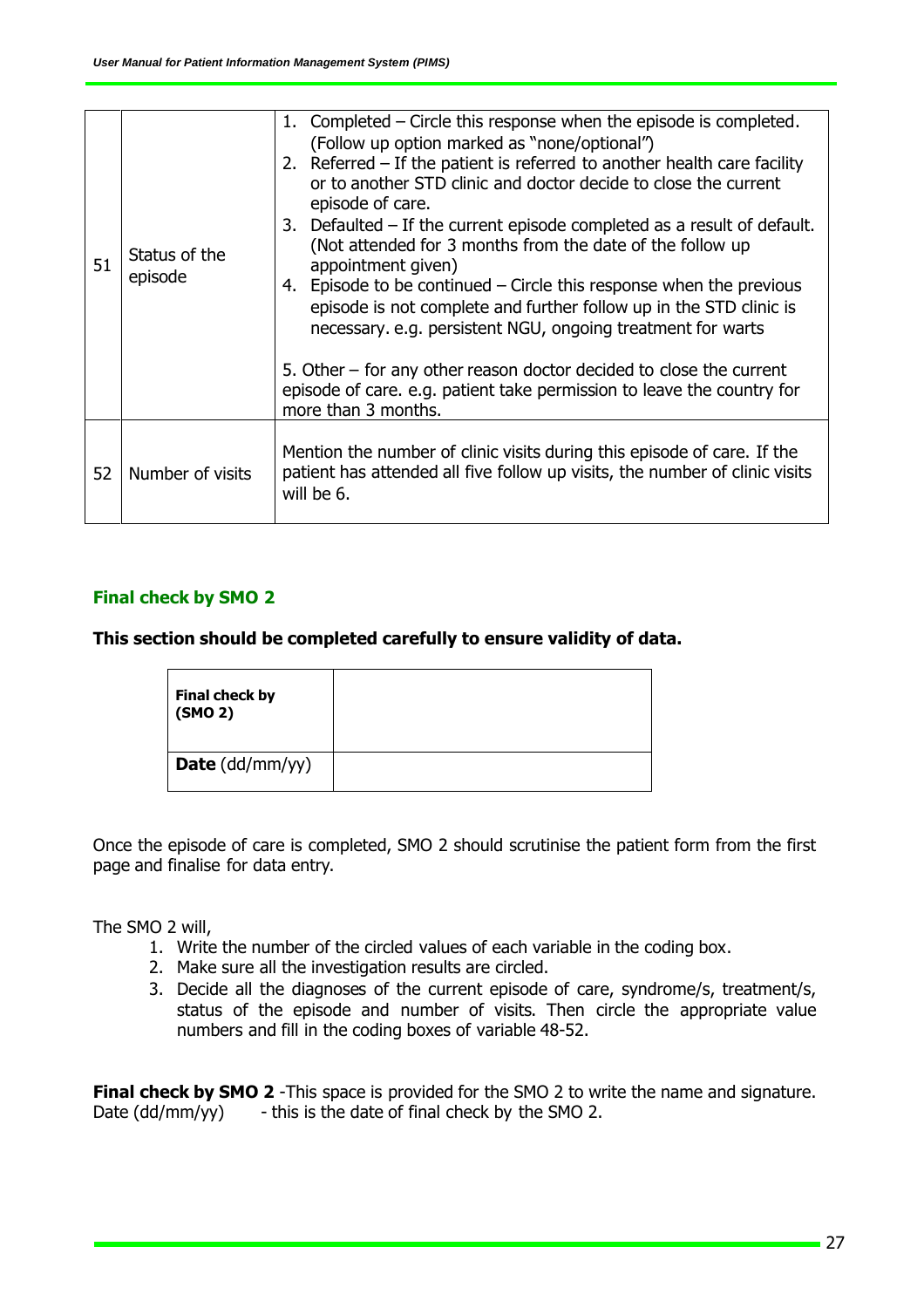#### **0PARTNER STATUS**

This section should be filled by PHI/PHNS. Seek instructions from SMO 2 when necessary. STDs which require contact tracing by PHI/PHNS are Gonorrhoea, Syphilis, NGU\*/NGC\*, PID\*, and Trichomoniasis. (For any other STDs, doctor may decide to issue a partner referral note, but these should **not** be included in this section)

\* Note: Partner notification for NGU/NGC and PID is relevant only when the causative agent is suspected to be sexually transmitted.



#### **Section A. Regular partner [marital or cohabiting (live-in partners)], this also includes same sex relationships.**

Contact slip No: This is the number given by PHI/PHNS from the contact tracing register for regular partners.

Attended clinic: 1. Yes - If the regular partner attended the clinic,

2. No - If the regular partner not attended the clinic

3. NA – Patient does not have a regular partner

Diagnosis : Diagnoses of the regular partner.

Treatment given : Treatments given to the regular partner

#### **Section B. Non-regular partners/Commercial partners/Clients of sex workers**

Contact slip No: This is the number given by PHI/PHNS from the contact tracing register for Nonregular partners/Commercial partners/clients of sex workers.

Diagnosis : Diagnoses of the Non-regular partners/Commercial partners.

Treatment given : Treatments given to the Non-regular partners/Commercial partners.

**Note:** If the contacts are away from the PHI/PHNS area – Health -18 form could be sent to relevant STD clinic and indicate in the space given. **Data entry**

Once SMO 2 completes the patient forms, they should be sent for data entry. when data entry is completed, the forms should be crossed with a red pen to indicate the completion of data entry. Such forms should not be changed as it will not go to the database). Then the file should be stored in "completed file" section of the record room.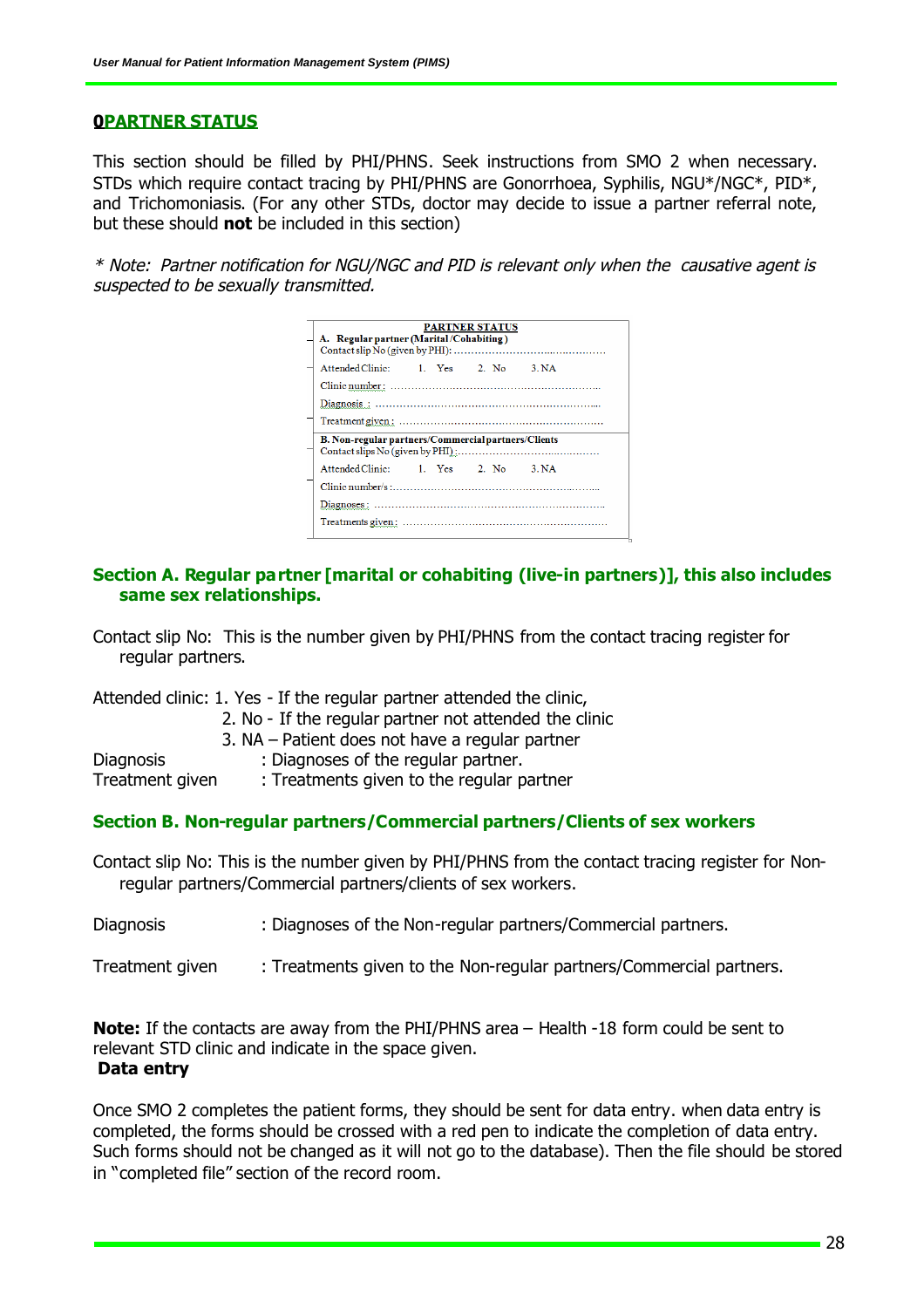### **Annex 1**

# **STI case definitions for Patient Information Management System (PIMS)**

| 1.HIV         | Demonstration of antibodies to HIV 1 or 2 by a screening test, |                                                                                                 |  |  |
|---------------|----------------------------------------------------------------|-------------------------------------------------------------------------------------------------|--|--|
| infection     | and                                                            |                                                                                                 |  |  |
|               | confirmed with a Western blot or other confirmatory assay.     |                                                                                                 |  |  |
|               |                                                                |                                                                                                 |  |  |
|               |                                                                |                                                                                                 |  |  |
| 2. Infectious |                                                                | Includes primary syphilis, secondary syphilis and early latent syphilis. Both probable and      |  |  |
| syphilis      |                                                                | confirmed cases should be included.                                                             |  |  |
|               |                                                                |                                                                                                 |  |  |
|               |                                                                | a) Primary and secondary syphilis                                                               |  |  |
|               |                                                                |                                                                                                 |  |  |
|               | Probable:                                                      | An illness with ulcers (primary) or mucocutaeous lesions (secondary)                            |  |  |
|               |                                                                | clinically suggestive of syphilis and a reactive serologic test for syphilis                    |  |  |
|               |                                                                | (non-treponemal or treponemal).                                                                 |  |  |
|               | Confirmed:                                                     | Demonstration of Treponema pallidum in clinical specimens by darkfield                          |  |  |
|               |                                                                | microscopy or other methods.                                                                    |  |  |
|               |                                                                |                                                                                                 |  |  |
|               | b) Early latent syphilis                                       |                                                                                                 |  |  |
|               |                                                                |                                                                                                 |  |  |
|               |                                                                | No clinical signs or symptoms of syphilis with historical/documented                            |  |  |
|               |                                                                | evidence that the infection was acquired within the previous 24 months,                         |  |  |
|               |                                                                | and                                                                                             |  |  |
|               |                                                                | 1) a reactive non-treponemal and treponemal test in a patient with no prior                     |  |  |
|               |                                                                | syphilis diagnosis, or                                                                          |  |  |
|               |                                                                | 2) a non-treponemal test titer demonstrating fourfold or greater increase                       |  |  |
|               |                                                                |                                                                                                 |  |  |
|               |                                                                | from the last non-treponemal test in a patient with a prior syphilis diagnosis.                 |  |  |
|               |                                                                |                                                                                                 |  |  |
| 3. Late       |                                                                | Includes late latent syphilis, tertiary syphilis, and quaternary syphilis                       |  |  |
| syphilis      | a) Late latent syphilis                                        |                                                                                                 |  |  |
|               |                                                                |                                                                                                 |  |  |
|               |                                                                | No clinical signs or symptoms of syphilis, with evidence that the infection was acquired more   |  |  |
|               |                                                                | than 24 months ago or of unknown duration,                                                      |  |  |
|               | and                                                            |                                                                                                 |  |  |
|               |                                                                | a non-treponemal test which is reactive or non-reactive and a treponemal test which is reactive |  |  |
|               |                                                                |                                                                                                 |  |  |
|               | in a patient with no prior syphilis diagnosis.                 |                                                                                                 |  |  |
|               |                                                                | b) Tertiary syphilis / quaternary syphilis                                                      |  |  |
|               |                                                                |                                                                                                 |  |  |
|               |                                                                | A diagnosis of cardiovascular, neuro or gummatous syphilis,                                     |  |  |
|               |                                                                | and                                                                                             |  |  |
|               |                                                                |                                                                                                 |  |  |
|               | $\left( \frac{1}{2} \right)$                                   | there is evidence that the infection was acquired more than 24 months ago or of unknown         |  |  |
|               | duration,                                                      |                                                                                                 |  |  |
|               |                                                                | and                                                                                             |  |  |
|               |                                                                | 2) a non-treponemal test which is reactive or non-reactive and a treponemal test which is       |  |  |
|               | reactive                                                       |                                                                                                 |  |  |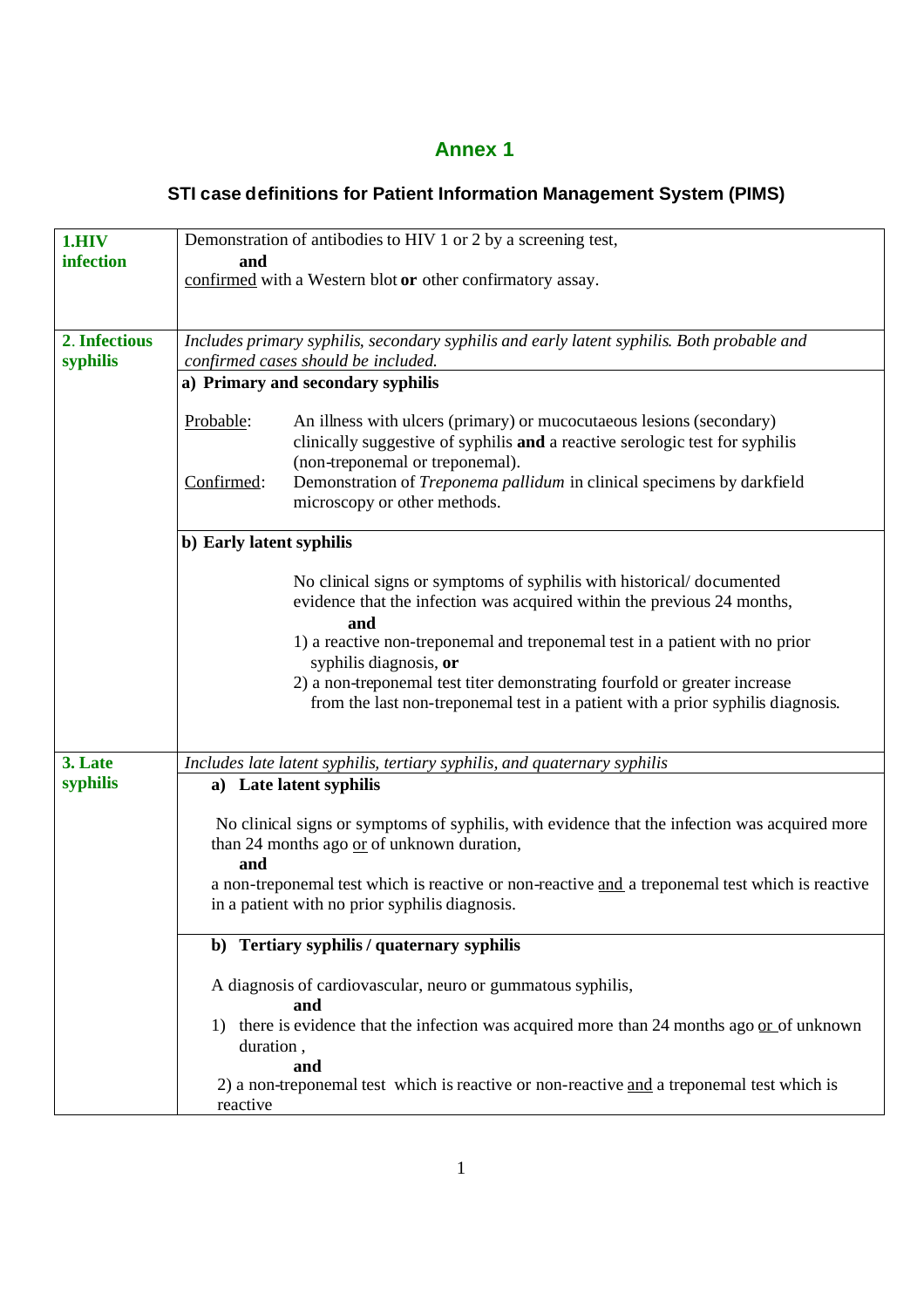| 4. Early congenital<br>syphilis | Early congenital syphilis is diagnosed in children who are less than 2 years of age. Both<br>probable and confirmed cases should be included.<br>An infant whose mother had untreated or inadequately treated syphilis<br>Probable: 1.<br>during pregnancy (includes an infant whose mother treated with non-<br>penicillin regimens and was treated for syphilis less than 4 weeks prior to<br>delivery and regardless of signs in the infant and),<br>or<br>2. An infant or child with a reactive treponemal test,<br>and, any one of the following<br>a) Evidence of congenital syphilis on physical examination<br>b) Long bone X-rays compatible with congenital syphilis<br>c) Reactive non-treponemal test, which is 4 four fold greater than the mother.<br>d) A reactive CSF- VDRL or an elevated cell count and protein in CSF<br>(without other cause)<br>e) A reactive syphilis specific Ig M antibody test<br>f) A persistently reactive treponemal test for more than 18 months of age.<br>2. Stillbirth: A foetal death that occurs after 20 weeks gestation or in which the<br>foetus weighs >500 g and the mother had untreated or inadequately treated syphilis<br>at delivery.<br>Confirmed: Demonstration of T. pallidum by darkfield microscopy, fluorescent antibody in |
|---------------------------------|-----------------------------------------------------------------------------------------------------------------------------------------------------------------------------------------------------------------------------------------------------------------------------------------------------------------------------------------------------------------------------------------------------------------------------------------------------------------------------------------------------------------------------------------------------------------------------------------------------------------------------------------------------------------------------------------------------------------------------------------------------------------------------------------------------------------------------------------------------------------------------------------------------------------------------------------------------------------------------------------------------------------------------------------------------------------------------------------------------------------------------------------------------------------------------------------------------------------------------------------------------------------------------------------------|
|                                 | specimens from lesions, placenta, umbilical cord or autopsy material.                                                                                                                                                                                                                                                                                                                                                                                                                                                                                                                                                                                                                                                                                                                                                                                                                                                                                                                                                                                                                                                                                                                                                                                                                         |
| 5. Late<br>congenital syphilis  | Late congenital syphilis is diagnosed in persons who are older than 2 yrs.<br>1. A child with, a reactive treponemal test, whose mother had untreated or<br>inadequately treated syphilis during pregnancy (regardless of signs in the child), or<br>2. A child with a reactive treponemal test and any one of the following<br>a. Evidence of congenital syphilis on physical examination<br>b. Long bone X-rays compatible with congenital syphilis                                                                                                                                                                                                                                                                                                                                                                                                                                                                                                                                                                                                                                                                                                                                                                                                                                         |
| <b>6.1 Gonorrhoea</b>           | Both probable or confirmed cases should be included                                                                                                                                                                                                                                                                                                                                                                                                                                                                                                                                                                                                                                                                                                                                                                                                                                                                                                                                                                                                                                                                                                                                                                                                                                           |
|                                 | Probable:<br>1. Male with a purulent urethral discharge who has a history of recent sexual<br>exposure, or<br>Observation of gram-negative intracellular diplococci in a urethral smear<br>2.<br>obtained from a man, or<br>Observation of gram-negative intracellular diplococci in a cervical smear<br>3.<br>obtained from a woman, or<br>4. Sexual contact of a case of gonorrhoea (probable or confirmed) who has been<br>treated for gonorrhoea but tested negative or not tested for gonorrhoea<br>Confirmed:<br>Isolation of typical gram-negative, oxidase-positive diplococci from a gonococcal<br>culture of a clinical specimen.                                                                                                                                                                                                                                                                                                                                                                                                                                                                                                                                                                                                                                                   |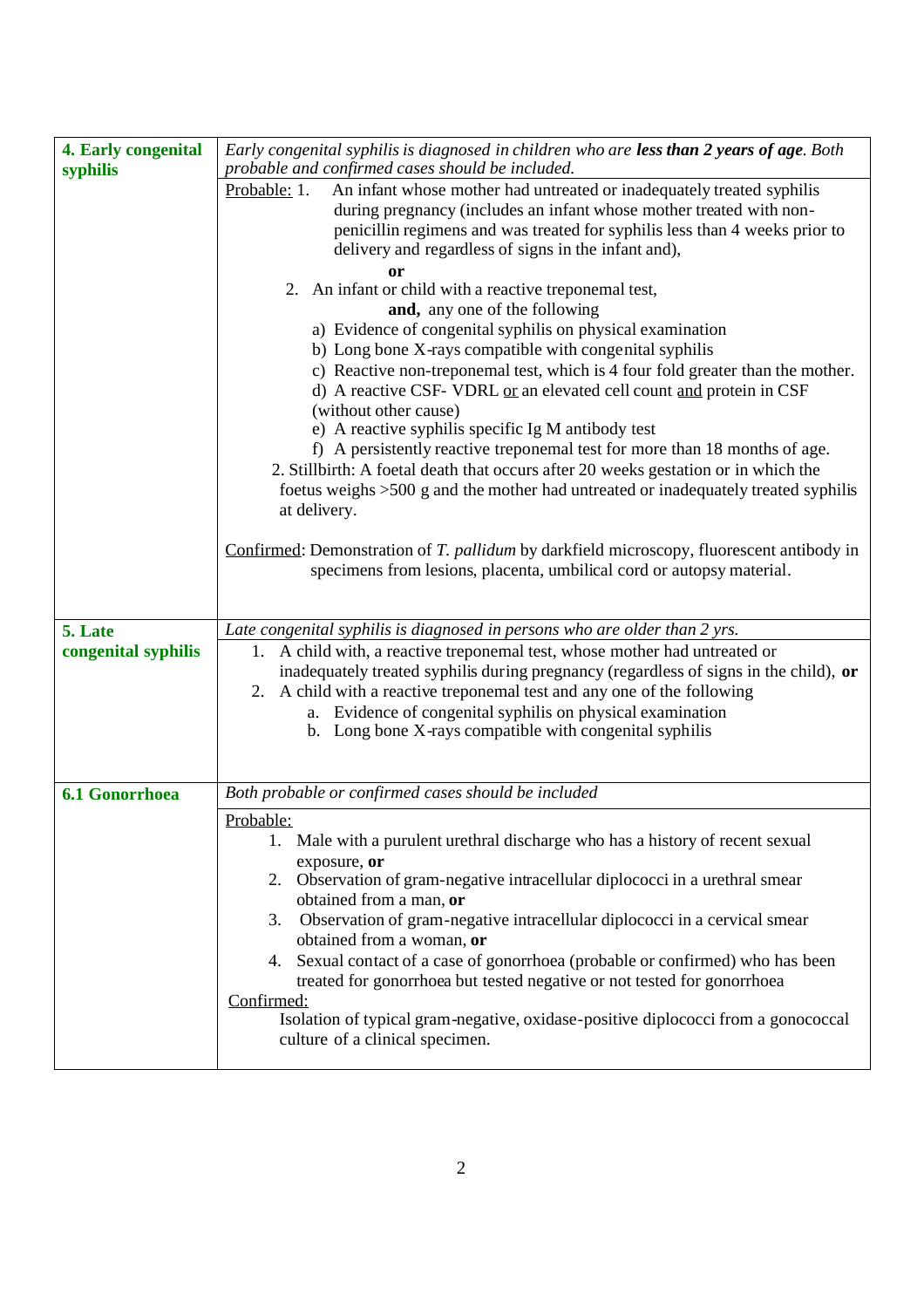| 7. Ophthalmia                                    | Both probable or confirmed cases should be included |                                                                                                                                                                  |  |  |  |  |  |  |
|--------------------------------------------------|-----------------------------------------------------|------------------------------------------------------------------------------------------------------------------------------------------------------------------|--|--|--|--|--|--|
| neonatorum                                       | Probable:                                           | Unilateral or bilateral conjunctivitis in a newborn occurring within four<br>weeks of delivery.                                                                  |  |  |  |  |  |  |
|                                                  | Confirmed:                                          | Conjunctivitis in a new-born (within four weeks of delivery), with an<br>ocular specimen that is positive for N. gonorrhoea or C. trachomatis                    |  |  |  |  |  |  |
| <b>8.1 NGU</b><br>(Non-gonococcal<br>urethritis) |                                                     | A male with symptoms or signs of urethritis, and<br>a urethral smear or culture is negative for gonococcus, and                                                  |  |  |  |  |  |  |
|                                                  |                                                     | Gram-stained urethral smear with $\geq$ 5 pus cells per high power field<br>$(x1000)$ , or                                                                       |  |  |  |  |  |  |
|                                                  |                                                     | Gram-stained deposits of first passed urine (centrifuged) with $\geq 10$<br>pus cells per high power field $(x1000)$ , or                                        |  |  |  |  |  |  |
|                                                  |                                                     | first void centrifuged urine with $\geq 15$ pus cells per high power field<br>(x 400)                                                                            |  |  |  |  |  |  |
| 8.2 NGC (Non-<br>gonococcal<br>cervicitis) / MPC |                                                     | A female with symptoms or signs of cervicitis, and<br>a cervical smear or culture is negative for gonococcus, and                                                |  |  |  |  |  |  |
| (muco purulent<br>cervicitis)                    |                                                     | Gram-stained cervical smear with $\geq$ 30 pus cells per field (x1000)                                                                                           |  |  |  |  |  |  |
| 9. Chlamydia                                     | Probable:                                           | Contact of a case of chlamydia and tested negative or not<br>tested                                                                                              |  |  |  |  |  |  |
|                                                  | Confirmed:                                          | A positive antigen detection test, culture or nucleic acid-based test for<br>C. trachomatis on a clinical specimen from a symptomatic or<br>asymptomatic person. |  |  |  |  |  |  |
| <b>10. Genital herpes</b>                        |                                                     | Laboratory evidence of herpes simplex virus (type I or II) from a clinical specimen form a<br>lesion in the anogenital area (HSV ELISA, HSV culture), or         |  |  |  |  |  |  |
|                                                  |                                                     | A clinically compatible illness in the anogenital area with or without detecting giant cells.                                                                    |  |  |  |  |  |  |
|                                                  | herpes in anogenital area.                          | <b>Note:</b> Do not include serologically diagnosed cases who never had signs or symptoms of                                                                     |  |  |  |  |  |  |
| 11. Genital warts                                |                                                     | An illness with obvious genital or anal warts on physical examination.                                                                                           |  |  |  |  |  |  |
|                                                  | white" test.                                        | Note: Should not include koilocytic atypia on the Pap smear or areas with positive "Aceto-                                                                       |  |  |  |  |  |  |
|                                                  |                                                     |                                                                                                                                                                  |  |  |  |  |  |  |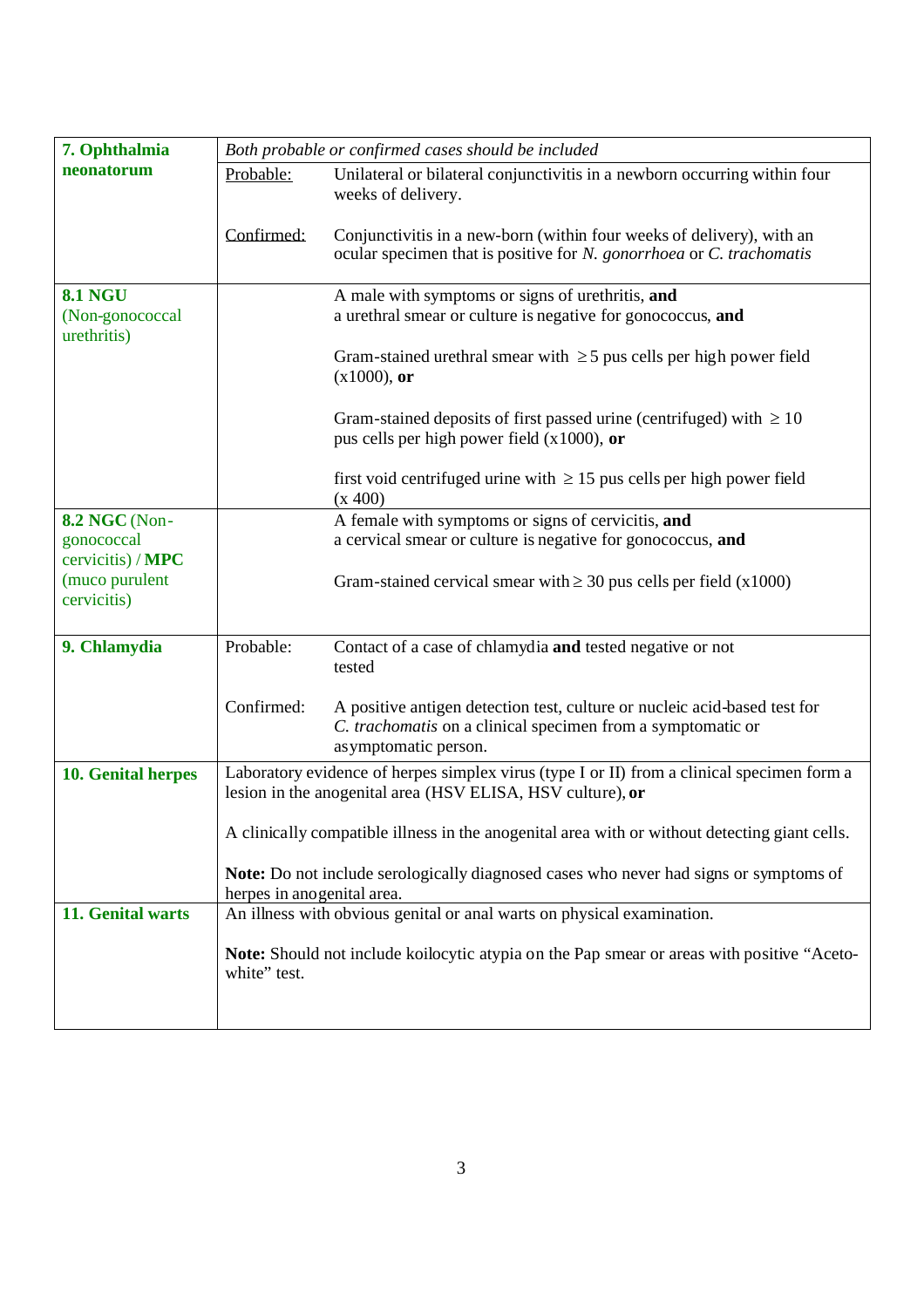| 12. Chancroid       | Both probable or confirmed cases should be included |                                                                                           |  |  |  |  |  |
|---------------------|-----------------------------------------------------|-------------------------------------------------------------------------------------------|--|--|--|--|--|
|                     | Probable:                                           | A person with genital or anal ulcers clinically suggestive of chancroid,                  |  |  |  |  |  |
|                     |                                                     | and                                                                                       |  |  |  |  |  |
|                     |                                                     | 1)<br>No evidence of T. pallidum infection by darkfield                                   |  |  |  |  |  |
|                     |                                                     | examination or by a serologic test for syphilis performed more                            |  |  |  |  |  |
|                     |                                                     | than 7 days after ulcer onset, and                                                        |  |  |  |  |  |
|                     |                                                     | A negative test for HSV on ulcer exudates or clinical exclusion<br>2)                     |  |  |  |  |  |
|                     |                                                     | of HSV.                                                                                   |  |  |  |  |  |
|                     | Confirmed:                                          | Identification of Haemophilus ducreyi by culture or nucleic acid test                     |  |  |  |  |  |
|                     |                                                     | in ulcer exudates.                                                                        |  |  |  |  |  |
|                     |                                                     |                                                                                           |  |  |  |  |  |
|                     |                                                     |                                                                                           |  |  |  |  |  |
|                     |                                                     |                                                                                           |  |  |  |  |  |
| 13. Trichomoniasis  |                                                     | Vaginal smear, urine deposit or pap smear is positive for Trichomonasis vaginalis in a    |  |  |  |  |  |
|                     |                                                     | person who may or may not have symptoms or signs.                                         |  |  |  |  |  |
|                     |                                                     |                                                                                           |  |  |  |  |  |
|                     |                                                     |                                                                                           |  |  |  |  |  |
|                     |                                                     |                                                                                           |  |  |  |  |  |
| 14. Candidiasis     |                                                     |                                                                                           |  |  |  |  |  |
|                     |                                                     | Refers to Candida vulvo-vaginitis in females and Candida balanitis in males.              |  |  |  |  |  |
|                     |                                                     |                                                                                           |  |  |  |  |  |
|                     |                                                     | Note: Diagnosed only if the client has symptoms or signs, and                             |  |  |  |  |  |
|                     |                                                     | a positive smear or culture for candida. It should not be a laboratory diagnosis alone.   |  |  |  |  |  |
|                     |                                                     |                                                                                           |  |  |  |  |  |
| 15. Bacterial       |                                                     |                                                                                           |  |  |  |  |  |
| vaginosis           |                                                     | A woman with symptoms or signs and                                                        |  |  |  |  |  |
|                     |                                                     | a vaginal smear suggestive of Bacterial vaginosis (presence of Clue cells, absence of     |  |  |  |  |  |
|                     |                                                     | lactobacilli, presence of mixed bacterial flora etc).                                     |  |  |  |  |  |
|                     |                                                     |                                                                                           |  |  |  |  |  |
|                     |                                                     | It should not be a laboratory diagnosis alone.                                            |  |  |  |  |  |
| 16. Other STI       |                                                     | Refers to all other STIs not listed above such as LGV, Granuloma inguinale, Molluscum     |  |  |  |  |  |
|                     |                                                     | in genital area, PID, prostatitis, genital scabies etc                                    |  |  |  |  |  |
|                     |                                                     |                                                                                           |  |  |  |  |  |
|                     |                                                     |                                                                                           |  |  |  |  |  |
|                     |                                                     |                                                                                           |  |  |  |  |  |
|                     |                                                     |                                                                                           |  |  |  |  |  |
| <b>17.1 Non STI</b> | Inguinal hernia etc                                 | Refers to a non-STI illness such as dermatitis, seborrhoeic warts, sebacaeous cysts, UTI, |  |  |  |  |  |
|                     |                                                     |                                                                                           |  |  |  |  |  |
|                     |                                                     |                                                                                           |  |  |  |  |  |
| 17.2 No illness     |                                                     | Refers to persons who come for testing but physical examination and laboratory            |  |  |  |  |  |
|                     | investigations are negative.                        |                                                                                           |  |  |  |  |  |
|                     |                                                     |                                                                                           |  |  |  |  |  |
|                     |                                                     |                                                                                           |  |  |  |  |  |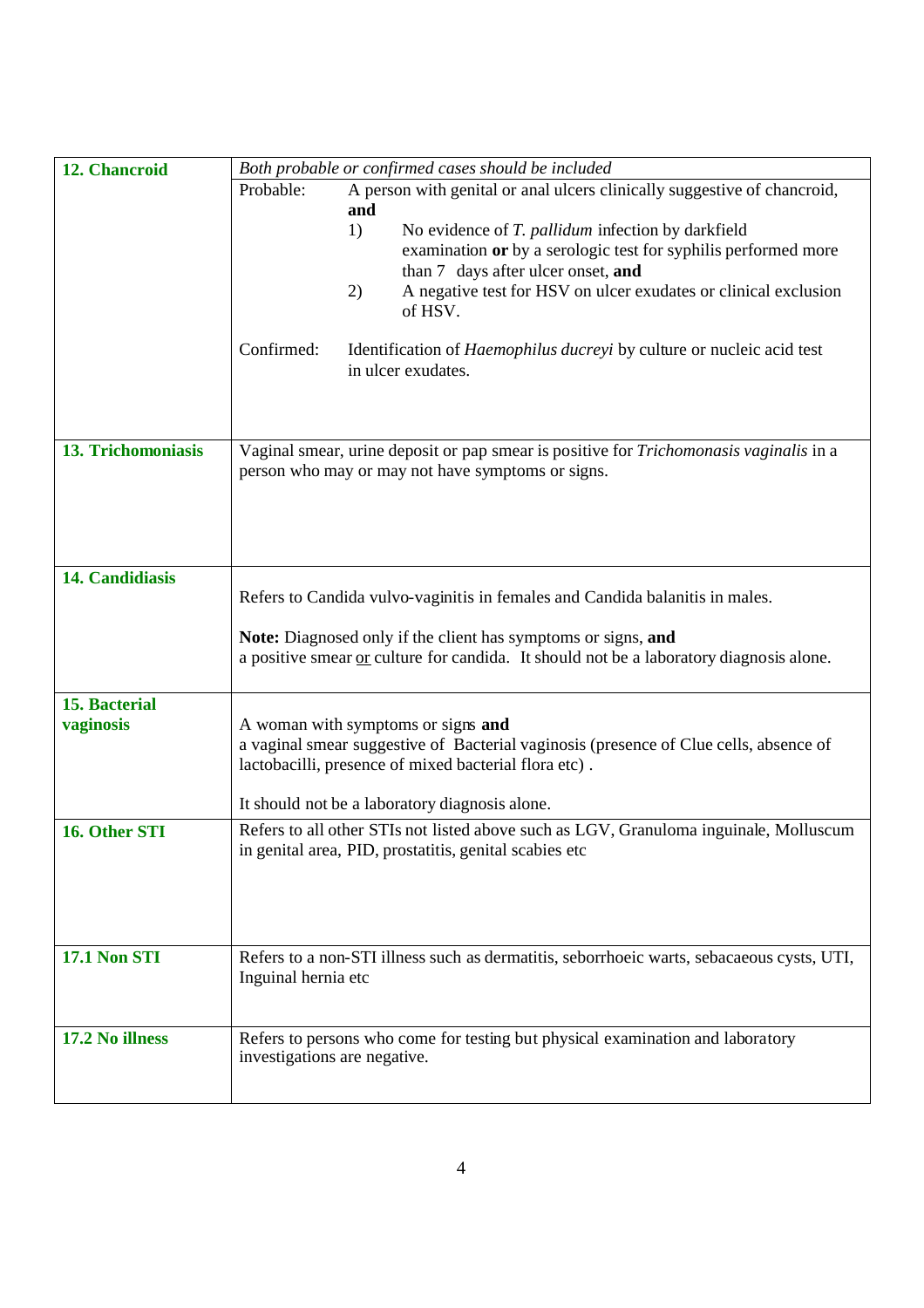#### **Annex 2** *Confidential* **STD PATIENT FORM - REGISTRATION**

| National STD/AIDS Control Programme, Central STD Clinic, Colombo 10                                                    |                |                         |  |           |          |                            |          |          |  |
|------------------------------------------------------------------------------------------------------------------------|----------------|-------------------------|--|-----------|----------|----------------------------|----------|----------|--|
| Patient Registration Number:                                                                                           |                |                         |  |           |          | Date of registration:      |          |          |  |
|                                                                                                                        |                |                         |  |           |          | (dd/mm/yy)                 |          |          |  |
| <b>Drug Sensitivity / Allergy</b>                                                                                      |                |                         |  |           |          |                            |          |          |  |
|                                                                                                                        |                |                         |  |           |          |                            |          |          |  |
| Current address:                                                                                                       |                |                         |  |           |          |                            |          |          |  |
|                                                                                                                        |                |                         |  |           |          |                            |          |          |  |
|                                                                                                                        |                |                         |  |           |          |                            |          |          |  |
|                                                                                                                        |                |                         |  |           |          |                            |          |          |  |
|                                                                                                                        |                |                         |  |           |          |                            |          |          |  |
|                                                                                                                        |                |                         |  |           |          |                            |          |          |  |
| <b>Sex</b>                                                                                                             |                | 1. Male                 |  | 2. Female |          |                            |          |          |  |
| Date of birth (dd/mm/yy)                                                                                               |                |                         |  |           |          |                            |          |          |  |
| <b>Marital status</b>                                                                                                  |                | 1. Single/Never married |  |           |          | 2. Married/Living together |          | 3. W/S/D |  |
| <b>Nationality</b>                                                                                                     |                | 1. Sri Lankan           |  |           |          | $\overline{2.}$ Others     |          |          |  |
|                                                                                                                        |                |                         |  |           |          |                            |          |          |  |
|                                                                                                                        |                |                         |  |           |          |                            |          |          |  |
| Preferred mode of contact                                                                                              |                | 1. Do not contact       |  | 2. Letter | 3. Email | 4. T. phone                | 5. Visit |          |  |
| (If contact details are changed during subsequent visits, update new details below)                                    |                |                         |  |           |          |                            |          |          |  |
|                                                                                                                        |                |                         |  |           |          |                            |          |          |  |
|                                                                                                                        |                |                         |  |           |          |                            |          |          |  |
| E-mail address:                                                                                                        |                |                         |  |           |          |                            |          |          |  |
| E-mail address:<br>(Use the space below if there are comments that are important and relevant to future clinic visits) |                |                         |  |           |          |                            |          |          |  |
| Date                                                                                                                   | <b>Comment</b> |                         |  |           |          |                            |          |          |  |
|                                                                                                                        |                |                         |  |           |          |                            |          |          |  |
|                                                                                                                        |                |                         |  |           |          |                            |          |          |  |
|                                                                                                                        |                |                         |  |           |          |                            |          |          |  |
|                                                                                                                        |                |                         |  |           |          |                            |          |          |  |
|                                                                                                                        |                |                         |  |           |          |                            |          |          |  |
|                                                                                                                        |                |                         |  |           |          |                            |          |          |  |
|                                                                                                                        |                |                         |  |           |          |                            |          |          |  |
|                                                                                                                        |                |                         |  |           |          |                            |          |          |  |
|                                                                                                                        |                |                         |  |           |          |                            |          |          |  |
|                                                                                                                        |                |                         |  |           |          |                            |          |          |  |
|                                                                                                                        |                |                         |  |           |          |                            |          |          |  |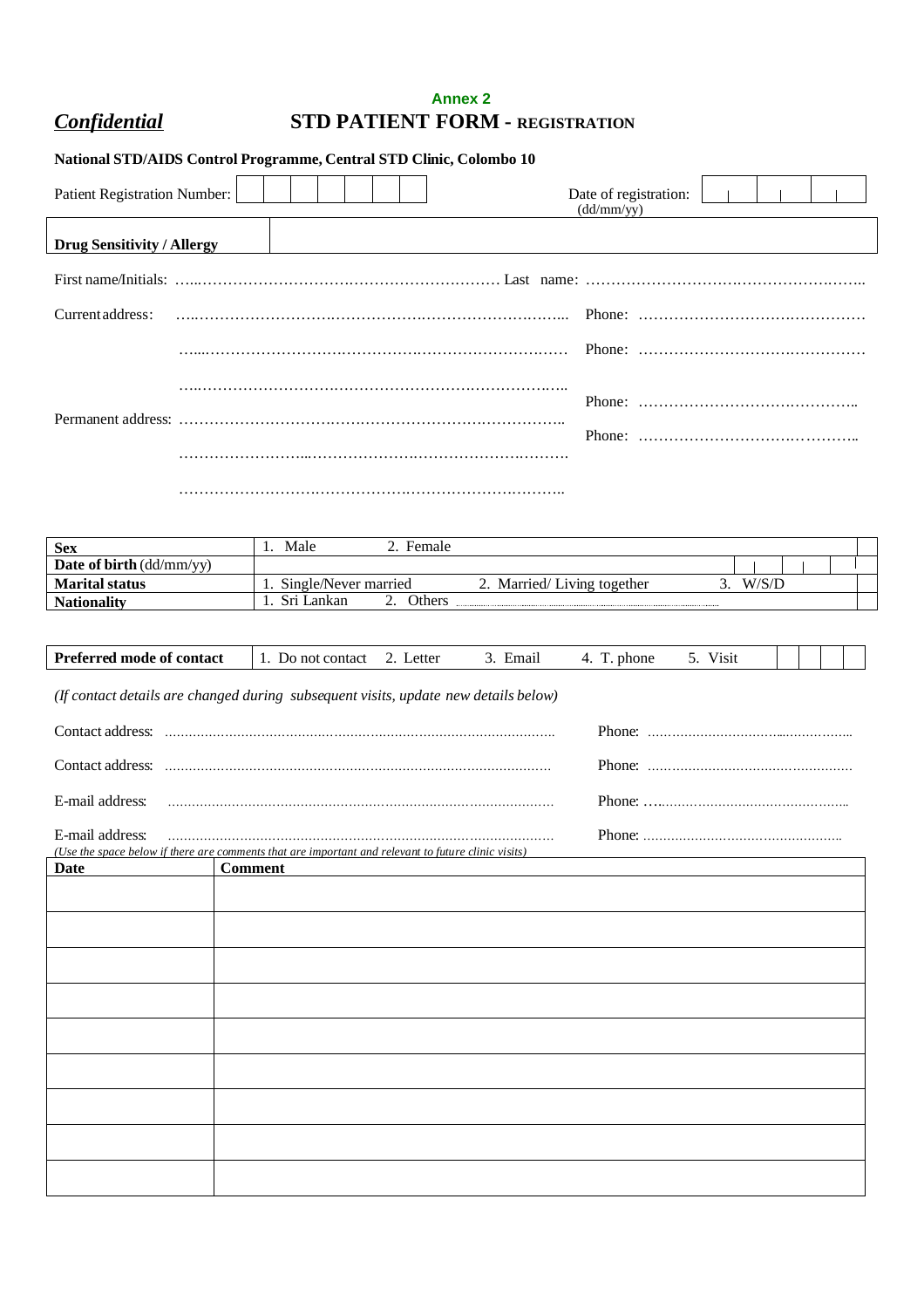#### **MALE PATIENT FORM - EPISODE OF CARE**

| Patient file number:                  |                                   |                                                              |                    |           | Episode Number: |
|---------------------------------------|-----------------------------------|--------------------------------------------------------------|--------------------|-----------|-----------------|
|                                       |                                   |                                                              |                    |           |                 |
|                                       |                                   |                                                              |                    |           |                 |
|                                       |                                   |                                                              |                    |           |                 |
|                                       |                                   |                                                              |                    |           |                 |
| 1. Date of visit $(dd/mm/yy)$         |                                   |                                                              |                    |           | <b>History:</b> |
| 2. Highest level of                   | 1. $1-5$ grade                    | 2. 6-10 grade                                                | 3. G.C.E O/L       |           |                 |
| education                             | 4. G.C.E A/L                      | 5. Dip/ Degree                                               | 6. No schooling/NA | 2         |                 |
| 3. Occupation                         | 1. UE                             | 2. Student                                                   | 3.<br><b>CSW</b>   |           |                 |
| $(12$ m onths)                        | 4. Retired                        | 5. Employed as                                               |                    | $\cdot$ 3 |                 |
| 4.<br><b>Reason for</b>               | 1. Voluntary                      | 2. Ref. OPD                                                  | 3. Ref. Ward       |           |                 |
| attendance                            | 4. Ref. GP                        | 5. Ref. Courts                                               | 6. Ref. Blood bank |           |                 |
|                                       | 7. Contact                        | 8. Clinic follow up                                          | 9. Medico-legal    |           |                 |
|                                       | 10. Other                         |                                                              |                    |           |                 |
|                                       | Ref. no                           |                                                              |                    |           |                 |
| 5. Symptoms                           | 1. None                           | 2. Genital disch.                                            | 2. Dysuria         |           |                 |
|                                       | 4. Warts                          | 5. Genital ulcer                                             | 6. Rash            |           |                 |
|                                       | 7. Scrotal swelling               | 9. Others <b>manufacturers</b>                               |                    |           |                 |
|                                       |                                   |                                                              | 5                  |           |                 |
| 6. Duration of                        | 1. NA                             | 2.<br>$1-3$                                                  | 3.<br>$4 - 7$      |           |                 |
| symptom/s(days)                       | 4. $8 - 14$                       | Over 14<br>5.                                                | 6.<br>Unknown      | 6         |                 |
| 7. Medication                         | 1. None                           | 2. Antibiotics                                               | 3.Others/NK        |           |                 |
| $(14 \text{ days})$                   |                                   |                                                              | $\cdots$ 7         |           |                 |
| 13. Sex contacts                      | 1. None/NA                        | 2. Sri Lankan                                                | 3. Foreign         |           |                 |
| $(12$ months)                         | 4. $(2&3)$                        |                                                              |                    | 13        |                 |
| 14. Type of partner                   | None/NA<br>1.                     | Marital/Regular Partner<br>2.                                |                    |           |                 |
| $(12$ months)<br>15. Sex of Partner/s | 3. Non-regular P                  | 4. Commercial Partner/Client 14<br>2. Male & Female          |                    |           |                 |
| $(12 \text{ months})$                 | 1. Male only<br>3.<br>Female only | 4. None/NA                                                   |                    | 15        |                 |
| 16. Number of                         | One<br>1.                         | 2.<br>Two                                                    | 3. Three           |           |                 |
| partners                              | 4. Four                           | 5. Five or more                                              | 6. None/NA         | 16        |                 |
| $(3$ months)                          |                                   |                                                              |                    |           |                 |
| 17. Condoms use                       | 1. NA                             | 2. No                                                        | 3. Yes             |           |                 |
| at last sex                           |                                   |                                                              |                    | 17        |                 |
| 18. Condoms use in                    | 1. NA                             | 2. Never                                                     | 3. Sometimes       |           |                 |
| last 3 months                         | 4. Always                         |                                                              |                    | 18        |                 |
| <b>19. Substance abuse</b>            | 1. None/NA                        | 2. Narcotics (Inhalation/oral)                               |                    |           |                 |
| $(12$ m onths)                        | 3. Alcohol                        | 4. IDU                                                       |                    | 19        |                 |
| <b>20. Previous STD</b>               | 1. None                           | 2. GC                                                        | 3. Syphilis        |           |                 |
|                                       | 4. Herpes                         | 5. Chlamydia/NGU 6. Warts                                    |                    |           |                 |
|                                       | 7. Others/Not Sure                |                                                              | 20                 |           |                 |
| 21. Blood risk                        | 1. None                           | 2. Blood/blood product                                       |                    |           |                 |
| $(12$ months)                         | 3. Needle prick<br>1. Never       | 4. Other $\cdots$                                            | 21                 |           |                 |
| 22. Ever had an<br><b>HIV</b> test    | 4. Indeterminate                  | 2. Negative<br>5. Tested but result not sure                 | 3. Positive        |           |                 |
|                                       | 6. Don't know                     |                                                              |                    | 22        |                 |
| 23. Age at first sex (in years)       |                                   | (Write 99 if not applicable /not known)                      |                    |           |                 |
|                                       |                                   |                                                              | 23                 |           |                 |
| Regular partner                       |                                   | - refers to marital partner or cohabiting (live-in) partner. |                    |           |                 |

*Non-regular partner - refers to casual or non-cohabiting partner /girl or boy friend. Commercial partner/Client - refersto sex worker or client of sex worker*

#### **SUMMARY OF SEXUAL HISTORY**

|            | SUMMANI OF SEAUAL HISTONI                                             |  |  |  |                                      |
|------------|-----------------------------------------------------------------------|--|--|--|--------------------------------------|
|            | Condom<br>Sri Lankan<br>Type of sex<br>When / Whom<br>/Foreign<br>Y/N |  |  |  |                                      |
| LSI        |                                                                       |  |  |  | Total number of partners last 3 mont |
| <b>PSI</b> |                                                                       |  |  |  | Total number of partners last 1 year |
| <b>PSI</b> |                                                                       |  |  |  | Total number of partners life time   |

Total number of partners last 3 months

 $\overline{\mathsf{I}}$ 

**………………………………………………………………………..**

# Male Female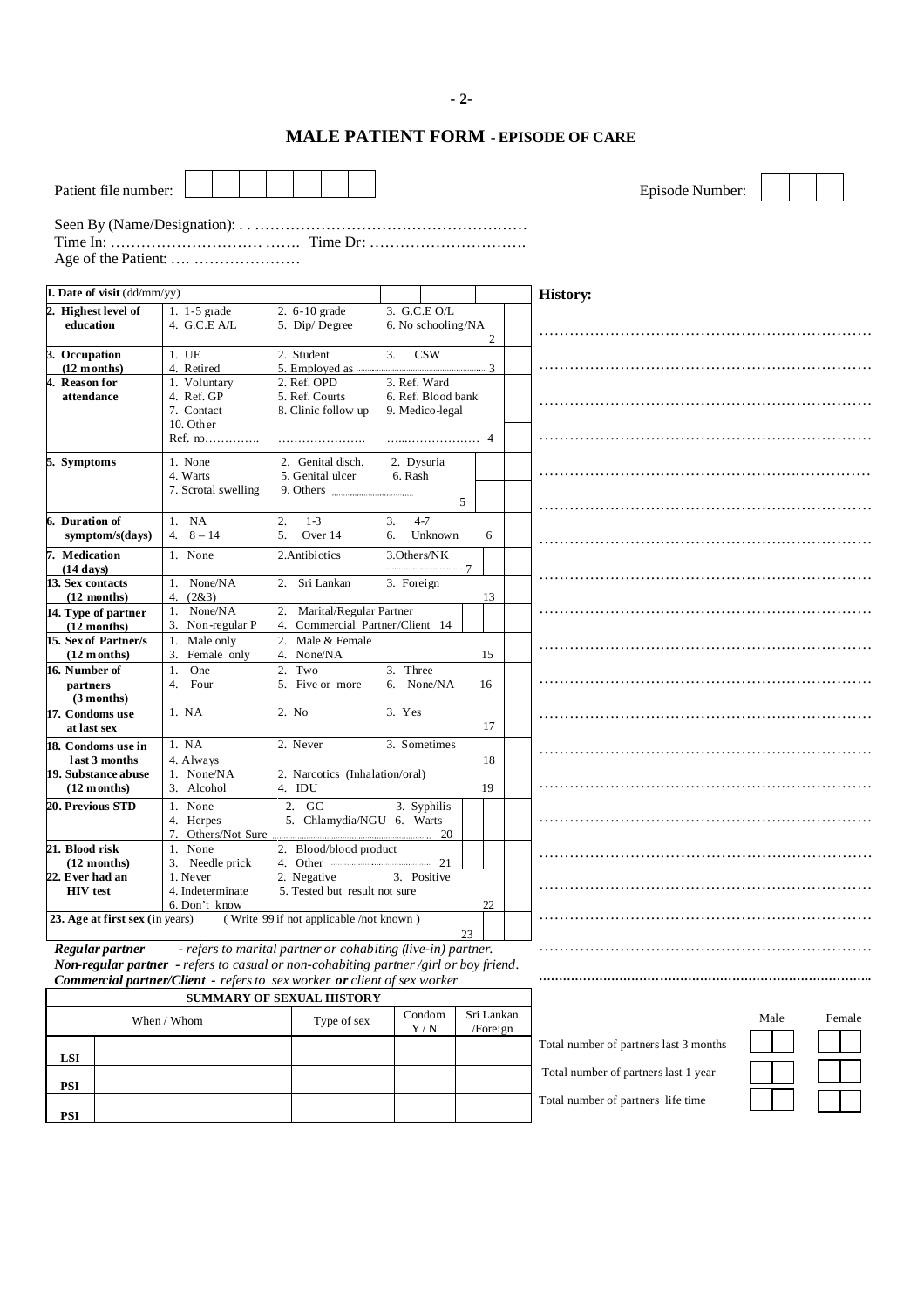**– 3-**

**MALE PATIENT FORM - EPISODE OF CARE**

| Patient file number:            |                                 |                                | THEFT LOWE                                     |    | Episode number:                                               |
|---------------------------------|---------------------------------|--------------------------------|------------------------------------------------|----|---------------------------------------------------------------|
|                                 |                                 |                                |                                                |    |                                                               |
| <b>EXAMINATION</b><br>24. Signs | 1. None                         | 2. Gen. discharge              | 3. Inguinal LN                                 |    |                                                               |
|                                 | 4. Genital warts                | 5. Genital Ulcer               | 6. Rash                                        |    | L.P.U  Hrs ago                                                |
|                                 | 8. Scrotal swelling 9. Others   |                                | 10. Not Exam                                   |    |                                                               |
|                                 |                                 |                                | 24                                             |    |                                                               |
| 25. Circumcision                | 1. No                           | 2. Yes                         |                                                |    |                                                               |
|                                 |                                 |                                |                                                | 25 |                                                               |
| <b>INVESTIGATION</b>            |                                 |                                |                                                |    |                                                               |
| 26. FPU Deposit<br>(x1000)      | 1. Not done/NA<br>4. Other      | 2. Pus cells $< 10$            | 3. Pus cells $\geq$ 10                         | 26 |                                                               |
| 27. Dark Ground<br>for TP       | 1. Not done                     | 2. Negative                    | 3. Positive                                    | 27 |                                                               |
| 28. Giant Cells                 | 1. Not done                     | 2. Negative                    | 3. Positive                                    | 28 |                                                               |
|                                 | 1. Not done                     | 2. ICGND                       | 3. <5 Pus cells/NAD                            |    |                                                               |
| 29. Urethral smear<br>(x1000)   | 4.5-9 Pus cells                 | $5. \geq 10$ Pus cells         | 6. Other                                       | 29 |                                                               |
| 30. Urethral GC                 | 1. Not done                     | 2. Negative                    | 3. Positive                                    |    |                                                               |
| culture                         | 4. Report NA                    |                                |                                                |    |                                                               |
|                                 |                                 |                                |                                                | 30 |                                                               |
| 31. Urethral<br>Chlamydia       | 1. Not done<br>4. Indeterminate | 2. Negative<br>5. Report NA    | 3. Positive                                    | 31 |                                                               |
| 37. Throat GC                   | 1. Not done                     | 2. Negative                    | 3. GC                                          |    |                                                               |
| culture                         | 4. Others                       | 5. Report NA                   |                                                | 37 |                                                               |
| 38. Rectal GC                   | 1. Not done                     | 2. Negative                    | 3. GC                                          |    |                                                               |
| culture                         | 4. Report NA                    |                                |                                                | 38 |                                                               |
| 39. HSV Ag<br><b>ELISA</b>      | 1. Not done<br>4. Report NA     | 2. Negative                    | 3. Positive                                    | 39 |                                                               |
|                                 | 1. Not done                     | 2. Negative                    | 3. Positive                                    |    |                                                               |
| 40. HSV culture                 | 4. Contaminated                 | 5. Report NA                   | (Type 1, Type 2)                               |    |                                                               |
|                                 | 1. Not done                     | 2. Negative                    | 3. Positive                                    | 40 |                                                               |
| 41. HSV Serology                | 4. Report NA                    |                                | Type 1 - lgM, lgG<br>Type $2 - lgM$ , $lgG$ 41 |    |                                                               |
|                                 | 1. Not done                     | 2. Non reactive                | 3. Prev. reactive (treated)                    |    |                                                               |
| 42. VDRL                        | 4. Reactive<br>Titre            | 5. Report NA                   |                                                |    |                                                               |
|                                 | 1. Not done                     | 2. Non reactive                | 3. Prev. reactive(treated)                     |    |                                                               |
| 43. ТРРА/ГРНА                   | 4. Reactive                     | 5. Equivocal                   | 6. Report NA                                   | 43 |                                                               |
| 44. HIV Screening               | 1. Not done                     | 2. Negative                    | 3. Prev. positive                              |    |                                                               |
| test                            | 4. Positive                     | 5. Inconclusive                | 6. Report NA                                   | 44 |                                                               |
| 45. HIV Confirm.                | 1. Not done                     | 2. Negative                    | 3. Known positive                              |    |                                                               |
| test                            | 4. Positive<br>1. Not done      | 5. Inconclusive<br>2. Negative | 6. Report NA<br>3. Prev. positive              | 45 |                                                               |
| 46. Hep B SAg                   | 4. Positive                     | 5. Report NA                   |                                                | 46 |                                                               |
| 47. Hep C Ab                    | 1. Not done                     | 2. Negative                    | 3. Prev. positive                              |    |                                                               |
|                                 | 4. Positive                     | 5. Report NA                   |                                                | 47 |                                                               |
| Other tests:                    |                                 |                                |                                                |    |                                                               |
|                                 |                                 |                                |                                                |    | <b>Assessment / provisional diagnosis:</b>                    |
|                                 |                                 |                                |                                                |    |                                                               |
|                                 |                                 |                                |                                                |    |                                                               |
|                                 |                                 |                                |                                                |    |                                                               |
| <b>Management</b> / Treatment:  |                                 |                                |                                                |    |                                                               |
|                                 |                                 |                                |                                                |    |                                                               |
|                                 |                                 |                                |                                                |    |                                                               |
|                                 |                                 |                                |                                                |    | Note: Send the patient for an interview (FI)/partner          |
|                                 |                                 |                                |                                                |    | notification in case of GC, Syphilis, Chlamydia, NGU          |
|                                 |                                 |                                |                                                |    | or Trichomoniasis.                                            |
|                                 |                                 |                                |                                                |    |                                                               |
|                                 |                                 |                                |                                                |    | Follow up 1. None /Optional<br>2. Yes 3. Referral<br>4. Other |
|                                 |                                 |                                |                                                |    |                                                               |
|                                 |                                 |                                |                                                |    |                                                               |
|                                 |                                 |                                |                                                |    |                                                               |
|                                 |                                 |                                |                                                |    |                                                               |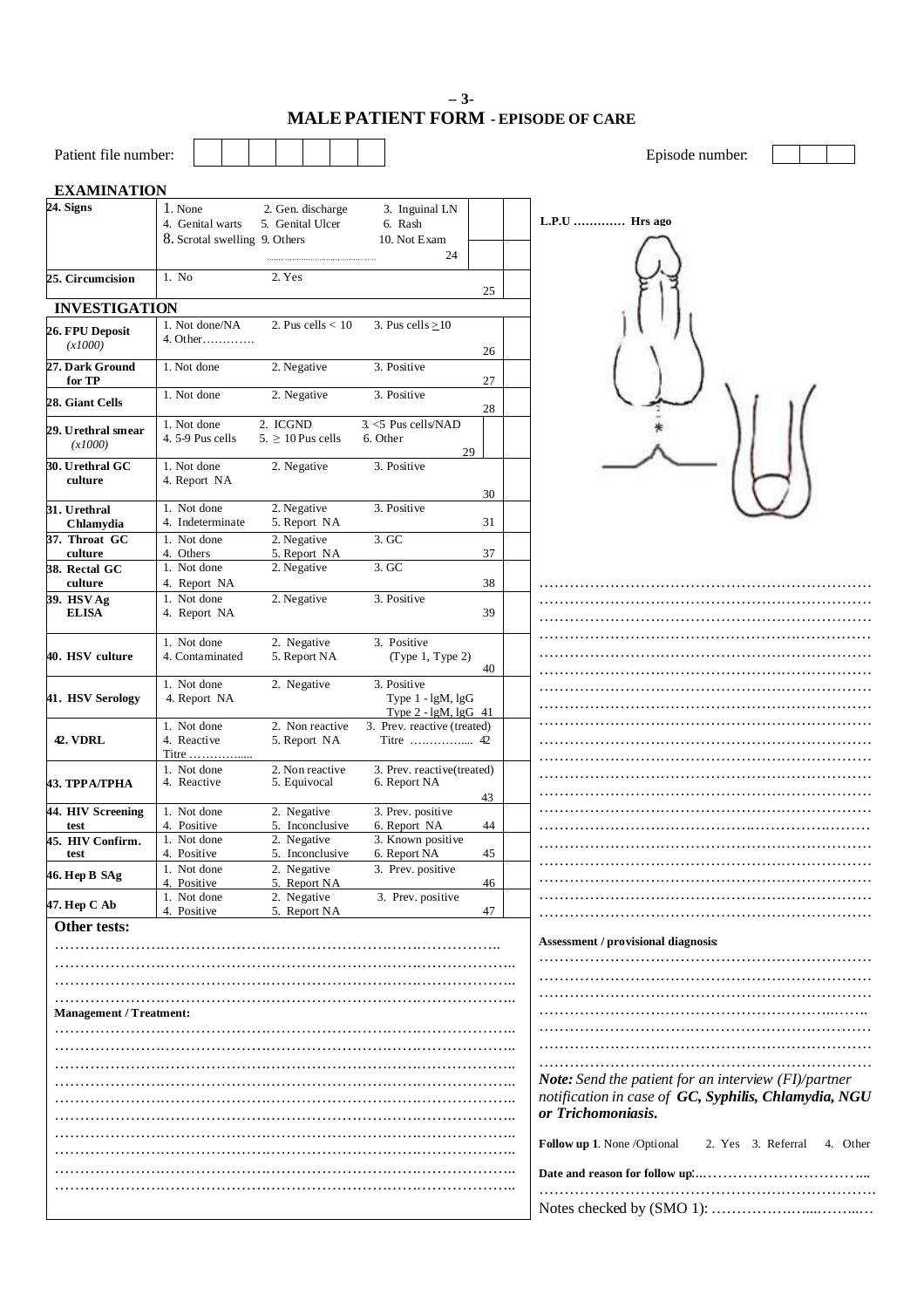#### **-4- MALE PATIENT FORM - EPISODE OF CARE**

|                                                                                                             | Episode number:                 |          |
|-------------------------------------------------------------------------------------------------------------|---------------------------------|----------|
| $1st$ Follow up visit                                                                                       |                                 |          |
| Seen by (Name and Designation)                                                                              |                                 |          |
|                                                                                                             |                                 |          |
|                                                                                                             |                                 |          |
|                                                                                                             |                                 |          |
|                                                                                                             |                                 |          |
|                                                                                                             |                                 |          |
|                                                                                                             |                                 |          |
|                                                                                                             |                                 |          |
|                                                                                                             |                                 |          |
|                                                                                                             |                                 |          |
|                                                                                                             |                                 |          |
| Follow up                                                                                                   | 2. None/Optional<br>3. Referred |          |
| $2nd$ Follow up visit<br>$\mathbf{DATE}(dd/mm/yy): \ldots \ldots \ldots \ldots \ldots \ldots \ldots \ldots$ | Time in :                       | Time Dr: |
| Seen by (Name and Designation)                                                                              |                                 |          |
|                                                                                                             |                                 |          |
|                                                                                                             |                                 |          |
|                                                                                                             |                                 |          |
|                                                                                                             |                                 |          |
|                                                                                                             |                                 |          |
|                                                                                                             |                                 |          |
|                                                                                                             |                                 |          |
|                                                                                                             |                                 |          |
|                                                                                                             |                                 |          |
|                                                                                                             |                                 |          |
| Follow up                                                                                                   | 2. None/Optional<br>3. Referred |          |
| 3 <sup>rd</sup> Follow up visit                                                                             |                                 |          |
| Seen by (Name and Designation)                                                                              |                                 |          |
|                                                                                                             |                                 |          |
|                                                                                                             |                                 |          |
|                                                                                                             |                                 |          |
|                                                                                                             |                                 |          |
|                                                                                                             |                                 |          |
|                                                                                                             |                                 |          |
|                                                                                                             |                                 |          |
|                                                                                                             |                                 |          |
|                                                                                                             |                                 |          |
|                                                                                                             |                                 |          |
|                                                                                                             |                                 |          |

**Follow up** 1. Yes (Date/Reason) ………………………………… 2. None/Optional 3. Referred 4. Other………………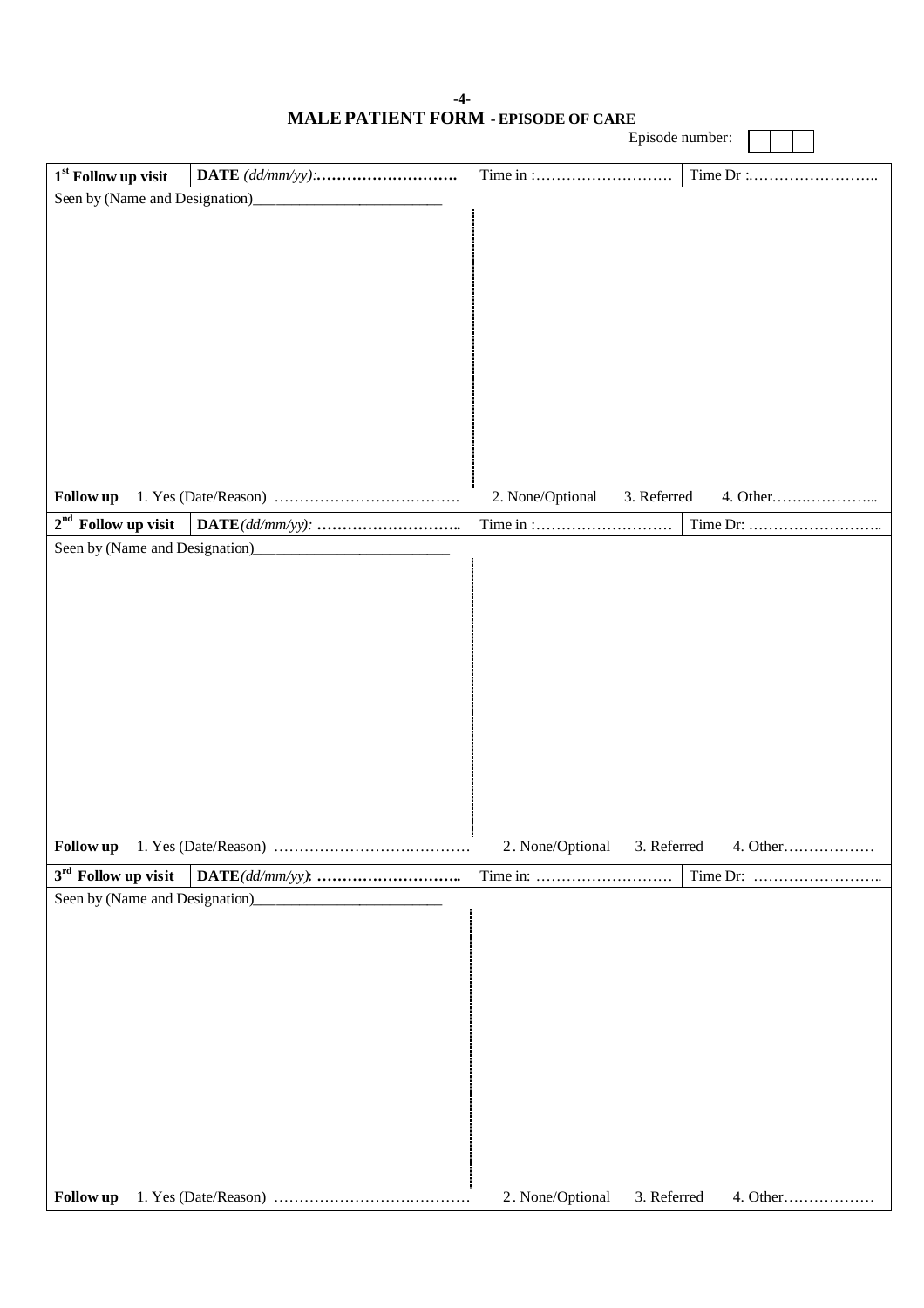#### **-5- MALE PATIENT FORM - EPISODE OF CARE**

|                                 |                                                                                                    | Episode number                  |                                                            |
|---------------------------------|----------------------------------------------------------------------------------------------------|---------------------------------|------------------------------------------------------------|
| 4 <sup>th</sup> Follow up visit | $\mathbf{DATE}(dd\text{/}\textit{mm/} \text{yy}). \dots . \dots . \dots . \dots . \dots . \dots .$ | Time in:                        |                                                            |
| Seen by (Name and Designation)  |                                                                                                    |                                 |                                                            |
|                                 |                                                                                                    |                                 |                                                            |
|                                 |                                                                                                    |                                 |                                                            |
|                                 |                                                                                                    |                                 |                                                            |
|                                 |                                                                                                    |                                 |                                                            |
|                                 |                                                                                                    |                                 |                                                            |
|                                 |                                                                                                    |                                 |                                                            |
|                                 |                                                                                                    |                                 |                                                            |
| <b>Follow up</b>                |                                                                                                    | 2. None/Optional<br>3. Referred |                                                            |
|                                 |                                                                                                    |                                 | Time Dr. $\dots \dots \dots \dots \dots \dots \dots \dots$ |
| Seen by (Name and Designation)  |                                                                                                    |                                 |                                                            |
|                                 |                                                                                                    |                                 |                                                            |
|                                 |                                                                                                    |                                 |                                                            |
|                                 |                                                                                                    |                                 |                                                            |
|                                 |                                                                                                    |                                 |                                                            |
|                                 |                                                                                                    |                                 |                                                            |
|                                 |                                                                                                    |                                 |                                                            |
|                                 |                                                                                                    |                                 |                                                            |
| <b>Follow</b> up                |                                                                                                    | 2. None/Optional<br>3. Referred | 4. Other                                                   |

#### **COMPLETION OF EPISODE OF CARE**

|                 | No illness          | 2. HIV positive          | 3. GC                                     |    |  |
|-----------------|---------------------|--------------------------|-------------------------------------------|----|--|
|                 | 4. Early syphilis   | 5. Late syphilis         | 6. Congenital syphilis                    |    |  |
|                 | 7. Genital herpes   | 8. Chlamydia             | 9. NGU/NGC                                |    |  |
| 48. Etiological | 10. Trich omoniasis | 11. Warts                | 12. Pubic lice                            |    |  |
| diagnosis of    | 13. Scabies         | 14. Candida              | 16. Epididymitis                          |    |  |
| current episode | 17. Molluscum       | 18. Opth. neonatorum     | 19. Other STD                             |    |  |
| of care         | 20. Non STD illness | 21. Uncertain            | 22. Continuation of the previous episode' |    |  |
|                 |                     |                          |                                           | 48 |  |
|                 | 1. NA               | 2. $GUD - non vesicular$ | 3. GUD - vesicular                        |    |  |
|                 | 4. Opth. Neonatorum | 7. Urethral discharge    | 8. Scrotal swelling                       |    |  |
| 49. Syndrome    | 9. Other            |                          |                                           | 49 |  |
|                 | 1. None             | 2. Penicillin            | 3. Doxycycline                            |    |  |
|                 | 4. Cryotherapy      | 5. Podophyllin           | 6. TCA - Trichloroacetic acid             |    |  |
|                 | 7. Metranidazole    | 8. Scabicides            | 9. Macrolides                             |    |  |
| 50. Treatment   | 10. Cephalosporins  | 11. Quinolones           | 12. Antifungals                           |    |  |
|                 | 13. Aciclovir       | 14. Cotrimoxazole        |                                           | 50 |  |

| 51. Status of the<br>episode                                                             | 1. Completed 2. Referred<br>4. Episode to be continued |                   | 3. Defaulted<br>5. Other<br>51 |  | <b>PARTNER STATUS</b><br>A. Regular partner (Marital /Cohabiting) |
|------------------------------------------------------------------------------------------|--------------------------------------------------------|-------------------|--------------------------------|--|-------------------------------------------------------------------|
| 52. No of visits                                                                         | 1. One<br>4. Four                                      | 2. Two<br>5. Five | 3. Three<br>$6.$ Six<br>52     |  | Attended Clinic: 1. Yes 2. No 3. NA                               |
| <b>Final check by</b><br>(SMO 2)                                                         |                                                        |                   |                                |  | <b>B. Non-regular partners/Commercial partners/Clients</b>        |
| <b>Date</b> $(dd/mm/\nu\nu)$                                                             |                                                        |                   |                                |  | Attended Clinic: 1. Yes 2. No 3. NA                               |
| <b>Note:</b> If contacts are away from the area, send H 18 forms to relevant STD clinic. |                                                        |                   |                                |  |                                                                   |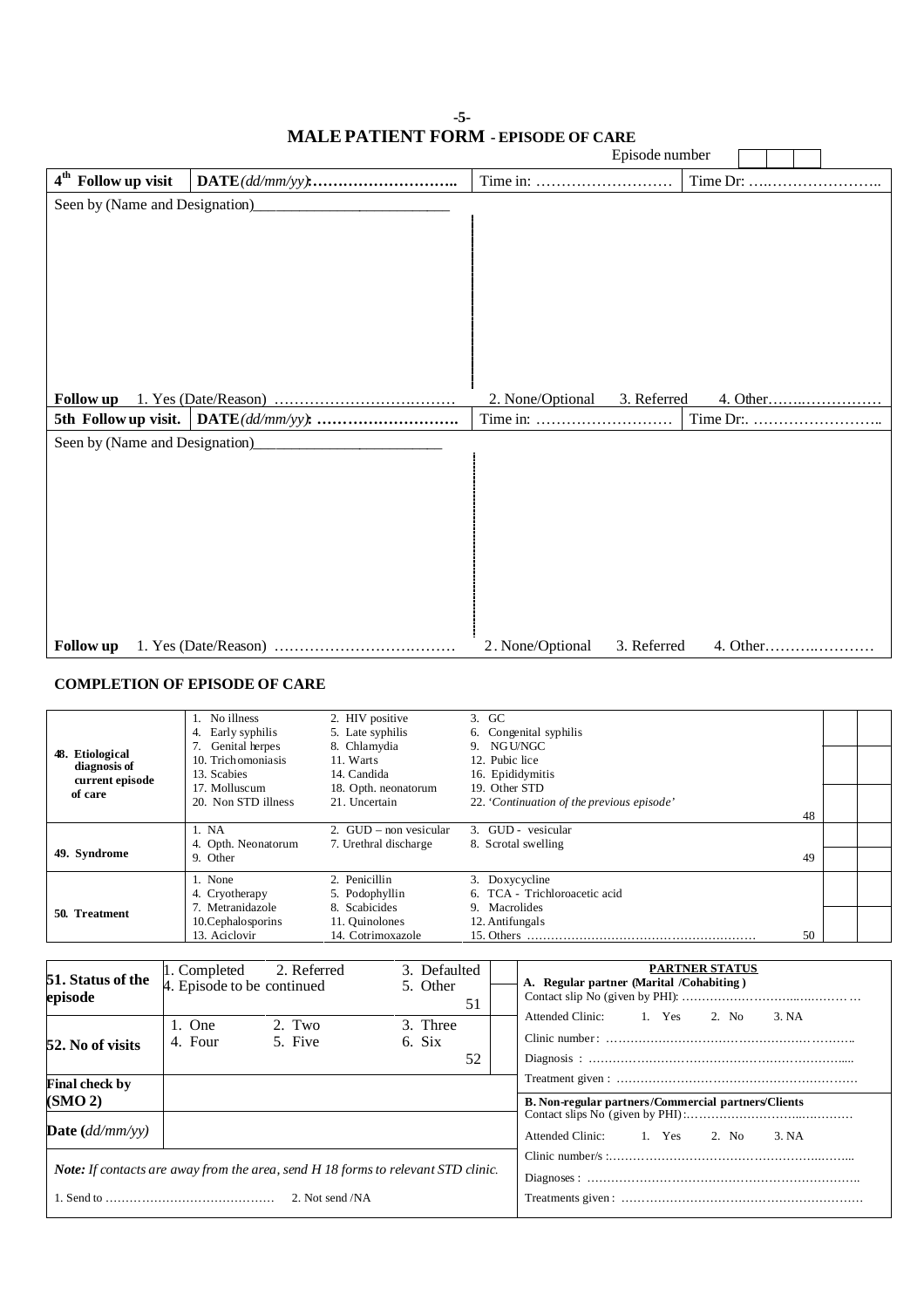#### **Annex 3** *Confidential* **STD PATIENT FORM - REGISTRATION**

| National STD/AIDS Control Programme, Central STD Clinic, Colombo 10 |                            |                                                                                                     |                                     |          |  |
|---------------------------------------------------------------------|----------------------------|-----------------------------------------------------------------------------------------------------|-------------------------------------|----------|--|
| Patient Registration Number:                                        |                            |                                                                                                     | Date of registration:<br>(dd/mm/yy) |          |  |
| <b>Drug Sensitivity / Allergy</b>                                   |                            |                                                                                                     |                                     |          |  |
|                                                                     |                            |                                                                                                     |                                     |          |  |
| Current address:                                                    |                            |                                                                                                     |                                     |          |  |
|                                                                     |                            |                                                                                                     |                                     |          |  |
|                                                                     |                            |                                                                                                     |                                     |          |  |
|                                                                     |                            |                                                                                                     |                                     |          |  |
|                                                                     |                            |                                                                                                     |                                     |          |  |
|                                                                     |                            |                                                                                                     |                                     |          |  |
| <b>Sex</b>                                                          | 1. Male                    | $\overline{2}$ . Female                                                                             |                                     |          |  |
| Date of birth (dd/mm/yy)                                            |                            |                                                                                                     |                                     |          |  |
| <b>Marital status</b>                                               | 1. Single<br>1. Sri Lankan | 2. Married/Living together 3. W/S/D                                                                 |                                     |          |  |
| <b>Nationality</b>                                                  |                            |                                                                                                     |                                     |          |  |
| Preferred mode of contact                                           | 1. Do not contact          | 2. Letter<br>3. E-mail                                                                              | 4. T. phone                         | 5. Visit |  |
|                                                                     |                            | (If contact details are changed during subsequent visits, update new details below)                 |                                     |          |  |
|                                                                     |                            |                                                                                                     |                                     |          |  |
|                                                                     |                            |                                                                                                     |                                     |          |  |
|                                                                     |                            |                                                                                                     |                                     |          |  |
| <b>E-mail address:</b>                                              |                            | (Use the space below if there are comments that are important and relevant to future clinic visits) |                                     |          |  |
| Date Comment                                                        |                            |                                                                                                     |                                     |          |  |
|                                                                     |                            |                                                                                                     |                                     |          |  |
|                                                                     |                            |                                                                                                     |                                     |          |  |
|                                                                     |                            |                                                                                                     |                                     |          |  |
|                                                                     |                            |                                                                                                     |                                     |          |  |
|                                                                     |                            |                                                                                                     |                                     |          |  |
|                                                                     |                            |                                                                                                     |                                     |          |  |
|                                                                     |                            |                                                                                                     |                                     |          |  |
|                                                                     |                            |                                                                                                     |                                     |          |  |
|                                                                     |                            |                                                                                                     |                                     |          |  |
|                                                                     |                            |                                                                                                     |                                     |          |  |
|                                                                     |                            |                                                                                                     |                                     |          |  |
|                                                                     |                            |                                                                                                     |                                     |          |  |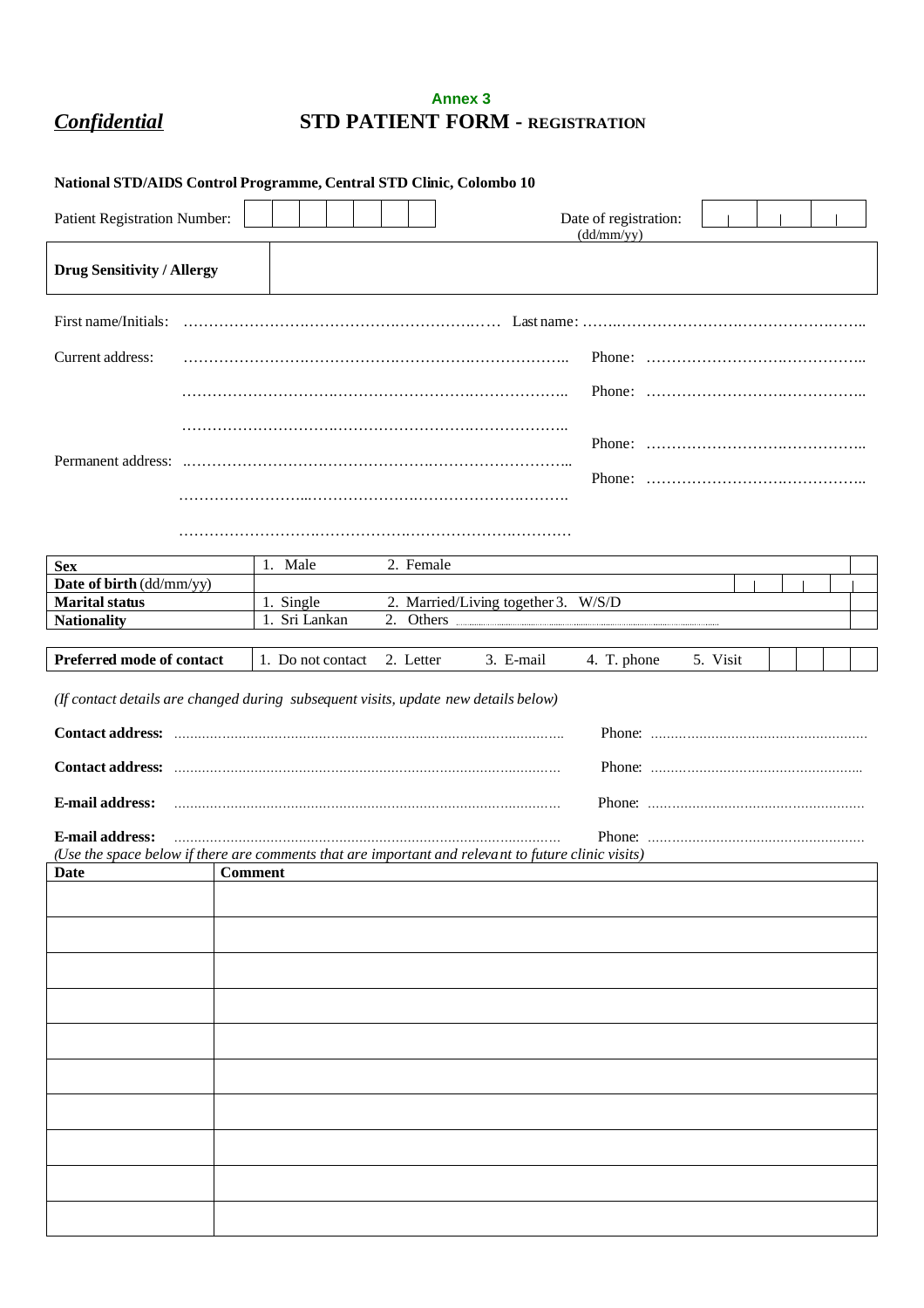|                                                                                                                |                                                                                |  |          |                  |                                           |                               |         |                                                                            | $-2-$ |          | <b>FEMALE PATIENT FORM - EPISODE OF CARE</b> |
|----------------------------------------------------------------------------------------------------------------|--------------------------------------------------------------------------------|--|----------|------------------|-------------------------------------------|-------------------------------|---------|----------------------------------------------------------------------------|-------|----------|----------------------------------------------|
| Patient file number:                                                                                           |                                                                                |  |          |                  |                                           |                               |         |                                                                            |       |          | Episode number:                              |
| Time In: $\dots \dots \dots \dots \dots \dots \dots \dots \dots \dots$                                         |                                                                                |  |          |                  |                                           |                               |         | Time $Dr: \ldots \ldots \ldots \ldots \ldots \ldots \ldots \ldots \ldots$  |       |          |                                              |
| 1. Date of visit (dd/mm/yy)                                                                                    |                                                                                |  |          |                  |                                           |                               |         |                                                                            |       |          | <b>History:</b>                              |
| 2. Highest level of<br><b>Education</b>                                                                        | 1. $1-5$ grade<br>4. G.C.E A/L                                                 |  |          |                  | 2. 6-10 grade<br>5. Dip/Degree            |                               |         | 3. G.C.E O/L<br>6. No schooling/NA                                         |       | 2        |                                              |
| 3. Occupation                                                                                                  | 1. UE                                                                          |  |          | 2. Student       |                                           |                               |         | 3. CSW                                                                     |       |          |                                              |
| $(12$ months)<br>4. Reason for<br>attendance                                                                   | 4. Retired<br>1. Voluntary<br>4. Ref. GP<br>7. Contact<br>10.Others<br>Ref. no |  |          | 2. Ref. OPD      | 5. Ref. Courts<br>8. Clinic follow up<br> |                               |         | 5. Employed as 33<br>3. Ref. Ward<br>6. Ref. Blood bank<br>9. Medico-legal |       | 4        |                                              |
| 5. Symptoms                                                                                                    | 1. None<br>4. Warts<br>8. Pelvic pain                                          |  |          |                  | 2. Genital disch.<br>5. Genital ulcer     |                               |         | 3. Dysuria<br>6. Rash                                                      | 5     |          |                                              |
| 6. Duration of<br>symptom/s<br>(days)                                                                          | 1. NA<br>$4.8 - 14$                                                            |  | 2.<br>5. | $1 - 3$          | Over 14                                   |                               |         | $3.4 - 7$<br>6. Unknown                                                    |       | 6        |                                              |
| 7. Medication<br>$(14 \text{ days})$                                                                           | 1. None                                                                        |  |          |                  | 2. Antibiotics                            |                               |         | 3. Others/NK                                                               | 7     |          |                                              |
| 8. Contraception                                                                                               | 1. None/NA<br>4. Condom<br>7. Natural                                          |  |          | 2. IUCD          | 5. Tubal ligation                         |                               | 3. Oral | 6. Injection                                                               |       |          |                                              |
| 9. Menstrual<br>Cycle                                                                                          | 1. Regular<br>$LMP$ / /                                                        |  |          |                  | 2. Non regular                            |                               | 3. NA   | Duration/length                                                            |       | 9        |                                              |
| 10. Pregnant<br>11. Miscarriage /                                                                              | 1. No/NA<br>1. No/NA                                                           |  |          | 2. Yes<br>2. Yes |                                           |                               |         | 3. Uncertain                                                               |       | 10       |                                              |
| <b>Still birth</b><br>12. Termination of<br>Pregnancy (12months)                                               | $G/P/C$ status<br>$1.$ No/NA                                                   |  |          | 2. Yes           |                                           |                               |         |                                                                            |       | 11<br>12 |                                              |
| 13. Sex contacts<br>$(12 \text{ m onths})$                                                                     | 1. None/NA<br>4. $(2&3)$                                                       |  |          |                  | 2. Sri Lankan                             |                               |         | 3. Foreign                                                                 |       | 13       |                                              |
| 14. Type of<br>partner<br>$(12$ months)                                                                        | 1. None/NA<br>3. Non-regular P                                                 |  |          |                  |                                           | 2. Marital/Regular Partner    |         | 4. Commercial Partner/client<br>14                                         |       |          |                                              |
| 15. Sex of partners<br>(12 months)<br>16. Number of                                                            | 1. Male only<br>Female only<br>One                                             |  |          | 2. Two           | 4. None/NA                                | 2. Male & Female              |         | 3. Three                                                                   |       | 15       |                                              |
| partners<br>$(3$ months)                                                                                       | 4. Four                                                                        |  |          |                  | 5. Five or more                           |                               |         | 6. None/NA                                                                 |       | 16       |                                              |
| 17. Condoms use<br>at last sex                                                                                 | 1. NA                                                                          |  |          | 2. No            |                                           |                               |         | 3. Yes                                                                     |       | 17       |                                              |
| 18. Condoms use<br>last 3 months<br>19. Substance                                                              | 1. NA<br>4. Always<br>1. None/NA                                               |  |          | 2. Never         |                                           | 2. Narcotics(Inhalation/oral) |         | 3. Sometimes                                                               |       | 18       |                                              |
| abuse<br>(12 months)                                                                                           | 3. Alcohol                                                                     |  |          | 4. IDU           |                                           |                               |         |                                                                            |       | 19       |                                              |
| 20. Previous STD                                                                                               | 1. None<br>4. Herpes<br>7. Others/Not sure                                     |  |          | 2. GC            |                                           |                               |         | 3. Syphilis<br>5. Chlamydia/NGC 6. Warts<br>20                             |       |          |                                              |
| 21. Blood risk<br>$(12$ m onths)                                                                               | 1. None<br>3. Needle prick                                                     |  |          |                  |                                           | 2. Blood/blood product        |         | 4. Other <u>manual contract</u> 21                                         |       |          |                                              |
| 22. Ever had an<br><b>HIV</b> test                                                                             | 1. Never<br>4. Indeterminate<br>6. Don't know                                  |  |          |                  | 2. Negative                               | 5. Tested but result not sure |         | 3. Positive                                                                |       | 22       |                                              |
| 23. Age at first sex (in years)                                                                                |                                                                                |  |          |                  |                                           |                               |         | (Write 99 if not applicable /not known)                                    | 23    |          |                                              |
| Regular partner<br><b>Non-regular partner</b> - refers to casual or non-cohabiting partner/girl or boy friend. |                                                                                |  |          |                  |                                           |                               |         | - refers to marital partner or cohabiting (live-in) partner.               |       |          |                                              |
| <b>Commercial partner/client</b> - refers to sex worker or client of sex worker                                |                                                                                |  |          |                  |                                           |                               |         |                                                                            |       |          |                                              |

**SUMMARY OF SEXUAL HISTORY** When / Whom Type of sex Condom  $\frac{Y}{N}$ Sri Lankan /  $\vert$   $\vert$ Foreign **LSI PSI PSI**

Total number of partners last 3 months

Total number of partners last 1 year Total number of partners life time

Male Female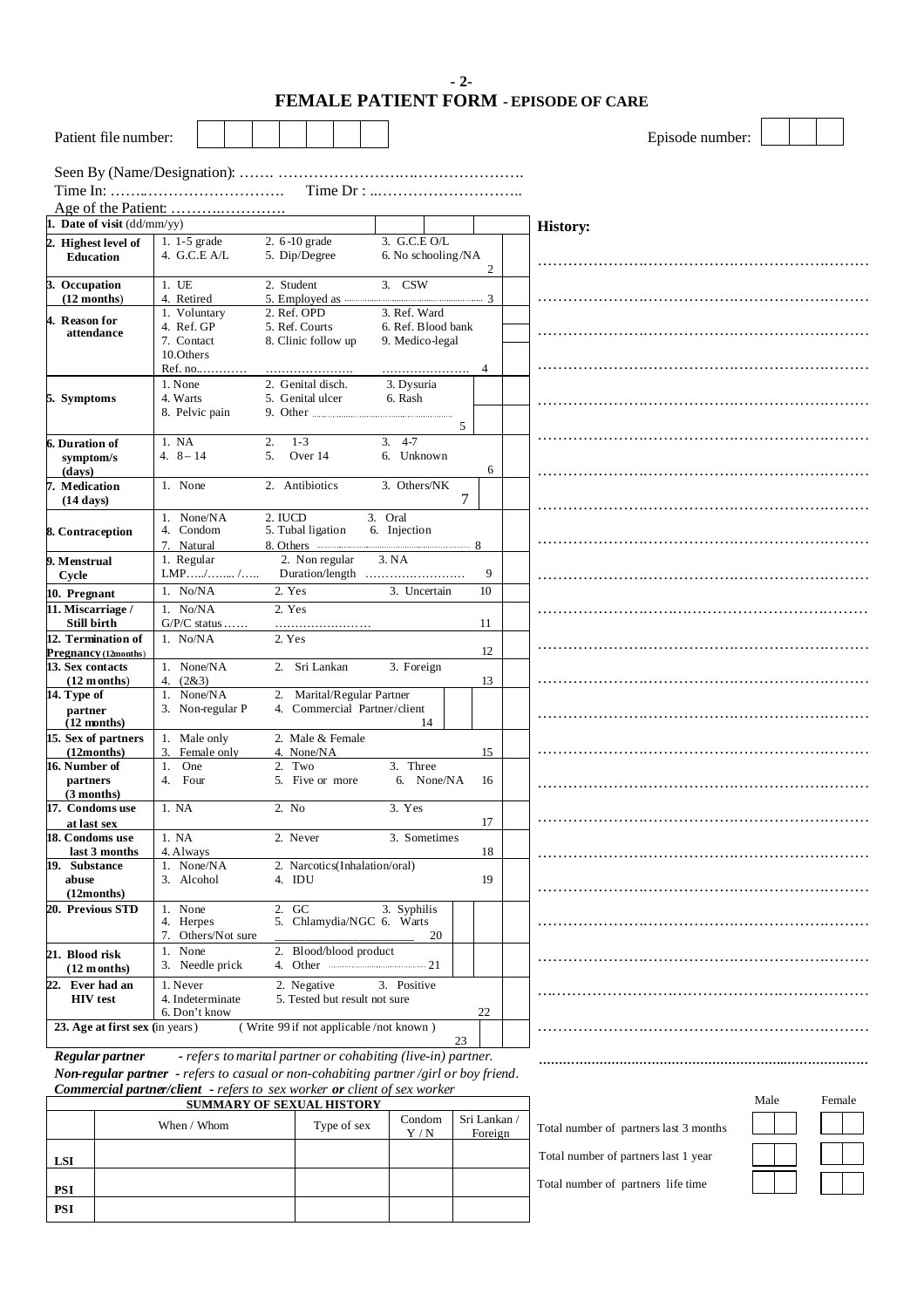**- 3- FEMALE PATIENT FORM - EPISODE OF CARE**

| 3. Inguinal LN<br>$1.$ None<br>2. Gen. discharge<br>6. Rash<br>4. Genital warts<br>5. Genital ulcer<br>24. Signs<br>10. Not Exam.<br>7. Pelvic tenderness<br>9. Others<br>24<br>O<br><b>INVESTIGATION</b><br>1. Not done<br>3. Positive<br>2. Negative<br>27. Dark Ground<br>27<br>for TP<br>1. Not done<br>3. Positive<br>2. Negative<br>28<br>2. ICGND<br>3. < 5 Pus cells/NAD<br>1. Not done<br>29. Urethral smear<br>4.5-9 Pus cells<br>$5. \geq 10$ Pus cell<br>6. Other<br>(x1000)<br>29<br>30. Urethral GC<br>1. Not done<br>2. Negative<br>3. Positive<br>culture<br>30<br>4. Report NA<br>2. Negative<br>3. Positive<br>1. Not done<br>31. Urethral<br>4. Indeterminate<br>4. Report NA<br>31<br>Chlamydia<br>3. ICGND<br>Not done<br>2. Negative.<br>1.<br>5. Trichomonias.<br>6. Clue cells<br>4. Candida<br>32. Vaginal smear<br>7. Lactobacilli<br>8.6 & 7<br>9. Other<br>32<br>not seen<br>2. ICGND<br>3. Pus cells $<$ 30<br>1. Not done<br>33. Cervical smear<br>33<br>4. Pus cells $\geq$ 30<br>5.Other<br>3. Positive<br>34. Cervical GC<br>1. Not done<br>2. Negative<br>culture<br>34<br>4. Report NA<br>3. Positive<br>35. Cervical<br>2. Negative<br>1. Not done<br>Chlamydia<br>5. Report NA<br>35<br>4. Indeterminate<br>2. Unsatisfactory<br>3. NILM<br>1. Not done<br>4. LSIL<br>5. HSIL<br>6. ASCUS<br>7. AGC<br>8. BEC $>40$ yrs<br>9. $S/GM$<br>36. Pap smear<br>10. Koilocytes<br>11. TV<br>12. Clue cells<br>13. Candida<br>14. NSI/other<br>15. Report NA 36<br>37. Throat GC<br>1. Not done<br>3. GC<br>2. Negative<br>culture<br>37<br>4. Report NA<br>3. GC<br>1. Not done<br>2. Negative<br>38. Rectal GC<br>culture<br>38<br>4. Report NA<br>3. Positive<br>1. Not done<br>2. Negative<br>39. HSV Ag<br>39<br>4. Report NA<br><b>ELISA</b><br>1. Not done<br>2. Negative<br>3. Positive<br>40. HSV culture<br>4. Report NA<br>(Type 1, Type 2)<br>40<br>2. Negative<br>Positive<br>1. Not done<br>2.<br>41. HSV Serology<br>Type1 - lgM, lgG<br>4. Report NA<br>Type 2 - lgM, lgG 41<br>2. Non reactive<br>3. Prev.reactive (treated)<br>1. Not done<br>42. VDRL<br>4. Reactive<br>5. Report NA<br>$1$ itre<br>Titre<br>42<br>3. Prev reactive(treated)<br>1. Not done<br>2. Non reactive<br>43. ТРРА/ТРНА<br>4. Reactive<br>5. Equivocal<br>6. Report NA<br>43<br>3. Prev. positive<br>1. Not done<br>2. Negative<br>44. HIV Screening<br>4. Positive<br>5. Inconclusive<br>6. Report NA<br>Test<br>44<br>Assessment / provisional diagnosis:<br>1. Not done<br>2. Negative<br>3. Known positive<br>45. HIV<br>Confirmatory<br>4. Positive<br>5. Inconclusive<br>6. Report NA<br>45<br>test<br>3. Prev. positive<br>1. Not done<br>2. Negative<br>46. Hep B s Ag<br>4. Positive<br>5. Report NA<br>46<br>3. Prev. positive<br>1. Not done<br>2. Negative<br>47. Hep C Ab<br>47<br>5. Report NA<br>4. Positive<br>Other tests:<br><b>Note:</b> Send the patient for interview $\frac{F}{N}$ partner<br>notification in case of GC, Syphilis, Chlamydia,<br><b>Management</b> / Treatment:<br>NGC(STI), PID (STI), or Trichomoniasis.<br>Follow up 1. None /Optional<br>2. Yes 3. Referral | Patient file number:<br><b>EXAMINATION</b> |  |  | Episode number: |
|--------------------------------------------------------------------------------------------------------------------------------------------------------------------------------------------------------------------------------------------------------------------------------------------------------------------------------------------------------------------------------------------------------------------------------------------------------------------------------------------------------------------------------------------------------------------------------------------------------------------------------------------------------------------------------------------------------------------------------------------------------------------------------------------------------------------------------------------------------------------------------------------------------------------------------------------------------------------------------------------------------------------------------------------------------------------------------------------------------------------------------------------------------------------------------------------------------------------------------------------------------------------------------------------------------------------------------------------------------------------------------------------------------------------------------------------------------------------------------------------------------------------------------------------------------------------------------------------------------------------------------------------------------------------------------------------------------------------------------------------------------------------------------------------------------------------------------------------------------------------------------------------------------------------------------------------------------------------------------------------------------------------------------------------------------------------------------------------------------------------------------------------------------------------------------------------------------------------------------------------------------------------------------------------------------------------------------------------------------------------------------------------------------------------------------------------------------------------------------------------------------------------------------------------------------------------------------------------------------------------------------------------------------------------------------------------------------------------------------------------------------------------------------------------------------------------------------------------------------------------------------------------------------------------------------------------------------------------------------------------------------------------------------------------------------------------------------------------------------------------------------|--------------------------------------------|--|--|-----------------|
|                                                                                                                                                                                                                                                                                                                                                                                                                                                                                                                                                                                                                                                                                                                                                                                                                                                                                                                                                                                                                                                                                                                                                                                                                                                                                                                                                                                                                                                                                                                                                                                                                                                                                                                                                                                                                                                                                                                                                                                                                                                                                                                                                                                                                                                                                                                                                                                                                                                                                                                                                                                                                                                                                                                                                                                                                                                                                                                                                                                                                                                                                                                                |                                            |  |  |                 |
|                                                                                                                                                                                                                                                                                                                                                                                                                                                                                                                                                                                                                                                                                                                                                                                                                                                                                                                                                                                                                                                                                                                                                                                                                                                                                                                                                                                                                                                                                                                                                                                                                                                                                                                                                                                                                                                                                                                                                                                                                                                                                                                                                                                                                                                                                                                                                                                                                                                                                                                                                                                                                                                                                                                                                                                                                                                                                                                                                                                                                                                                                                                                |                                            |  |  |                 |
|                                                                                                                                                                                                                                                                                                                                                                                                                                                                                                                                                                                                                                                                                                                                                                                                                                                                                                                                                                                                                                                                                                                                                                                                                                                                                                                                                                                                                                                                                                                                                                                                                                                                                                                                                                                                                                                                                                                                                                                                                                                                                                                                                                                                                                                                                                                                                                                                                                                                                                                                                                                                                                                                                                                                                                                                                                                                                                                                                                                                                                                                                                                                |                                            |  |  |                 |
|                                                                                                                                                                                                                                                                                                                                                                                                                                                                                                                                                                                                                                                                                                                                                                                                                                                                                                                                                                                                                                                                                                                                                                                                                                                                                                                                                                                                                                                                                                                                                                                                                                                                                                                                                                                                                                                                                                                                                                                                                                                                                                                                                                                                                                                                                                                                                                                                                                                                                                                                                                                                                                                                                                                                                                                                                                                                                                                                                                                                                                                                                                                                |                                            |  |  |                 |
|                                                                                                                                                                                                                                                                                                                                                                                                                                                                                                                                                                                                                                                                                                                                                                                                                                                                                                                                                                                                                                                                                                                                                                                                                                                                                                                                                                                                                                                                                                                                                                                                                                                                                                                                                                                                                                                                                                                                                                                                                                                                                                                                                                                                                                                                                                                                                                                                                                                                                                                                                                                                                                                                                                                                                                                                                                                                                                                                                                                                                                                                                                                                |                                            |  |  |                 |
|                                                                                                                                                                                                                                                                                                                                                                                                                                                                                                                                                                                                                                                                                                                                                                                                                                                                                                                                                                                                                                                                                                                                                                                                                                                                                                                                                                                                                                                                                                                                                                                                                                                                                                                                                                                                                                                                                                                                                                                                                                                                                                                                                                                                                                                                                                                                                                                                                                                                                                                                                                                                                                                                                                                                                                                                                                                                                                                                                                                                                                                                                                                                |                                            |  |  |                 |
|                                                                                                                                                                                                                                                                                                                                                                                                                                                                                                                                                                                                                                                                                                                                                                                                                                                                                                                                                                                                                                                                                                                                                                                                                                                                                                                                                                                                                                                                                                                                                                                                                                                                                                                                                                                                                                                                                                                                                                                                                                                                                                                                                                                                                                                                                                                                                                                                                                                                                                                                                                                                                                                                                                                                                                                                                                                                                                                                                                                                                                                                                                                                |                                            |  |  |                 |
|                                                                                                                                                                                                                                                                                                                                                                                                                                                                                                                                                                                                                                                                                                                                                                                                                                                                                                                                                                                                                                                                                                                                                                                                                                                                                                                                                                                                                                                                                                                                                                                                                                                                                                                                                                                                                                                                                                                                                                                                                                                                                                                                                                                                                                                                                                                                                                                                                                                                                                                                                                                                                                                                                                                                                                                                                                                                                                                                                                                                                                                                                                                                |                                            |  |  |                 |
|                                                                                                                                                                                                                                                                                                                                                                                                                                                                                                                                                                                                                                                                                                                                                                                                                                                                                                                                                                                                                                                                                                                                                                                                                                                                                                                                                                                                                                                                                                                                                                                                                                                                                                                                                                                                                                                                                                                                                                                                                                                                                                                                                                                                                                                                                                                                                                                                                                                                                                                                                                                                                                                                                                                                                                                                                                                                                                                                                                                                                                                                                                                                | 28. Giant Cells                            |  |  |                 |
|                                                                                                                                                                                                                                                                                                                                                                                                                                                                                                                                                                                                                                                                                                                                                                                                                                                                                                                                                                                                                                                                                                                                                                                                                                                                                                                                                                                                                                                                                                                                                                                                                                                                                                                                                                                                                                                                                                                                                                                                                                                                                                                                                                                                                                                                                                                                                                                                                                                                                                                                                                                                                                                                                                                                                                                                                                                                                                                                                                                                                                                                                                                                |                                            |  |  |                 |
|                                                                                                                                                                                                                                                                                                                                                                                                                                                                                                                                                                                                                                                                                                                                                                                                                                                                                                                                                                                                                                                                                                                                                                                                                                                                                                                                                                                                                                                                                                                                                                                                                                                                                                                                                                                                                                                                                                                                                                                                                                                                                                                                                                                                                                                                                                                                                                                                                                                                                                                                                                                                                                                                                                                                                                                                                                                                                                                                                                                                                                                                                                                                |                                            |  |  |                 |
|                                                                                                                                                                                                                                                                                                                                                                                                                                                                                                                                                                                                                                                                                                                                                                                                                                                                                                                                                                                                                                                                                                                                                                                                                                                                                                                                                                                                                                                                                                                                                                                                                                                                                                                                                                                                                                                                                                                                                                                                                                                                                                                                                                                                                                                                                                                                                                                                                                                                                                                                                                                                                                                                                                                                                                                                                                                                                                                                                                                                                                                                                                                                |                                            |  |  |                 |
|                                                                                                                                                                                                                                                                                                                                                                                                                                                                                                                                                                                                                                                                                                                                                                                                                                                                                                                                                                                                                                                                                                                                                                                                                                                                                                                                                                                                                                                                                                                                                                                                                                                                                                                                                                                                                                                                                                                                                                                                                                                                                                                                                                                                                                                                                                                                                                                                                                                                                                                                                                                                                                                                                                                                                                                                                                                                                                                                                                                                                                                                                                                                |                                            |  |  |                 |
|                                                                                                                                                                                                                                                                                                                                                                                                                                                                                                                                                                                                                                                                                                                                                                                                                                                                                                                                                                                                                                                                                                                                                                                                                                                                                                                                                                                                                                                                                                                                                                                                                                                                                                                                                                                                                                                                                                                                                                                                                                                                                                                                                                                                                                                                                                                                                                                                                                                                                                                                                                                                                                                                                                                                                                                                                                                                                                                                                                                                                                                                                                                                |                                            |  |  |                 |
|                                                                                                                                                                                                                                                                                                                                                                                                                                                                                                                                                                                                                                                                                                                                                                                                                                                                                                                                                                                                                                                                                                                                                                                                                                                                                                                                                                                                                                                                                                                                                                                                                                                                                                                                                                                                                                                                                                                                                                                                                                                                                                                                                                                                                                                                                                                                                                                                                                                                                                                                                                                                                                                                                                                                                                                                                                                                                                                                                                                                                                                                                                                                |                                            |  |  |                 |
|                                                                                                                                                                                                                                                                                                                                                                                                                                                                                                                                                                                                                                                                                                                                                                                                                                                                                                                                                                                                                                                                                                                                                                                                                                                                                                                                                                                                                                                                                                                                                                                                                                                                                                                                                                                                                                                                                                                                                                                                                                                                                                                                                                                                                                                                                                                                                                                                                                                                                                                                                                                                                                                                                                                                                                                                                                                                                                                                                                                                                                                                                                                                |                                            |  |  |                 |
|                                                                                                                                                                                                                                                                                                                                                                                                                                                                                                                                                                                                                                                                                                                                                                                                                                                                                                                                                                                                                                                                                                                                                                                                                                                                                                                                                                                                                                                                                                                                                                                                                                                                                                                                                                                                                                                                                                                                                                                                                                                                                                                                                                                                                                                                                                                                                                                                                                                                                                                                                                                                                                                                                                                                                                                                                                                                                                                                                                                                                                                                                                                                |                                            |  |  |                 |
|                                                                                                                                                                                                                                                                                                                                                                                                                                                                                                                                                                                                                                                                                                                                                                                                                                                                                                                                                                                                                                                                                                                                                                                                                                                                                                                                                                                                                                                                                                                                                                                                                                                                                                                                                                                                                                                                                                                                                                                                                                                                                                                                                                                                                                                                                                                                                                                                                                                                                                                                                                                                                                                                                                                                                                                                                                                                                                                                                                                                                                                                                                                                |                                            |  |  |                 |
|                                                                                                                                                                                                                                                                                                                                                                                                                                                                                                                                                                                                                                                                                                                                                                                                                                                                                                                                                                                                                                                                                                                                                                                                                                                                                                                                                                                                                                                                                                                                                                                                                                                                                                                                                                                                                                                                                                                                                                                                                                                                                                                                                                                                                                                                                                                                                                                                                                                                                                                                                                                                                                                                                                                                                                                                                                                                                                                                                                                                                                                                                                                                |                                            |  |  |                 |
|                                                                                                                                                                                                                                                                                                                                                                                                                                                                                                                                                                                                                                                                                                                                                                                                                                                                                                                                                                                                                                                                                                                                                                                                                                                                                                                                                                                                                                                                                                                                                                                                                                                                                                                                                                                                                                                                                                                                                                                                                                                                                                                                                                                                                                                                                                                                                                                                                                                                                                                                                                                                                                                                                                                                                                                                                                                                                                                                                                                                                                                                                                                                |                                            |  |  |                 |
|                                                                                                                                                                                                                                                                                                                                                                                                                                                                                                                                                                                                                                                                                                                                                                                                                                                                                                                                                                                                                                                                                                                                                                                                                                                                                                                                                                                                                                                                                                                                                                                                                                                                                                                                                                                                                                                                                                                                                                                                                                                                                                                                                                                                                                                                                                                                                                                                                                                                                                                                                                                                                                                                                                                                                                                                                                                                                                                                                                                                                                                                                                                                |                                            |  |  |                 |
|                                                                                                                                                                                                                                                                                                                                                                                                                                                                                                                                                                                                                                                                                                                                                                                                                                                                                                                                                                                                                                                                                                                                                                                                                                                                                                                                                                                                                                                                                                                                                                                                                                                                                                                                                                                                                                                                                                                                                                                                                                                                                                                                                                                                                                                                                                                                                                                                                                                                                                                                                                                                                                                                                                                                                                                                                                                                                                                                                                                                                                                                                                                                |                                            |  |  |                 |
|                                                                                                                                                                                                                                                                                                                                                                                                                                                                                                                                                                                                                                                                                                                                                                                                                                                                                                                                                                                                                                                                                                                                                                                                                                                                                                                                                                                                                                                                                                                                                                                                                                                                                                                                                                                                                                                                                                                                                                                                                                                                                                                                                                                                                                                                                                                                                                                                                                                                                                                                                                                                                                                                                                                                                                                                                                                                                                                                                                                                                                                                                                                                |                                            |  |  |                 |
|                                                                                                                                                                                                                                                                                                                                                                                                                                                                                                                                                                                                                                                                                                                                                                                                                                                                                                                                                                                                                                                                                                                                                                                                                                                                                                                                                                                                                                                                                                                                                                                                                                                                                                                                                                                                                                                                                                                                                                                                                                                                                                                                                                                                                                                                                                                                                                                                                                                                                                                                                                                                                                                                                                                                                                                                                                                                                                                                                                                                                                                                                                                                |                                            |  |  |                 |
|                                                                                                                                                                                                                                                                                                                                                                                                                                                                                                                                                                                                                                                                                                                                                                                                                                                                                                                                                                                                                                                                                                                                                                                                                                                                                                                                                                                                                                                                                                                                                                                                                                                                                                                                                                                                                                                                                                                                                                                                                                                                                                                                                                                                                                                                                                                                                                                                                                                                                                                                                                                                                                                                                                                                                                                                                                                                                                                                                                                                                                                                                                                                |                                            |  |  |                 |
|                                                                                                                                                                                                                                                                                                                                                                                                                                                                                                                                                                                                                                                                                                                                                                                                                                                                                                                                                                                                                                                                                                                                                                                                                                                                                                                                                                                                                                                                                                                                                                                                                                                                                                                                                                                                                                                                                                                                                                                                                                                                                                                                                                                                                                                                                                                                                                                                                                                                                                                                                                                                                                                                                                                                                                                                                                                                                                                                                                                                                                                                                                                                |                                            |  |  |                 |
|                                                                                                                                                                                                                                                                                                                                                                                                                                                                                                                                                                                                                                                                                                                                                                                                                                                                                                                                                                                                                                                                                                                                                                                                                                                                                                                                                                                                                                                                                                                                                                                                                                                                                                                                                                                                                                                                                                                                                                                                                                                                                                                                                                                                                                                                                                                                                                                                                                                                                                                                                                                                                                                                                                                                                                                                                                                                                                                                                                                                                                                                                                                                |                                            |  |  |                 |
|                                                                                                                                                                                                                                                                                                                                                                                                                                                                                                                                                                                                                                                                                                                                                                                                                                                                                                                                                                                                                                                                                                                                                                                                                                                                                                                                                                                                                                                                                                                                                                                                                                                                                                                                                                                                                                                                                                                                                                                                                                                                                                                                                                                                                                                                                                                                                                                                                                                                                                                                                                                                                                                                                                                                                                                                                                                                                                                                                                                                                                                                                                                                |                                            |  |  |                 |
|                                                                                                                                                                                                                                                                                                                                                                                                                                                                                                                                                                                                                                                                                                                                                                                                                                                                                                                                                                                                                                                                                                                                                                                                                                                                                                                                                                                                                                                                                                                                                                                                                                                                                                                                                                                                                                                                                                                                                                                                                                                                                                                                                                                                                                                                                                                                                                                                                                                                                                                                                                                                                                                                                                                                                                                                                                                                                                                                                                                                                                                                                                                                |                                            |  |  |                 |
|                                                                                                                                                                                                                                                                                                                                                                                                                                                                                                                                                                                                                                                                                                                                                                                                                                                                                                                                                                                                                                                                                                                                                                                                                                                                                                                                                                                                                                                                                                                                                                                                                                                                                                                                                                                                                                                                                                                                                                                                                                                                                                                                                                                                                                                                                                                                                                                                                                                                                                                                                                                                                                                                                                                                                                                                                                                                                                                                                                                                                                                                                                                                |                                            |  |  |                 |
|                                                                                                                                                                                                                                                                                                                                                                                                                                                                                                                                                                                                                                                                                                                                                                                                                                                                                                                                                                                                                                                                                                                                                                                                                                                                                                                                                                                                                                                                                                                                                                                                                                                                                                                                                                                                                                                                                                                                                                                                                                                                                                                                                                                                                                                                                                                                                                                                                                                                                                                                                                                                                                                                                                                                                                                                                                                                                                                                                                                                                                                                                                                                |                                            |  |  |                 |
|                                                                                                                                                                                                                                                                                                                                                                                                                                                                                                                                                                                                                                                                                                                                                                                                                                                                                                                                                                                                                                                                                                                                                                                                                                                                                                                                                                                                                                                                                                                                                                                                                                                                                                                                                                                                                                                                                                                                                                                                                                                                                                                                                                                                                                                                                                                                                                                                                                                                                                                                                                                                                                                                                                                                                                                                                                                                                                                                                                                                                                                                                                                                |                                            |  |  |                 |
|                                                                                                                                                                                                                                                                                                                                                                                                                                                                                                                                                                                                                                                                                                                                                                                                                                                                                                                                                                                                                                                                                                                                                                                                                                                                                                                                                                                                                                                                                                                                                                                                                                                                                                                                                                                                                                                                                                                                                                                                                                                                                                                                                                                                                                                                                                                                                                                                                                                                                                                                                                                                                                                                                                                                                                                                                                                                                                                                                                                                                                                                                                                                |                                            |  |  |                 |
|                                                                                                                                                                                                                                                                                                                                                                                                                                                                                                                                                                                                                                                                                                                                                                                                                                                                                                                                                                                                                                                                                                                                                                                                                                                                                                                                                                                                                                                                                                                                                                                                                                                                                                                                                                                                                                                                                                                                                                                                                                                                                                                                                                                                                                                                                                                                                                                                                                                                                                                                                                                                                                                                                                                                                                                                                                                                                                                                                                                                                                                                                                                                |                                            |  |  |                 |
|                                                                                                                                                                                                                                                                                                                                                                                                                                                                                                                                                                                                                                                                                                                                                                                                                                                                                                                                                                                                                                                                                                                                                                                                                                                                                                                                                                                                                                                                                                                                                                                                                                                                                                                                                                                                                                                                                                                                                                                                                                                                                                                                                                                                                                                                                                                                                                                                                                                                                                                                                                                                                                                                                                                                                                                                                                                                                                                                                                                                                                                                                                                                |                                            |  |  |                 |
|                                                                                                                                                                                                                                                                                                                                                                                                                                                                                                                                                                                                                                                                                                                                                                                                                                                                                                                                                                                                                                                                                                                                                                                                                                                                                                                                                                                                                                                                                                                                                                                                                                                                                                                                                                                                                                                                                                                                                                                                                                                                                                                                                                                                                                                                                                                                                                                                                                                                                                                                                                                                                                                                                                                                                                                                                                                                                                                                                                                                                                                                                                                                |                                            |  |  |                 |
|                                                                                                                                                                                                                                                                                                                                                                                                                                                                                                                                                                                                                                                                                                                                                                                                                                                                                                                                                                                                                                                                                                                                                                                                                                                                                                                                                                                                                                                                                                                                                                                                                                                                                                                                                                                                                                                                                                                                                                                                                                                                                                                                                                                                                                                                                                                                                                                                                                                                                                                                                                                                                                                                                                                                                                                                                                                                                                                                                                                                                                                                                                                                |                                            |  |  |                 |
|                                                                                                                                                                                                                                                                                                                                                                                                                                                                                                                                                                                                                                                                                                                                                                                                                                                                                                                                                                                                                                                                                                                                                                                                                                                                                                                                                                                                                                                                                                                                                                                                                                                                                                                                                                                                                                                                                                                                                                                                                                                                                                                                                                                                                                                                                                                                                                                                                                                                                                                                                                                                                                                                                                                                                                                                                                                                                                                                                                                                                                                                                                                                |                                            |  |  |                 |
|                                                                                                                                                                                                                                                                                                                                                                                                                                                                                                                                                                                                                                                                                                                                                                                                                                                                                                                                                                                                                                                                                                                                                                                                                                                                                                                                                                                                                                                                                                                                                                                                                                                                                                                                                                                                                                                                                                                                                                                                                                                                                                                                                                                                                                                                                                                                                                                                                                                                                                                                                                                                                                                                                                                                                                                                                                                                                                                                                                                                                                                                                                                                |                                            |  |  |                 |
|                                                                                                                                                                                                                                                                                                                                                                                                                                                                                                                                                                                                                                                                                                                                                                                                                                                                                                                                                                                                                                                                                                                                                                                                                                                                                                                                                                                                                                                                                                                                                                                                                                                                                                                                                                                                                                                                                                                                                                                                                                                                                                                                                                                                                                                                                                                                                                                                                                                                                                                                                                                                                                                                                                                                                                                                                                                                                                                                                                                                                                                                                                                                |                                            |  |  |                 |
|                                                                                                                                                                                                                                                                                                                                                                                                                                                                                                                                                                                                                                                                                                                                                                                                                                                                                                                                                                                                                                                                                                                                                                                                                                                                                                                                                                                                                                                                                                                                                                                                                                                                                                                                                                                                                                                                                                                                                                                                                                                                                                                                                                                                                                                                                                                                                                                                                                                                                                                                                                                                                                                                                                                                                                                                                                                                                                                                                                                                                                                                                                                                |                                            |  |  |                 |
|                                                                                                                                                                                                                                                                                                                                                                                                                                                                                                                                                                                                                                                                                                                                                                                                                                                                                                                                                                                                                                                                                                                                                                                                                                                                                                                                                                                                                                                                                                                                                                                                                                                                                                                                                                                                                                                                                                                                                                                                                                                                                                                                                                                                                                                                                                                                                                                                                                                                                                                                                                                                                                                                                                                                                                                                                                                                                                                                                                                                                                                                                                                                |                                            |  |  |                 |
|                                                                                                                                                                                                                                                                                                                                                                                                                                                                                                                                                                                                                                                                                                                                                                                                                                                                                                                                                                                                                                                                                                                                                                                                                                                                                                                                                                                                                                                                                                                                                                                                                                                                                                                                                                                                                                                                                                                                                                                                                                                                                                                                                                                                                                                                                                                                                                                                                                                                                                                                                                                                                                                                                                                                                                                                                                                                                                                                                                                                                                                                                                                                |                                            |  |  |                 |
|                                                                                                                                                                                                                                                                                                                                                                                                                                                                                                                                                                                                                                                                                                                                                                                                                                                                                                                                                                                                                                                                                                                                                                                                                                                                                                                                                                                                                                                                                                                                                                                                                                                                                                                                                                                                                                                                                                                                                                                                                                                                                                                                                                                                                                                                                                                                                                                                                                                                                                                                                                                                                                                                                                                                                                                                                                                                                                                                                                                                                                                                                                                                |                                            |  |  |                 |
|                                                                                                                                                                                                                                                                                                                                                                                                                                                                                                                                                                                                                                                                                                                                                                                                                                                                                                                                                                                                                                                                                                                                                                                                                                                                                                                                                                                                                                                                                                                                                                                                                                                                                                                                                                                                                                                                                                                                                                                                                                                                                                                                                                                                                                                                                                                                                                                                                                                                                                                                                                                                                                                                                                                                                                                                                                                                                                                                                                                                                                                                                                                                |                                            |  |  |                 |
|                                                                                                                                                                                                                                                                                                                                                                                                                                                                                                                                                                                                                                                                                                                                                                                                                                                                                                                                                                                                                                                                                                                                                                                                                                                                                                                                                                                                                                                                                                                                                                                                                                                                                                                                                                                                                                                                                                                                                                                                                                                                                                                                                                                                                                                                                                                                                                                                                                                                                                                                                                                                                                                                                                                                                                                                                                                                                                                                                                                                                                                                                                                                |                                            |  |  |                 |
|                                                                                                                                                                                                                                                                                                                                                                                                                                                                                                                                                                                                                                                                                                                                                                                                                                                                                                                                                                                                                                                                                                                                                                                                                                                                                                                                                                                                                                                                                                                                                                                                                                                                                                                                                                                                                                                                                                                                                                                                                                                                                                                                                                                                                                                                                                                                                                                                                                                                                                                                                                                                                                                                                                                                                                                                                                                                                                                                                                                                                                                                                                                                |                                            |  |  |                 |
|                                                                                                                                                                                                                                                                                                                                                                                                                                                                                                                                                                                                                                                                                                                                                                                                                                                                                                                                                                                                                                                                                                                                                                                                                                                                                                                                                                                                                                                                                                                                                                                                                                                                                                                                                                                                                                                                                                                                                                                                                                                                                                                                                                                                                                                                                                                                                                                                                                                                                                                                                                                                                                                                                                                                                                                                                                                                                                                                                                                                                                                                                                                                |                                            |  |  |                 |
|                                                                                                                                                                                                                                                                                                                                                                                                                                                                                                                                                                                                                                                                                                                                                                                                                                                                                                                                                                                                                                                                                                                                                                                                                                                                                                                                                                                                                                                                                                                                                                                                                                                                                                                                                                                                                                                                                                                                                                                                                                                                                                                                                                                                                                                                                                                                                                                                                                                                                                                                                                                                                                                                                                                                                                                                                                                                                                                                                                                                                                                                                                                                |                                            |  |  |                 |
|                                                                                                                                                                                                                                                                                                                                                                                                                                                                                                                                                                                                                                                                                                                                                                                                                                                                                                                                                                                                                                                                                                                                                                                                                                                                                                                                                                                                                                                                                                                                                                                                                                                                                                                                                                                                                                                                                                                                                                                                                                                                                                                                                                                                                                                                                                                                                                                                                                                                                                                                                                                                                                                                                                                                                                                                                                                                                                                                                                                                                                                                                                                                |                                            |  |  |                 |
|                                                                                                                                                                                                                                                                                                                                                                                                                                                                                                                                                                                                                                                                                                                                                                                                                                                                                                                                                                                                                                                                                                                                                                                                                                                                                                                                                                                                                                                                                                                                                                                                                                                                                                                                                                                                                                                                                                                                                                                                                                                                                                                                                                                                                                                                                                                                                                                                                                                                                                                                                                                                                                                                                                                                                                                                                                                                                                                                                                                                                                                                                                                                |                                            |  |  |                 |
|                                                                                                                                                                                                                                                                                                                                                                                                                                                                                                                                                                                                                                                                                                                                                                                                                                                                                                                                                                                                                                                                                                                                                                                                                                                                                                                                                                                                                                                                                                                                                                                                                                                                                                                                                                                                                                                                                                                                                                                                                                                                                                                                                                                                                                                                                                                                                                                                                                                                                                                                                                                                                                                                                                                                                                                                                                                                                                                                                                                                                                                                                                                                |                                            |  |  |                 |
|                                                                                                                                                                                                                                                                                                                                                                                                                                                                                                                                                                                                                                                                                                                                                                                                                                                                                                                                                                                                                                                                                                                                                                                                                                                                                                                                                                                                                                                                                                                                                                                                                                                                                                                                                                                                                                                                                                                                                                                                                                                                                                                                                                                                                                                                                                                                                                                                                                                                                                                                                                                                                                                                                                                                                                                                                                                                                                                                                                                                                                                                                                                                |                                            |  |  |                 |
|                                                                                                                                                                                                                                                                                                                                                                                                                                                                                                                                                                                                                                                                                                                                                                                                                                                                                                                                                                                                                                                                                                                                                                                                                                                                                                                                                                                                                                                                                                                                                                                                                                                                                                                                                                                                                                                                                                                                                                                                                                                                                                                                                                                                                                                                                                                                                                                                                                                                                                                                                                                                                                                                                                                                                                                                                                                                                                                                                                                                                                                                                                                                |                                            |  |  |                 |
|                                                                                                                                                                                                                                                                                                                                                                                                                                                                                                                                                                                                                                                                                                                                                                                                                                                                                                                                                                                                                                                                                                                                                                                                                                                                                                                                                                                                                                                                                                                                                                                                                                                                                                                                                                                                                                                                                                                                                                                                                                                                                                                                                                                                                                                                                                                                                                                                                                                                                                                                                                                                                                                                                                                                                                                                                                                                                                                                                                                                                                                                                                                                |                                            |  |  |                 |
|                                                                                                                                                                                                                                                                                                                                                                                                                                                                                                                                                                                                                                                                                                                                                                                                                                                                                                                                                                                                                                                                                                                                                                                                                                                                                                                                                                                                                                                                                                                                                                                                                                                                                                                                                                                                                                                                                                                                                                                                                                                                                                                                                                                                                                                                                                                                                                                                                                                                                                                                                                                                                                                                                                                                                                                                                                                                                                                                                                                                                                                                                                                                |                                            |  |  |                 |
|                                                                                                                                                                                                                                                                                                                                                                                                                                                                                                                                                                                                                                                                                                                                                                                                                                                                                                                                                                                                                                                                                                                                                                                                                                                                                                                                                                                                                                                                                                                                                                                                                                                                                                                                                                                                                                                                                                                                                                                                                                                                                                                                                                                                                                                                                                                                                                                                                                                                                                                                                                                                                                                                                                                                                                                                                                                                                                                                                                                                                                                                                                                                |                                            |  |  |                 |
|                                                                                                                                                                                                                                                                                                                                                                                                                                                                                                                                                                                                                                                                                                                                                                                                                                                                                                                                                                                                                                                                                                                                                                                                                                                                                                                                                                                                                                                                                                                                                                                                                                                                                                                                                                                                                                                                                                                                                                                                                                                                                                                                                                                                                                                                                                                                                                                                                                                                                                                                                                                                                                                                                                                                                                                                                                                                                                                                                                                                                                                                                                                                |                                            |  |  |                 |
|                                                                                                                                                                                                                                                                                                                                                                                                                                                                                                                                                                                                                                                                                                                                                                                                                                                                                                                                                                                                                                                                                                                                                                                                                                                                                                                                                                                                                                                                                                                                                                                                                                                                                                                                                                                                                                                                                                                                                                                                                                                                                                                                                                                                                                                                                                                                                                                                                                                                                                                                                                                                                                                                                                                                                                                                                                                                                                                                                                                                                                                                                                                                |                                            |  |  |                 |
|                                                                                                                                                                                                                                                                                                                                                                                                                                                                                                                                                                                                                                                                                                                                                                                                                                                                                                                                                                                                                                                                                                                                                                                                                                                                                                                                                                                                                                                                                                                                                                                                                                                                                                                                                                                                                                                                                                                                                                                                                                                                                                                                                                                                                                                                                                                                                                                                                                                                                                                                                                                                                                                                                                                                                                                                                                                                                                                                                                                                                                                                                                                                |                                            |  |  |                 |
|                                                                                                                                                                                                                                                                                                                                                                                                                                                                                                                                                                                                                                                                                                                                                                                                                                                                                                                                                                                                                                                                                                                                                                                                                                                                                                                                                                                                                                                                                                                                                                                                                                                                                                                                                                                                                                                                                                                                                                                                                                                                                                                                                                                                                                                                                                                                                                                                                                                                                                                                                                                                                                                                                                                                                                                                                                                                                                                                                                                                                                                                                                                                |                                            |  |  |                 |
|                                                                                                                                                                                                                                                                                                                                                                                                                                                                                                                                                                                                                                                                                                                                                                                                                                                                                                                                                                                                                                                                                                                                                                                                                                                                                                                                                                                                                                                                                                                                                                                                                                                                                                                                                                                                                                                                                                                                                                                                                                                                                                                                                                                                                                                                                                                                                                                                                                                                                                                                                                                                                                                                                                                                                                                                                                                                                                                                                                                                                                                                                                                                |                                            |  |  |                 |
|                                                                                                                                                                                                                                                                                                                                                                                                                                                                                                                                                                                                                                                                                                                                                                                                                                                                                                                                                                                                                                                                                                                                                                                                                                                                                                                                                                                                                                                                                                                                                                                                                                                                                                                                                                                                                                                                                                                                                                                                                                                                                                                                                                                                                                                                                                                                                                                                                                                                                                                                                                                                                                                                                                                                                                                                                                                                                                                                                                                                                                                                                                                                |                                            |  |  |                 |
|                                                                                                                                                                                                                                                                                                                                                                                                                                                                                                                                                                                                                                                                                                                                                                                                                                                                                                                                                                                                                                                                                                                                                                                                                                                                                                                                                                                                                                                                                                                                                                                                                                                                                                                                                                                                                                                                                                                                                                                                                                                                                                                                                                                                                                                                                                                                                                                                                                                                                                                                                                                                                                                                                                                                                                                                                                                                                                                                                                                                                                                                                                                                |                                            |  |  |                 |
|                                                                                                                                                                                                                                                                                                                                                                                                                                                                                                                                                                                                                                                                                                                                                                                                                                                                                                                                                                                                                                                                                                                                                                                                                                                                                                                                                                                                                                                                                                                                                                                                                                                                                                                                                                                                                                                                                                                                                                                                                                                                                                                                                                                                                                                                                                                                                                                                                                                                                                                                                                                                                                                                                                                                                                                                                                                                                                                                                                                                                                                                                                                                |                                            |  |  |                 |
|                                                                                                                                                                                                                                                                                                                                                                                                                                                                                                                                                                                                                                                                                                                                                                                                                                                                                                                                                                                                                                                                                                                                                                                                                                                                                                                                                                                                                                                                                                                                                                                                                                                                                                                                                                                                                                                                                                                                                                                                                                                                                                                                                                                                                                                                                                                                                                                                                                                                                                                                                                                                                                                                                                                                                                                                                                                                                                                                                                                                                                                                                                                                |                                            |  |  |                 |
|                                                                                                                                                                                                                                                                                                                                                                                                                                                                                                                                                                                                                                                                                                                                                                                                                                                                                                                                                                                                                                                                                                                                                                                                                                                                                                                                                                                                                                                                                                                                                                                                                                                                                                                                                                                                                                                                                                                                                                                                                                                                                                                                                                                                                                                                                                                                                                                                                                                                                                                                                                                                                                                                                                                                                                                                                                                                                                                                                                                                                                                                                                                                |                                            |  |  |                 |
|                                                                                                                                                                                                                                                                                                                                                                                                                                                                                                                                                                                                                                                                                                                                                                                                                                                                                                                                                                                                                                                                                                                                                                                                                                                                                                                                                                                                                                                                                                                                                                                                                                                                                                                                                                                                                                                                                                                                                                                                                                                                                                                                                                                                                                                                                                                                                                                                                                                                                                                                                                                                                                                                                                                                                                                                                                                                                                                                                                                                                                                                                                                                |                                            |  |  |                 |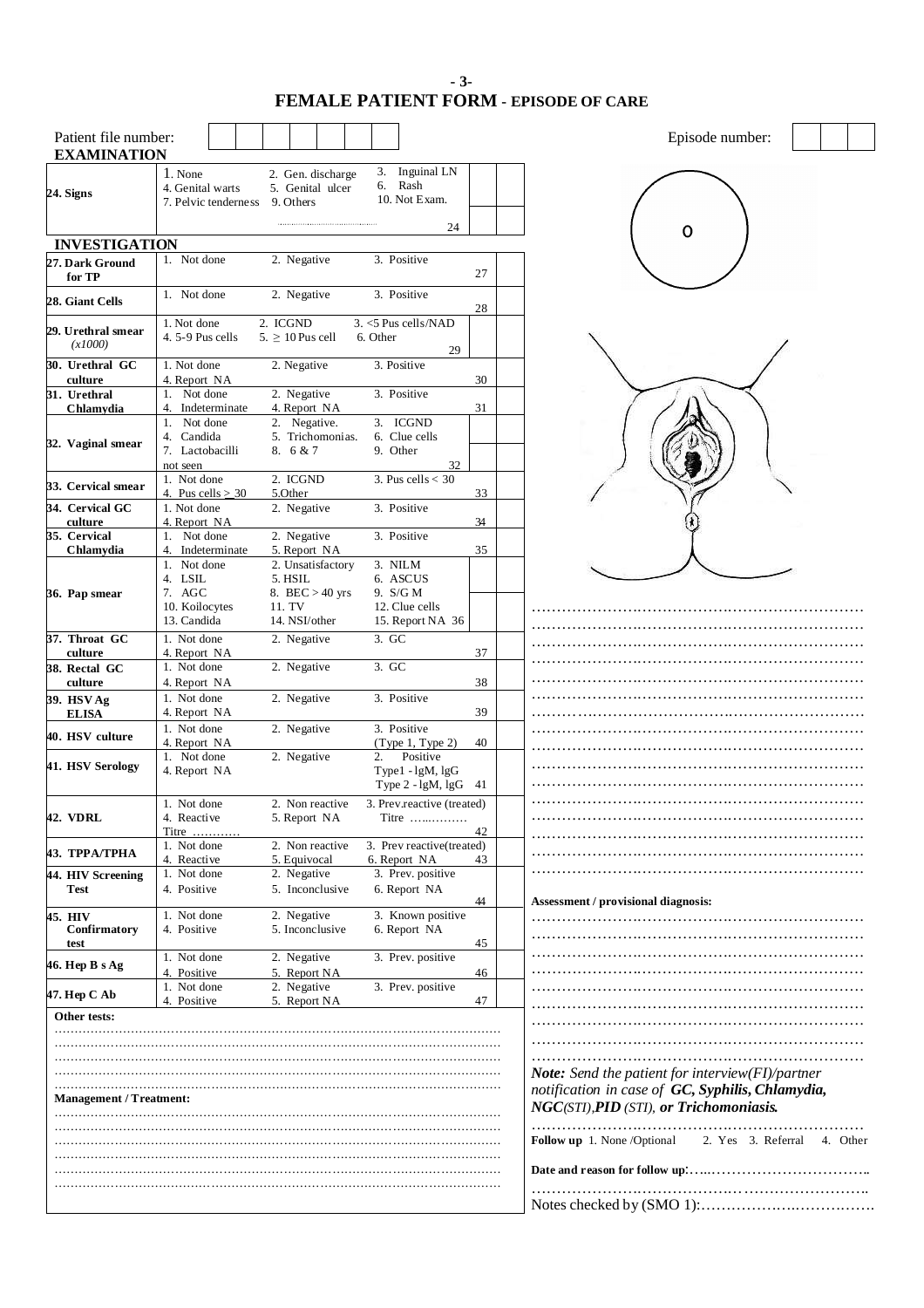#### **- 4- FEMALE PATIENT FORM - EPISODE OF CARE**

|                                | Episode number:                 |          |
|--------------------------------|---------------------------------|----------|
| $1st$ Follow up visit          |                                 | Time Dr: |
| Seen by (Name and Designation) |                                 |          |
|                                |                                 |          |
|                                |                                 |          |
|                                |                                 |          |
|                                |                                 |          |
|                                |                                 |          |
|                                |                                 |          |
|                                |                                 |          |
|                                |                                 |          |
|                                |                                 |          |
|                                |                                 |          |
| Follow up                      | 2. None/Optional<br>3. Referred | 4. Other |
| $2nd$ Follow up visit          | Time in :                       |          |
| Seen by (Name and Designation) |                                 |          |
|                                |                                 |          |
|                                |                                 |          |
|                                |                                 |          |
|                                |                                 |          |
|                                |                                 |          |
|                                |                                 |          |
|                                |                                 |          |
|                                |                                 |          |
|                                |                                 |          |
|                                |                                 |          |
| Follow up                      | 2. None/Optional<br>3. Referred | 4. Other |
| $3rd$ Follow up visit          | Time in:                        |          |
| Seen by (Name and Designation) |                                 |          |
|                                |                                 |          |
|                                |                                 |          |
|                                |                                 |          |
|                                |                                 |          |
|                                |                                 |          |
|                                |                                 |          |
|                                |                                 |          |
|                                |                                 |          |
|                                |                                 |          |
| Follow up                      | 2. None/Optional<br>3. Referred | 4. Other |
|                                |                                 |          |